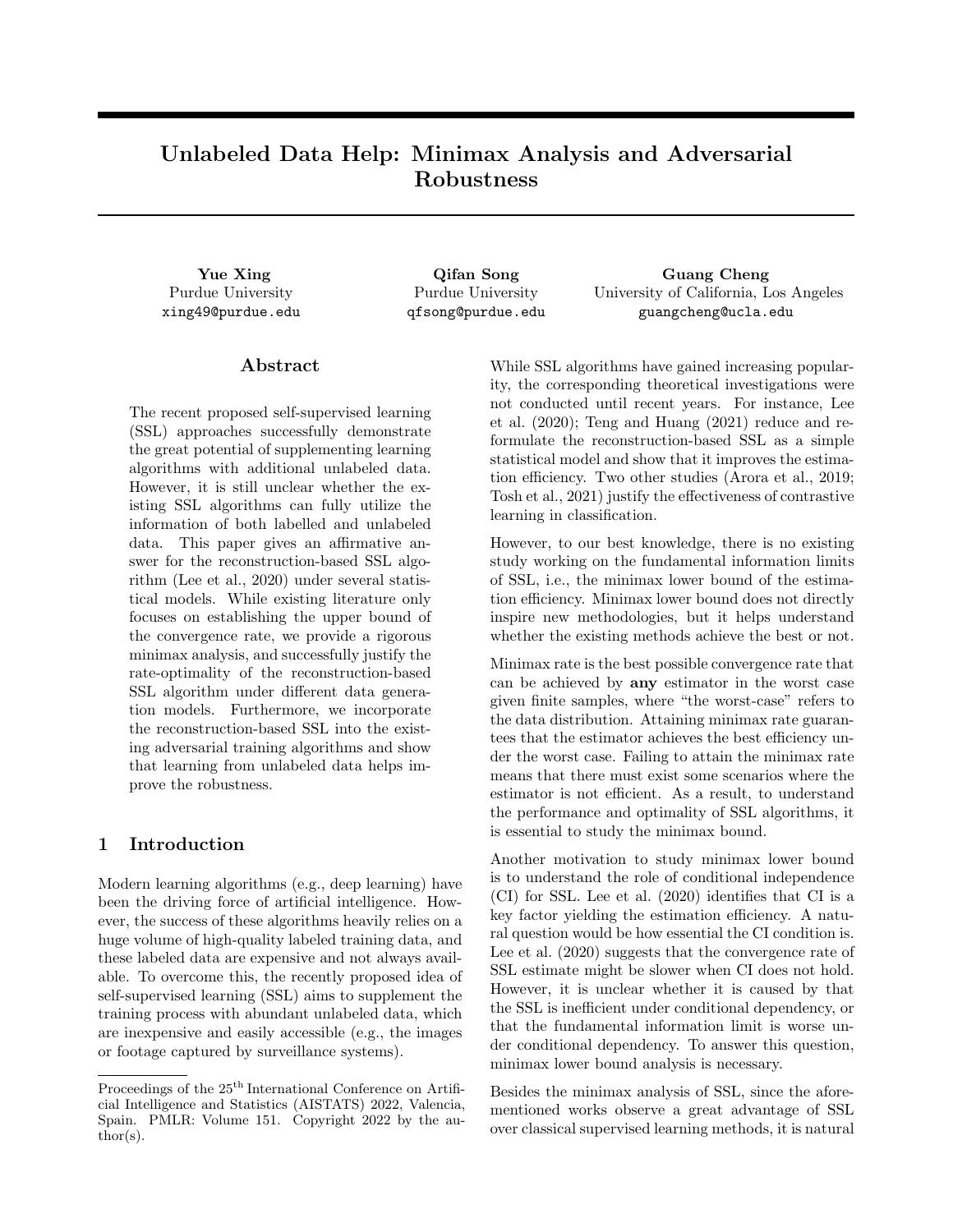to conjecture that the rationale behind SSL can potentially boost the performance of other techniques, e.g., adversarial training, differential privacy, and pruning. We consider adversarial training in this paper.

It is well known that deep learning models are vulnerable when they are fed with adversarial inputs (e.g., Zhang et al., 2017; Papernot et al., 2017). The adversarial inputs lead to serious concerns about AI safety. However, despite the existing literature in adversarial training with SSL that works on algorithm design and empirical study, e.g., Kim et al. (2020); Zeng et al. (2021); Ho and Vasconcelos (2020); Gowal et al. (2020); Chen et al. (2020b), there is little theoretical understanding towards this.

In summary, this paper aims to study two problems. First, we want to establish theoretical justifications on how and when the reconstruction-based algorithm in Lee et al.  $(2020)$  enhances the estimation efficiency in a training process. Second, we study an adversarially robust adaptation of this algorithm to show its effectiveness in the adversarial setting.

Model Setup To explain the details, we denote covariates  $X_1 \in \mathbb{R}^{d_1}$ , response  $Y \in \mathbb{R}$ , and some extra attributes  $X_2 \in \mathbb{R}^{d_2}$ . Following Lee et al. (2020), our target is to learn a model of  $Y$  from  $X_1$ . We use  $(X_1, X_2, Y)$  as the random variables, and  $(x_1, x_2, y)$  as observations. Assume we have the following datasets:

- Labeled Data:  $S_1$  ( $n_1$  samples of  $(x_1, x_2, y)$ ) and  $S_2$  ( $n_2$  samples of  $(x_1, y)$ ).
- Extra unlabeled data:  $S_3$   $(n_3$  samples of  $(x_1, x_2)$ and  $S_4$  ( $n_4$  samples of  $(x_1)$ ).

In terms of the estimation procedure, in clean training, it can be summarized as follows:

- Pretext task: Learn some representation  $\hat{\phi}$  :=  $\arg \min_{\phi \in \mathcal{F}} \frac{1}{n_1+n_3} \sum_{S_1, S_3} ||x_2 - \phi(x_1)||_2^2$  for the mapping from  $x_1$  to  $x_2$ , where  $\mathcal F$  is some function space to be defined.
- Downstream task: estimate the coefficient  $\widehat{W} =$  $\arg \min_{W} \frac{1}{n_1+n_2} \sum_{S_1, S_2} l(W^{\top} \widehat{\phi}(x_1), y)$  for some loss function *l* depending on the specific task, e.g. regression, logistic regression. For classification task, the final classifier is sgn( $W^{\dagger} \phi(x_1)$ ).

To set a concrete example, we want to predict the gender y of a person using the hairstyle  $x_1$  and train from a set of front photos. One can first train a regression model from the hairstyle  $x_1$  to predict the face  $x_2$ (pretext task), then use this regression model to make a prediction for each photo, and finally, use the predicted face picture  $\phi(x_1)$  to train on the gender label (downstream task). The gender label is not used in the pretext task, so we can use many unlabeled photos for the regression model in the pretext task.

In classical learning methods, the relationship between  $y$  and  $x_1$  is learned solely based on the training data pairs of  $(x_1, y)$ . The information from  $x_2$  and the relationship between  $(x_1, x_2)$  are overlooked. The above reconstruction-based method utilizes these data so that it potentially improves the estimation efficiency. Note that we consider two conditions for possible extra data sets besides  $S_1$ : (1) whether the data are labeled or not, and  $(2)$  whether the data contain  $X_2$ . Thus, for the sake of completeness, it is natural to include all  $S_1$ to  $S_4$  in our framework of minimax analysis, despite that the usual clean SSL algorithm doesn't utilize data  $S_4$ . We will show that  $S_4$  indeed does not affect the rate of the minimax lower bound.

Besides, as mentioned above, Lee et al. (2020) also discusses the importance of CI in SSL. The CI condition is formally defined as follows:

Definition 1. The data generation model satisfies conditional independence if  $X_1$  and  $X_2$  are conditionally independent given  $Y = y$ .

Contributions Our contributions are as follows:

First, we explain from a minimax perspective that the SSL method is generally well-behaved in clean training for classification models. We provide detailed characterizations in how the four datasets  $(S_1$  to  $S_4)$  affect the estimation efficiency. From both lower bound and upper bound aspects, the size of  $S_1$ ,  $S_2$ , and  $S_3$  affects the efficiency, and whether SSL improves the efficiency depends on the comparison between  $n_1 + n_2$ and  $n_1 + n_3$ . In addition, towards the CI condition, we reveal that when  $n_1 + n_3$  is large enough, no matter whether CI holds or not, SSL is minimax optimal under a well-designed family of  $\mathcal{F}$ , though the rate is slower without CI. As for dataset  $S_4$ , its sample size  $n_4$  does not affect the minimax convergence rate.

Secondly, we adapt the "pseudolabel" method (Carmon et al., 2019) so that adversarial training achieves the minimax lower bound in classification. We figure out the minimax lower bound of the convergence with the presence of unlabeled data (i.e.,  $S_1$  to  $S_4$ ) and propose a way so that adversarial training achieves this lower bound with the help of SSL under the proper design of pseudolabel imputation. Again, when  $n_1 + n_3$ is sufficiently large, SSL improves the adversarial robustness compared to a vanilla adversarial training.

Finally, as a by-product, we provide discussions about SSL for regression with  $\phi$  being a linear function and SSL for classification with  $\phi$  being a two-layer ReLU neural network (with lazy training). For the former one, we establish similar minimax results as the above.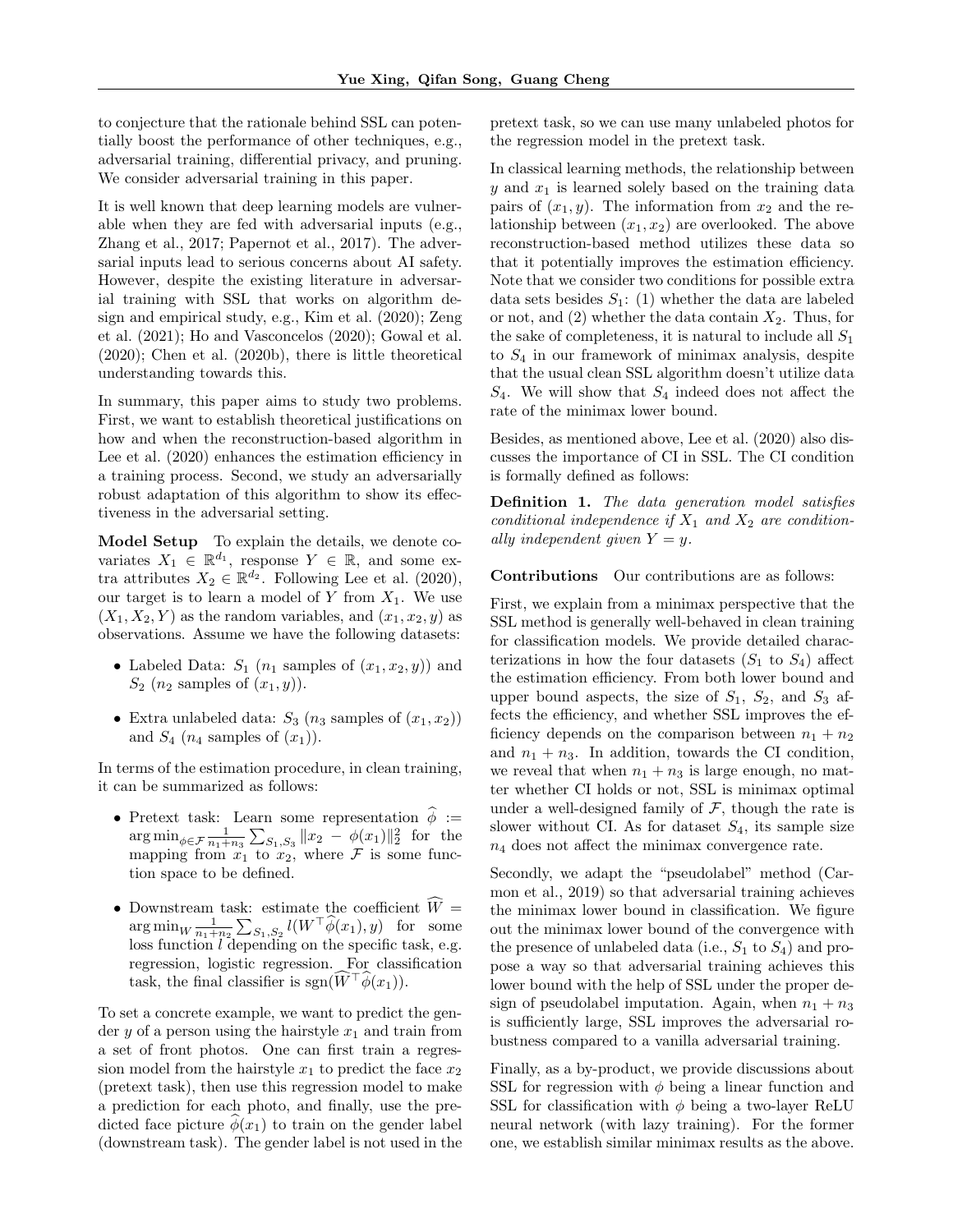For the latter one, we show that the neural network family serves as a good candidate for  $\mathcal F$  in the pretext task when there is no parametric knowledge for  $\mathcal{F}$ . It can potentially accelerate the convergence.

# 2 Related Works

Below is a summary of other related articles in the areas of self-supervised learning, adversarial training, as well as statistical minimax lower bound analysis.

Self-Supervised Learning There are two popular types of self-supervised learning algorithms in the literature, i.e., reconstruction-based SSL and contrastive learning. Reconstruction-based SSL learns the reconstruction mapping from the large pool of unlabeled images and then employs it to reconstruct labeled images which are used in the downstream task (Noroozi and Favaro, 2016; Zhang et al., 2016; Pathak et al., 2016; Doersch et al., 2015; Gidaris et al., 2018). Contrastive learning uses the unlabeled images to train representations that distinguish different images invariant to non-semantic transformations (Mikolov et al., 2013; Oord et al., 2018; Arora et al., 2019; Dai and Lin, 2017; Chen et al., 2020a; Tian et al., 2020; Chen et al., 2020a; Khosla et al., 2020; HaoChen et al., 2021; Chuang et al., 2020; Xiao et al., 2020; Li et al., 2020).

Adversarial Training Many works consider the adversarial robustness of learning algorithms from different perspectives, e.g., the statistical properties or generalization performance of the global optimum of some well-designed adversarial loss function (Mehrabi et al., 2021; Javanmard et al., 2020; Javanmard and Soltanolkotabi, 2020; Dan et al., 2020; Taheri et al., 2020; Yin et al., 2018; Raghunathan et al., 2019; Schmidt et al., 2018; Najafi et al., 2019; Zhai et al., 2019; Hendrycks et al., 2019), or the algorithmic properties of optimizing the adversarial loss function (Sinha et al., 2018; Gao et al., 2019; Zhang et al., 2020; Allen-Zhu and Li, 2020; Xing et al., 2021a).

Related studies about semi-supervised learning with unlabeled data can be found in deep learning and other areas. For example, Carmon et al. (2019); Xing et al. (2021b) verify that unlabeled data helps in improving the estimation efficiency of adversarially robust models. Cannings et al. (2017) use unlabeled data to construct the local k-Nearest Neighbors algorithm.

Minimax Lower Bound Minimax lower bound is an important property in the area of statistics, and has been studied for different models, e.g. non-parametric model, linear regression, LASSO, as well as adversarially robust estimate (Audibert and Tsybakov, 2007; Raskutti et al., 2012; Yang and Tokdar, 2015; Sun et al., 2016; Dicker et al., 2016; Cai et al., 2010; Mour-

tada, 2019; Tony Cai and Zhang, 2019; Dan et al., 2020; Xu et al., 2020; Xing et al., 2021b).

# 3 Minimax Lower Bound

To reconcile the notation for both clean and adversarial training, for binary classification, we denote risk  $R(f, \epsilon)$  as the population misclassification rate of the classifier sgn $[f(\tilde{X}_1)],$  where  $\tilde{X}_1$  is the attacked input variable under strength  $\epsilon$ . Specifically, given f and  $X_1 = x_1, X_1 = \arg \max_{z \in \mathcal{R}(x_1, \epsilon)} l(f(z), y)$  where l is the loss function for training<sup>1</sup>. The constraint  $\mathcal{R}(x_1, \epsilon)$ is an  $\mathcal{L}_2$  or  $\mathcal{L}_{\infty}$  ball centering at  $x_1$  with radius  $\epsilon$ . Define  $R^*(\epsilon) = \inf_f R(f, \epsilon)$  as the optimal misclassification rate under  $\epsilon$ . To train a classifier, one minimizes an empirical loss function, where the loss can be different from  $R$ , e.g., square loss or cross-entropy.

To regulate the distribution of  $(X_1, X_2, Y)$ , we impose the following assumption:

### **Assumption 1.** The distribution family  $P$  satisfies:

(1) There is some known function  $p(\cdot;\cdot)$  such that, any distribution in  $P$  satisfies  $P(Y = 1 | X_1 = x_1) =$  $p(x_1;\beta)$  for some  $\beta \in \mathbb{R}^{d_1}$ ;

(2) Assume  $(X_1, X_2, Y)$  satisfies (1) with  $\beta = \beta^*$ , then  $R(2p(\cdot;\beta) - 1, \epsilon)$  is L-Lipschitz and is twice differentiable in  $\beta$  when  $\beta \in B(\beta^*, r)$  for some small  $r > 0$ for all  $\epsilon = 0$  and the  $\epsilon$  of interest.

The condition (1) in Assumption 1 is for the purpose of parametrization. Since we are doing parametric estimation, we need to consider the class of models whose parametric form exists. The generalized linear model is included by our assumption. The condition (2) in Assumption 1 describes how  $\beta$  is related to the misclassification rate. It should hold for  $\epsilon = 0$  (clean training) and the  $\epsilon$  of interest in adversarial training. We fix  $\epsilon$ (which does not change with  $n$ ) and do not consider it a changing parameter throughout training.

The following theorem presents the minimax lower bounds of the convergence of any estimator when CI holds/does not hold, for both clean ( $\epsilon = 0$ ) and adversarial training ( $\epsilon > 0$ ). Combining with upper bounds in the later section (i.e., Theorems 2, 3, 4), the presented rates indeed are optimal:

Theorem 1. Assume Assumption 1 holds. Also assume  $(d_1 + d_2) \log(n_i) = o(n_i^{1/3})$  for  $i = 1, 2, 3$ . The

<sup>&</sup>lt;sup>1</sup>In the models we consider in this paper, the attacks for  $l$  and  $0 - 1$  loss are the same.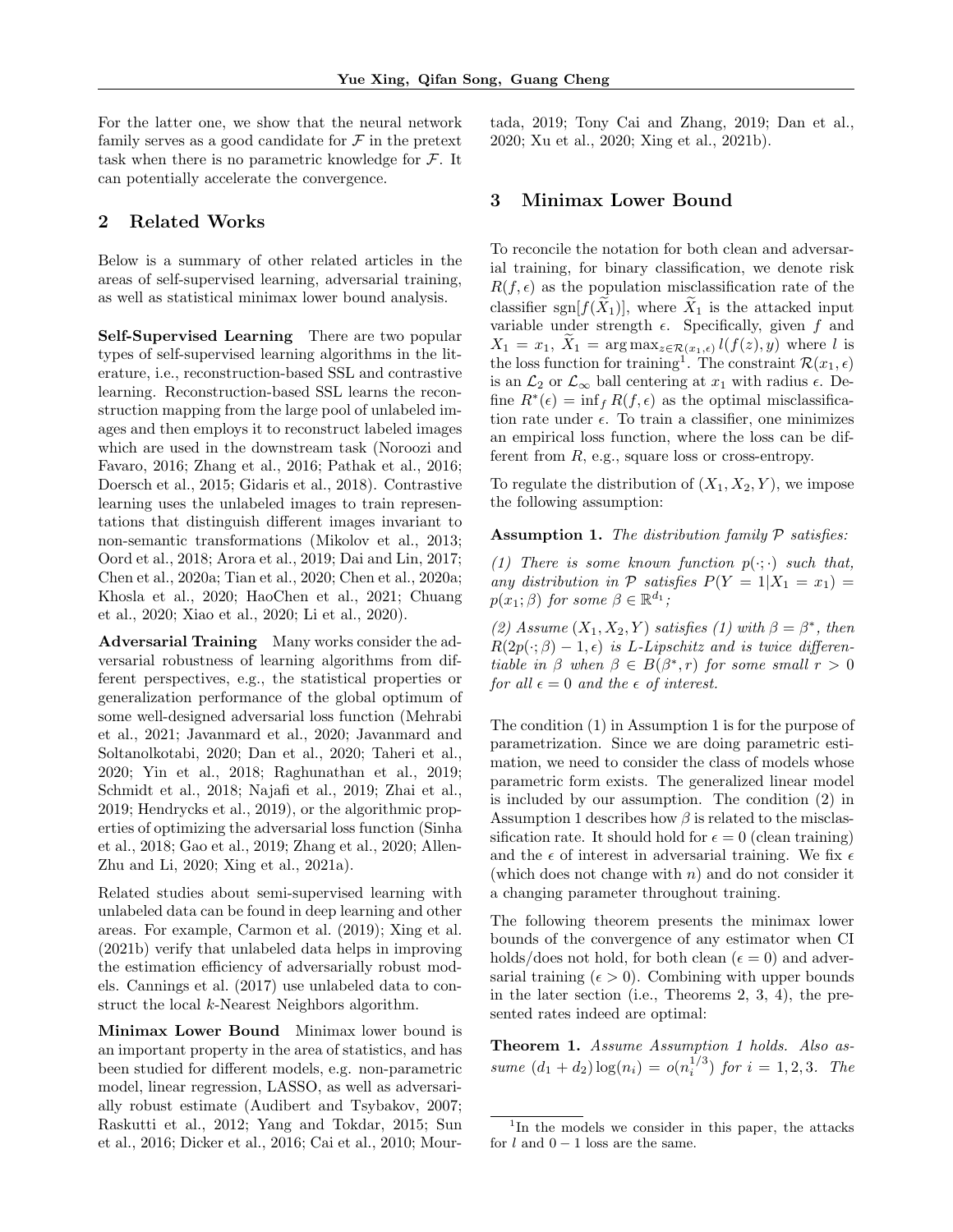minimax lower bound is

$$
\inf_{\widehat{f}} \sup_{\mathcal{P}} \mathbb{E}R(\widehat{f}, \epsilon) - R^*(\epsilon)
$$
\n
$$
= \Omega \left( \frac{d_1}{n_1 + n_2} \wedge \left( \frac{d_2}{n_1 + n_2} + \frac{d_1 + d_2}{n_1 + n_3} \right) \right).
$$

When CI holds, the lower bound becomes

$$
\inf_{\widehat{f}} \sup_{\mathcal{P}} \mathbb{E} R(\widehat{f}, \epsilon) - R^*(\epsilon) = \Omega \left( \frac{d_1}{n_1 + n_2} \wedge \frac{d_1}{n_1 + n_3} \right).
$$

The proof of Theorem 1 is postponed to the appendix. To prove the minimax lower bound, one common way is to design a specific distribution so that the distribution parameters, e.g. mean and variance, always involve error given the finite training samples. The estimator  $f$  will further inherit this error. Our examples used to prove the minimax lower bounds in Theorem 1 are more complicated compared to Dan et al. (2020); Xing et al. (2021b).

Although Lee et al. (2020) reveals that reconstructionbased SSL achieves a faster convergence rate under CI, the minimax lower bound gets much larger when CI does not hold based on our result. From this aspect, even if CI does not hold, the SSL algorithm is still good, and achieves the optimal convergence rate based on the results in later sections.

Besides, the rates are irrelevant to the sample size of  $S_4$ , indicating that the information of  $X_4$  is not the bottleneck for this classification problem.

**Remark 1.** Xing et al. (2021b) proves that introducing  $S_4$  is helpful, and this does not contradict with our arguments in Theorem 1. Assume  $Var(Y|X_1, X_2)$ and  $d_1$  are all constants, and  $n_1 = n_3 = 0$ , then the minimax lower bound in Xing et al. (2021b) is still  $\Omega(1/n_2)$ . The unlabeled data in  $S_4$  improves the convergence in a multiplicative constant level, but not the rate of the convergence.

**Remark 2.** In this paper, we consider the upper bound and lower bound of  $\mathbb{E}R(\widehat{f}, \epsilon) - R^*(\epsilon)$ . This is different from some literature in learning theory, e.g. Section 3 in Mohri et al. (2018), where they consider  $R(f, \epsilon) - \sum l(f(x_1, x_2), y) / \sum n_i$ . The former one focuses on the difference between the testing performance using the trained model and the true robust model, while the latter one considers the discrepancy between the training performance and the testing performance of the same model. Since we aim to study how the trained model performs compared to the true robust model, we use the former one in this paper. It is noteworthy that the latter one converges in a different rate from our results in this paper.

# 4 Convergence Upper Bound

This section studies the convergence rate of SSL to see whether SSL achieves the optimal rate.

#### 4.1 Convergence in Clean Training

We translate the results in Lee et al. (2020) into our format to match the minimax lower bounds above.

For the pretext task, under CI, we consider learning  $\phi$  from the function space  $\mathcal{F} := \{ \phi \mid \phi(x_1) =$  $p(x_1;\beta)\mu_2 + (1-p(x_1;\beta))\mu'_2, \ \beta \in \mathbb{R}^{d_1}, \ \mu_2, \mu'_2 \in \mathbb{R}^{d_2} \},$ where p is the parametric form of  $P_\beta(Y=1|X_1=x_1)$ as defined in Assumption 1. The rationale behind this choice of F is that, under CI condition,  $\mathbb{E}[X_2|X_1]$  $x_1$ ] =  $P(Y = 1|X_1 = x_1)\mathbb{E}[X_2|Y = 1] + P(Y = 1)$  $-1|X_1 = x_1 \mathbb{E}[X_2|Y = -1]$ , which matches the form of functions in  $F$ . A concrete example will be provided in Example 1 later.

For the downstream task, we consider two estimators of  $W$  as follows. For both cases, the trained classifier is defined as  $sgn(\widehat{W}^{\top}\widehat{\phi}(x_1)).$ 

- Logistic regression on  $(y, \phi(x_1))$ .
- Plugin estimator in Dan et al. (2020), which is equivalent to square loss in clean training.

The following example analyzes the Gaussian mixture model when CI holds. It provides the basic analysis on how  $X_2$  affects the convergence.

Example 1 (Classification under CI). Consider Gaussian mixture model defined as follows:

$$
P(Y = 1) = P(Y = -1) = \frac{1}{2},
$$
  
\n
$$
(X_1, X_2)|Y = y \sim N\left(y\begin{bmatrix} \mu_1^* \\ \mu_2^* \end{bmatrix}, \begin{bmatrix} \Sigma_{1,1}^* & \Sigma_{1,2}^* \\ \Sigma_{2,1}^* & \Sigma_{2,2}^* \end{bmatrix}\right),
$$

where  $\mu_i^*$ 's and  $\sum_{i,j}^*$ 's are unknown parameters. The conditional distribution of  $X_2$  given  $X_1 = x_1, Y = 1$  is

$$
X_2|X_1 = x_1, Y = 1 \sim N(\mu_2^* + \Sigma_{2,1}^*(\Sigma_{1,1}^*)^{-1}(x_1 - \mu_1^*),
$$
  

$$
\Sigma_{2,2}^* - \Sigma_{2,1}^*(\Sigma_{1,1}^*)^{-1}\Sigma_{1,2}^*).
$$

Therefore,  $\Sigma_{1,2}^* = 0$  is equivalent to CI condition in this model. Further, the probability  $P(Y = 1 | X_1 = x_1)$ is a function of  $x_1$  and  $(\Sigma_{1,1}^*)^{-1}\mu_1$  only, so the best  $\phi$  to minimize  $\mathbb{E} \|x_2 - \phi(x_1)\|^2$  can be represented as  $\phi^*(x_1) = (2p(x_1; (\Sigma_{1,1}^*)^{-1}\mu_1^*) - 1)\mu_2^*$  under CI. Based on this, the family of  $\phi$ ,  $\mathcal{F} = {\phi | \phi(x) =$  $(2p(x; \Sigma_{1,1}^{-1} \mu_1) - 1)\mu_2$ , ∀ $\Sigma_{1,1}^{-1} \mu_1$ ,  $\mu_2$ } is a proper choice for the pretext task.

Solving the pretext task, we have

$$
\widehat{\phi}(x_1) = (2p(x_1; \widehat{\Sigma_{1,1}^{-1}\mu_1}) - 1)\widehat{\mu}_2, \text{ where}
$$

$$
\mathbb{E} \|\widehat{\Sigma_{1,1}^{-1}\mu_1} - (\Sigma_{1,1}^*)^{-1}\mu_1^*\|^2 = O\left(\frac{d_1}{n_1 + n_3}\right)
$$

.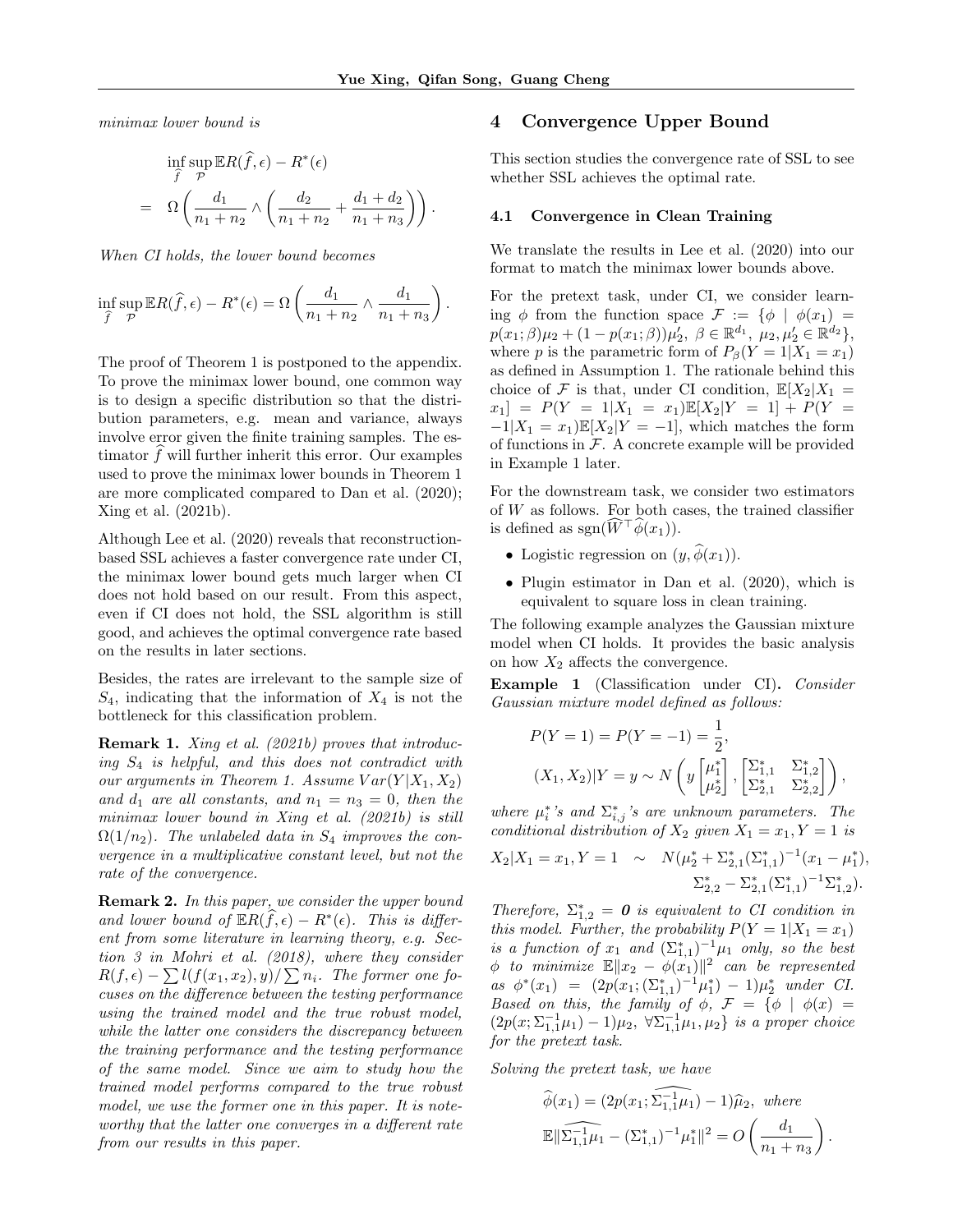The detailed derivation is postponed to appendix.

In the downstream task, since the output of  $\widehat{\phi}$  is always in the same direction (parallel to  $\widehat{\mu}_2$ ),  $\widehat{W}\widehat{\phi}(x_1)$ becomes  $c(2p(x_1;\widehat{\Sigma_{1,1}+ \mu_1})-1)$  for some constant c, and its sign only depends on  $(2p(x_1;\widehat{\Sigma_{1,1}1\mu_1}) - 1)$ . The estimation error in  $\widehat{W}$  and  $\widehat{\mu}_2$  therefore does not affect the final prediction, and the error in the prediction is only caused by the error in  $\widehat{\Sigma_{1,1}^{-1}\mu_1}$ . Consequently,

$$
\mathbb{E}R(\widehat{W}^{\top}\widehat{\phi},0) - R^*(0) = O\left(\frac{d_1}{n_1 + n_3}\right). \tag{1}
$$

The proof for Example 1, and Theorem 2 and Theorem 3 below are postponed to the appendix. The basic idea is to use Taylor expansion on the estimation equation to obtain the Bahadur representation of the estimator. In general, via Bahadur representation, one can show that the estimator asymptotically converges to the true model in Gaussian.

The following theorem can be obtained via extending Example 1 to other models under CI:

Theorem 2. Assume Assumption 1 together with some finite-variance condition (to be specified in the appendix) hold. If  $(d_1 + d_2) \log(n_i) = o(n_i^{1/3})$  for  $i = 1, 2, 3, \text{ and } d_2 = o(\sqrt{d_1(n_1 + n_3)})$ , then for both the two loss functions (logistic loss and square loss), when CI holds,

$$
\mathbb{E}R(\widehat{W}^{\top}\widehat{\phi},0) - R((W^*)^{\top}\phi^*,0) = O\left(\frac{d_1}{n_1+n_3}\right),
$$

where  $\phi^*$  is the population loss minimizer of the pretext  $task, and W^*$  is the population loss minimizer (logistic or square correspondingly) in the downstream task.

In contrast to Theorem 2, the following theorem studies the convergence of SSL when CI does not hold. For simplicity, we consider using linear  $\phi$  in the pretext task, i.e.,  $\mathcal{F} = \{\text{linear mappings from } \mathbb{R}^{d_1} \text{ to } \mathbb{R}^{d_2}\}\$ 

Theorem 3. Assume Assumption 1 together with some finite-variance condition (to be specified in the appendix) hold. If  $(d_1 + d_2) \log(n_i) = o(n_i^{1/3})$  for  $i = 1, 2, 3$ . For linear  $\phi$ , if the singular values of  $\mathbb{E} X_1 X_2^{\top}$  are finite and bounded away from zero, then

$$
\mathbb{E}R(\widehat{W}^{\top}\widehat{\phi},0) - R((W^*)^{\top}\phi^*,0) \n= O\left(\frac{d_2}{n_1+n_2} + \frac{d_1+d_2}{n_1+n_3}\right),
$$

where  $\phi^*$  is the minimizer of the population loss of the  $pretext task, and  $W^*$  is the minimizer of the population$ loss in the downstream task.

Together with the lower bounds obtained in Theorem 1, the upper bounds in Theorem 2 and 3 indicate that SSL achieves minimax optimal for clean training, when  $n_1 + n_3 \gg n_1 + n_2$  under CI, or  $n_1+n_3 \gg (d_1+d_2)(n_1+n_2)/(d_1-d_2)$  without CI. This implies that SSL efficiently utilizes data information to achieve optimal convergence, while the deterioration of rate when CI fails is merely caused by information bottleneck of the data.

Furthermore, for commonly used model which only considers  $(X_1, Y)$ , the upper bound is  $O(d_1/(n_1+n_2)),$ e.g. Xing et al. (2021a). Compared to this rate, the upper bounds in the Theorem 2 and 3 are faster when  $n_3$  is large. These observations imply that the reconstruction-based SSL does perform better than only studying the relationship between  $X_1$  and  $Y$ .

Simulation Study We use the model in Example 1 to numerically verify the effectiveness of SSL under CI. We take  $d_1 = 5$ ,  $d_2 = 2$ , the mean vector  $\mu =$  $1_{d_1+d_2}/\sqrt{d_1}$ , and the covariance matrix  $\Sigma = I_{d_1+d_2}$ . We repeat 100 times to obtain the mean and variance of Regret. The sample size  $n_2$  and  $n_4$  are zero, and  $n_1 = 100$ . The results for plugin estimate are summarized in Table 1. From Table 1, SSL improves the performance when  $n_3$  is large enough. The observations in logistic regression are similar (postponed to the appendix).

### 4.2 Adversarial Training

Intuitively, a straightforward way to adapt SSL in adversarially robust learning is to perform the downstream task with adversarial loss. However, a simple example below illustrates that such a procedure may lead to a bias:

Example 2. Under the Gaussian mixture classification model in Example 1, following Dan et al. (2020), one can show that the population adversarial risk minimizer, for both the two loss functions, is a linear classifier whose coefficient vector is of the form  $(A\Sigma_{1,1}^* + BI_{d_1})^{-1}\mu_1^*$ . Using F considered in Example 1, the decision boundary implied from  $W^{\top}\widehat{\phi}$  (for any W) is always parallel to  $(\Sigma_{1,1})^{-1}\mu_1$  which is a biased estimation for  $(A\Sigma_{1,1}^* + BI_{d_1})^{-1}\mu_1^*$  if  $\Sigma_{1,1}^*$  is not proportional to  $I_{d_1}$ .

To ensure the consistency of the adversarially robust estimator, one can borrow the idea of Carmon et al. (2019); Uesato et al. (2019): we first use SSL in clean training, and based on which, we create pseudolabel for data in  $S_3$  and  $S_4$ , then we perform an adversarial training using  $S_1$  to  $S_4$  with the pseudolabels. Algorithm 1 summarizes this procedure.

With an abuse of notation, we denote  $R(\theta, \epsilon)$  as the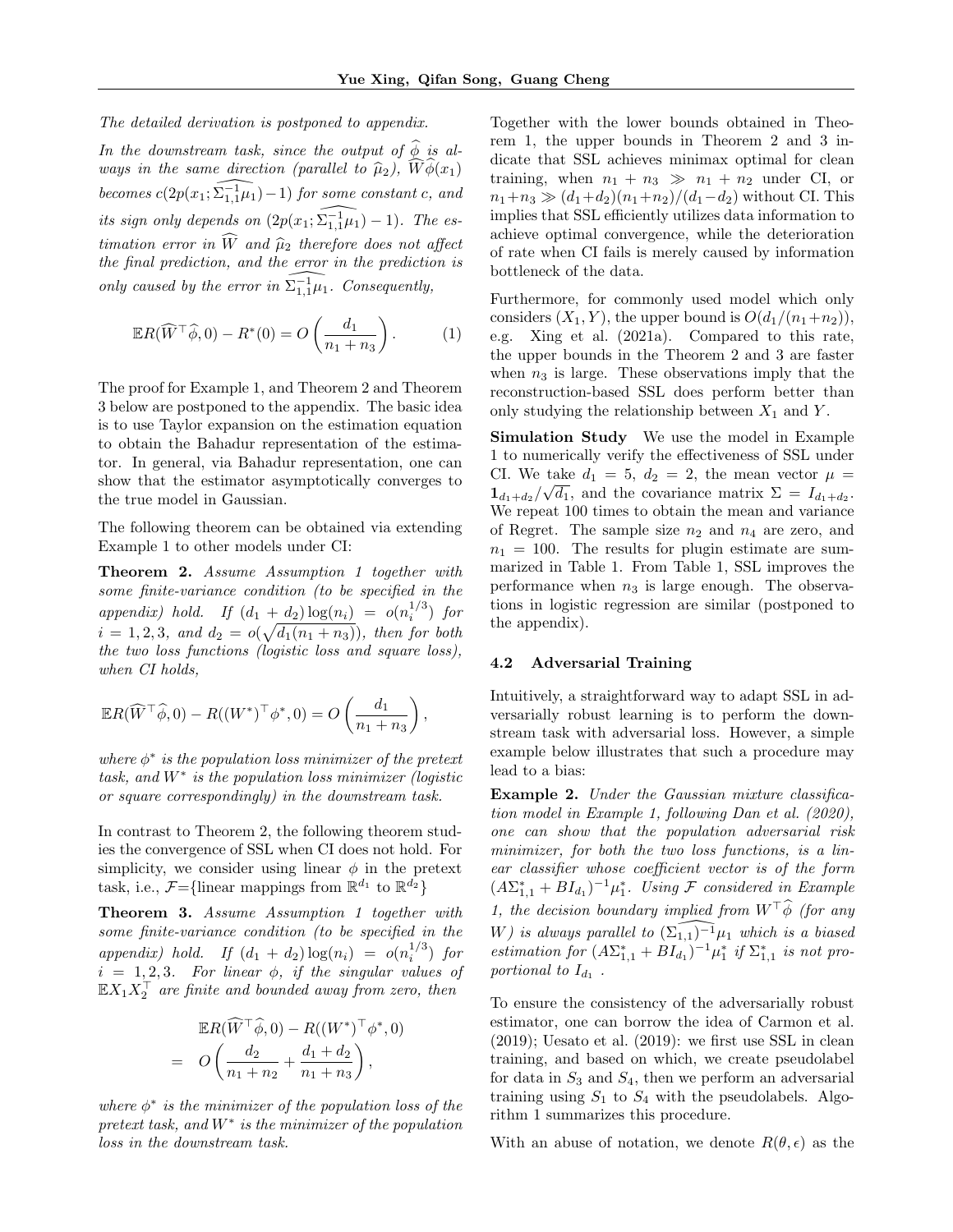| $n_3$ | SSL (mean) | labeled (mean) | SSL (var)  | labeled (var) |
|-------|------------|----------------|------------|---------------|
| 500   | 0.01057    | 0.00959        | 7.07E-05   | 3.84E-05      |
| 1000  | 0.00529    | 0.01017        | 1.83E-05   | 7.53E-05      |
| 5000  | 0.00104    | 0.00970        | $2.01E-06$ | 4.78E-05      |
| 10000 | 0.00042    | 0.00876        | $1.55E-06$ | 4.88E-05      |
| 20000 | 0.00031    | 0.00974        | 6.94E-07   | 5.20E-05      |

Table 1: Regret in clean training under CI: SSL (plugin estimator/square loss) vs learning only labeled data.

Algorithm 1 Adversarial Training with SSL  $(adv+SSL)$ 

**Input:** data  $S_i$  for  $i = 1, ..., 4$ . Adversarial training configuration  $(\eta, T, \epsilon, ...)$ .

Use  $S_1$  and  $S_3$  to obtain  $\hat{\phi}$ .

Use  $S_1$  and  $S_2$  to obtain  $\widehat{W}$ .

Create pseudolabel for samples in  $S_3$  and  $S_4$  as  $\hat{y}$ . Take  $\hat{y} = y$  for  $S_1, S_2$ .

Conduct adversarial training with configuration  $(\eta, T, \epsilon, ...)$  to obtain  $\widehat{\theta}$  where

$$
\widehat{\theta} = \arg\min_{\theta} \frac{1}{\sum n_i} \sum_{S_1,\ldots,S_4} \max_{\tilde{x}_1 \in \mathcal{R}(x_1,\epsilon)} l(\theta^\top \tilde{x}_1, \hat{y}).
$$

**Output:** the robust model  $\hat{\theta}$ .

risk of the linear classifier  $sgn(\theta^{\top}\tilde{X}_1)$ . Algorithm 1 focuses on the linear classifier  $\theta^{\top} \tilde{x}_1$ , but in real practice, one may train a nonlinear model in the adversarial training stage (e.g., a neural network).

How to obtain reasonable pseudolabels? A key requirement of the pseudolabel is that the distribution of  $(X_1, Y)$  approximately matches  $(X_1, Y)$ . Thus Y is a simple plug-in estimator  $p(x_1; \widehat{\beta})$  when we have the parametric form of p, i.e.,  $P(\hat{Y} = 1 | X_1 = x_1)$ . The following Gaussian mixture model example illustrates how to construct pseudolables for unlabeled data:

Example 3 (Pseudolabel for Gaussian Mixture Model). When estimating  $\phi$ , we are considering the class of function  $\mathcal{F} = \{ \phi \mid \phi(x_1) = (2p(x_1; \Sigma_{1,1}^{-1} \mu_1) -$ 1) $\mu_2$ ,  $\forall \sum_{1,1}^{-1} \mu_1, \mu_2$ . An estimate of  $P(Y = 1 | X_1 =$  $(x_1)$ , i.e.  $p(x_1;\widehat{\Sigma_{1,1}^1\mu_1})$ , can be directly obtained from the pretext task. This construction method can also be applied to general models in P.

The following theorem evaluates the convergence rate of Algorithm 1 and shows its effectiveness:

Theorem 4. Assume Assumption 1 and some finitevariance condition (in the appendix) hold.

(I) Assume the conditions in Theorem 2 hold. Denote  $\theta^* = \arg \min_{\theta} El(\theta^\top \widetilde{X}_1, Y)$  as the optimal linear classifier using square loss/logistic regression. Denote  $\widehat{\theta}$ as the linear adversarially robust estimator obtained

via Algorithm 1. If  $\widehat{W}^{\top}\widehat{\phi}$  is unbiased, then for square loss/logistic regression,

$$
\mathbb{E}R(\widehat{\theta}, \epsilon) - R(\theta^*, \epsilon) = O\left(\frac{d_1}{n_1 + n_3}\right)
$$

(II) Assume the conditions in Theorem 3 hold, if  $\widehat{W}^{\top}\widehat{\phi}$ is asymptotically unbiased,

.

.

$$
\mathbb{E}R(\widehat{\theta}, \epsilon) - R(\theta^*, \epsilon) = O\left(\frac{d_2}{n_1 + n_2} + \frac{d_1 + d_2}{n_1 + n_3}\right)
$$

The proof of Theorem 4 is postponed to the appendix. To build the connection between the clean training and the adversarial training, we borrow the idea from semi-parametric problems to expand  $p(x_1; \widehat{\Sigma_{1,1}^{-1}\mu_1})$  in the Taylor expansion for the estimation equation, e.g., Wang and Wang (2009).

Theorem 4 shows the convergence rate of the estimator obtained in Algorithm 1. Again for adversarial training, SSL achieves minimax optimal when  $n_3$  is large.

Effect of Accuracy of Imputed Labels Theorem 4 establishes the convergence rate of the whole procedure in Algorithm 1 where the SSL clean training stage helps estimate probability  $p = P(Y = 1 | X_1 = x_1)$ . However, in real practice, when there is no parametric knowledge of the model (i.e., Assumption 1 fails), it is not easy to obtain an accurate  $\hat{p}$ , and people may consider directly using the predicted label as the pseudolabel. The following result illustrates how the accuracy of  $\hat{p}$  affects the convergence in logistic regression. For square loss, the condition is slightly different, and we postpone the discussion to the appendix.

Proposition 1. Under the conditions of Theorem  $4(I)$ , assume one obtains some consistent  $\hat{p}$  such that  $\mathbb{E} \|X_1\|^2 \|\widehat{p}(X_1) - p(X_1)\|^2 \to 0$  in  $n_1 + n_3$ ,<br>then for lattic proposition (1)  $\widehat{\theta}$  is consistent to  $\theta^*$ . then for logistic regression, (1)  $\widehat{\theta}$  is consistent to  $\theta^*$ ; and (2) the convergence rate of  $\theta$  is  $O(d_1/(\sum n_i) + \mathbb{E}[X] \mathbb{E}[X]) \leq (X \cdot \mathbb{E}[X])^2$  $\mathbb{E} \|X_1\|^2 \|\widehat{p}(X_1) - p(X_1)\|^2.$ 

Simulation Study Our aim is to numerically verify: (1) Algorithm 1 improves the overall performance; and  $(2)$  the dataset  $S_4$  is not the bottleneck of the convergence, which is an observation from the comparison among upper bounds and lower bounds as discussed Section 3. Similar to Table 1, we take  $d_1 = 5$ ,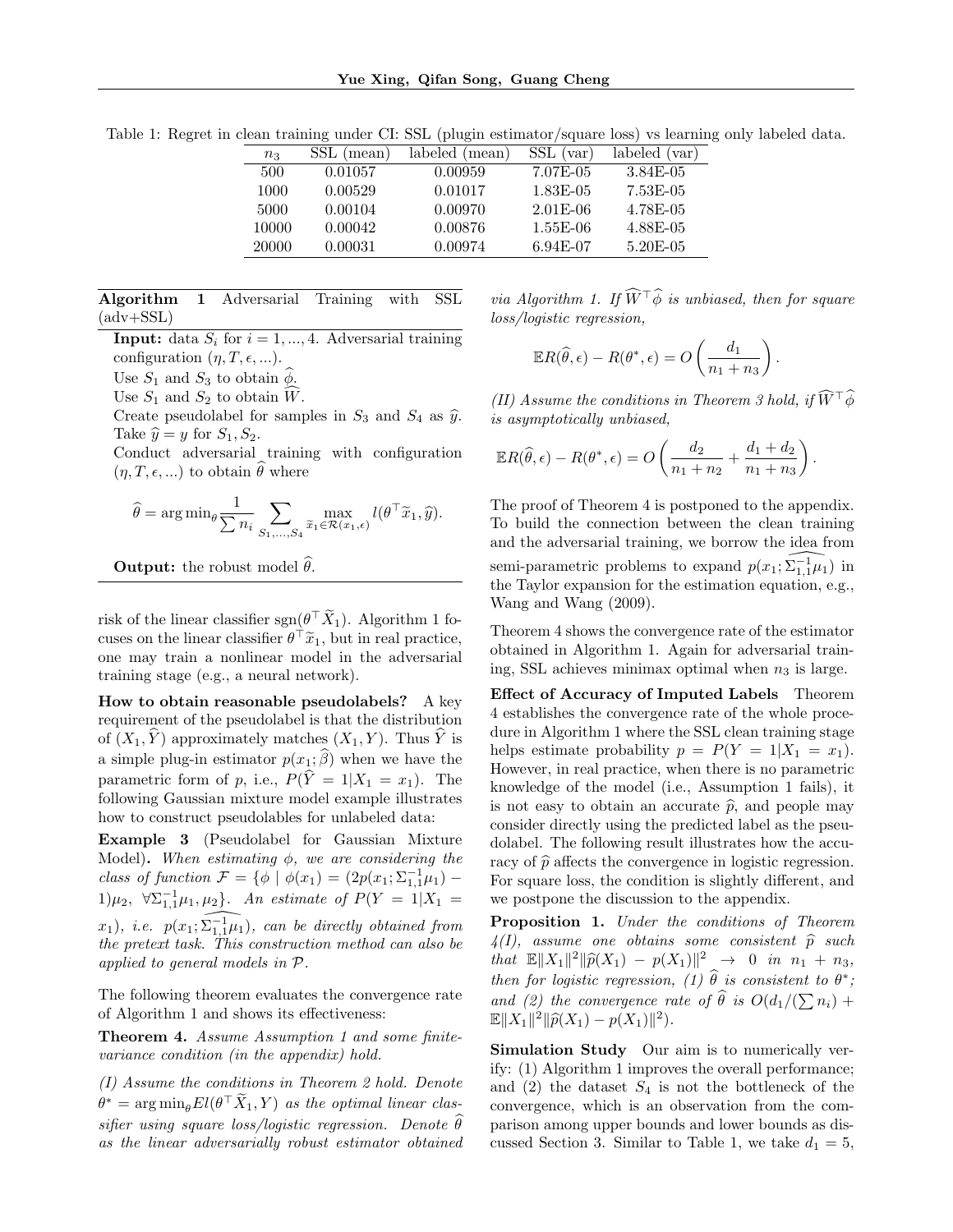$d_2 = 2$ . The mean and variance are  $\mu = \mathbf{1}_{d_1+d_2}/\sqrt{d_1}$ ,  $\Sigma = I_{d_1+d_2}$  respectively. We consider  $\mathcal{L}_2$  attack with  $\epsilon = 0.1$  in this experiment.

In Table 2, the benchmark algorithm is omnipotent and performs standard adversarial training on  $S_1$  to  $S_3$ , with labels in  $S_3$  known. For benchmark and the other methods except for  $\text{adv}+\text{SSL}(S_1, S_3, S_4)$ , they do not use  $S_4$ , while for the method adv+SSL $(S_1, S_3, S_4)$ ,  $n_4 = n_3$ . The method  $\text{adv}(S_1)$  means to use adversarial training on the dataset  $S_1$  only. The method adv+pseudo label $(S_1, S_3)$ is to use clean training in  $S_1$  to impute the label for samples in  $S_3$  and then conduct adversarial training.

From Table 2, we have some observations.

First, the quality of the imputed labels affects the adversarial robustness, and unlabeled data helps improve adversarial robustness. Comparing the benchmark and the other methods, the benchmark has a better clean training stage result, i.e., the true label, thus the final adversarial estimate is better. Comparing  $adv+SSL(S_1, S_3)$ ,  $adv(S_1)$ , and  $adv+pseudo$  $label(S_1, S_3)$ , we claim that using unlabeled data helps improve the estimation efficiency.

In addition,  $S_4$  only slightly contributes to the improvement of adversarial robustness. Comparing adv+SSL $(S_1, S_3)$  and adv+SSL $(S_1, S_3, S_4)$ , we see that the additional data  $S_4$  do not significantly improve the estimation efficiency. Similar observations can be found in Table 5 for logistic regression (in appendix).

### 5 Additional Discussions

We provide some additional discussions as by-products of the analysis above. In the main text, we provide theoretical results associated with two-layer neural networks in SSL. Due to the space limit, we postpone the discussion about the linear regression model with linear  $\phi$  to the appendix.

#### 5.1 Neural Networks

The design of  $\phi$  in the previous sections is based on the parametric knowledge of the data generating model. We consider using a two-layer neural network as a "nonparametric" alternative to model  $\phi$  while such knowledge is unavailable. In the literature, there are abundant results on the expressibility or fitting convergence of neural networks, e.g. Schmidt-Hieber et al.  $(2020)$ ; Bauer et al.  $(2019)$ ; Elbrächter et al.  $(2019)$ ; Hu et al. (2020, 2021); Farrell et al. (2021).

We follow Hu et al. (2021) to consider an easy-toimplement estimation procedure. To be specific, we use a two-layer neural network  $\phi = (\phi_1, \dots, \phi_{d_2})$  with

$$
\phi_k(x)=\frac{1}{\sqrt{m}}\sum_{j=1}^m a_{j,k}\sigma(w_{j,k}^\top x),\quad w_{j,k}\in\mathbb{R}^{d_1},
$$

where  $a_{j,k}$  are generated from  $\{\pm 1\}$  uniformly. The weights  $w_{j,k}$ 's are initialized from  $N(0, \tau^2 I_{d_1})$  and trained with an  $\mathcal{L}_2$  penalty with multiplier  $\lambda$ .

**Proposition 2.** Let  $d_1$  and  $d_2$  be fixed and CI holds. Assume  $\phi$  is trained under proper configurations and the distribution of  $(X_1, Y)$  satisfies some extra conditions. Assume  $n_3$  is large enough so that  $n_3 \gg$ poly $(n_1 + n_2)$  for some polynomial of  $n_1 + n_2$ . Both W and  $\phi$  in the SSL procedure are regression estimator. Then with high probability,

$$
R(\widehat{W}\widehat{\phi},0) - R^*(0) = o\left(\frac{1}{n_1 + n_2}\right).
$$

The detailed conditions in Proposition 2 are postponed to Appendix E. From Proposition 2, when there are sufficient samples in  $S_3$ , the SSL procedure will improve the accuracy in clean training even if we do not have parametric knowledge for the model.

Real-Data Experiment We use the Yearbook dataset from Ginosar et al. (2015). We consider a twolayer ReLU network with lazy training (this network matches Proposition 2) for  $\phi$ . Since all of our theoretical results are developed under large-sample asymptotics, we resize the images to 32x32, take the center  $16x16$  patch of an image as  $X_2$ , and take the rest as  $X_1$ . The goal is to classify the gender of each image. We minimize the square loss to obtain a classifier.

For the clean training task, in the pretext task, we randomly select 20,000 samples and regress  $X_2$  on  $X_1$  to learn the representation mapping  $\phi$  using a two-layer ReLU network with lazy training and taking  $m$ , the number of hidden nodes, as 1000. Since the data dimension  $d_1$  and  $d_2$  are comparable to 20,000, we add an  $\mathcal{L}_2$  penalty in the regression loss. The pretext task is trained by 100 epochs. For the downstream task, we take 10, 25, 50, 100 samples with their labels to obtain  $W$ . Using square loss, there is an analytical solution of W. We add an  $\mathcal{L}_2$  penalty to the square loss and tune it to achieve the best prediction accuracy. For adversarial training task, we use SSL in clean training and impute labels for unlabeled data, and use all data with labels/pseudolabels to train a two-layer ReLU network (with 1000 hidden node) as the adversarial classifier. We use  $\mathcal{L}_{\infty}$  attack with  $\epsilon = 4/255$ .

To assess the performance of SSL for the clean training task, we compare it against a benchmark clean training algorithm: we directly use the two-layer ReLU network with 1000 hidden nodes (train all layers) on the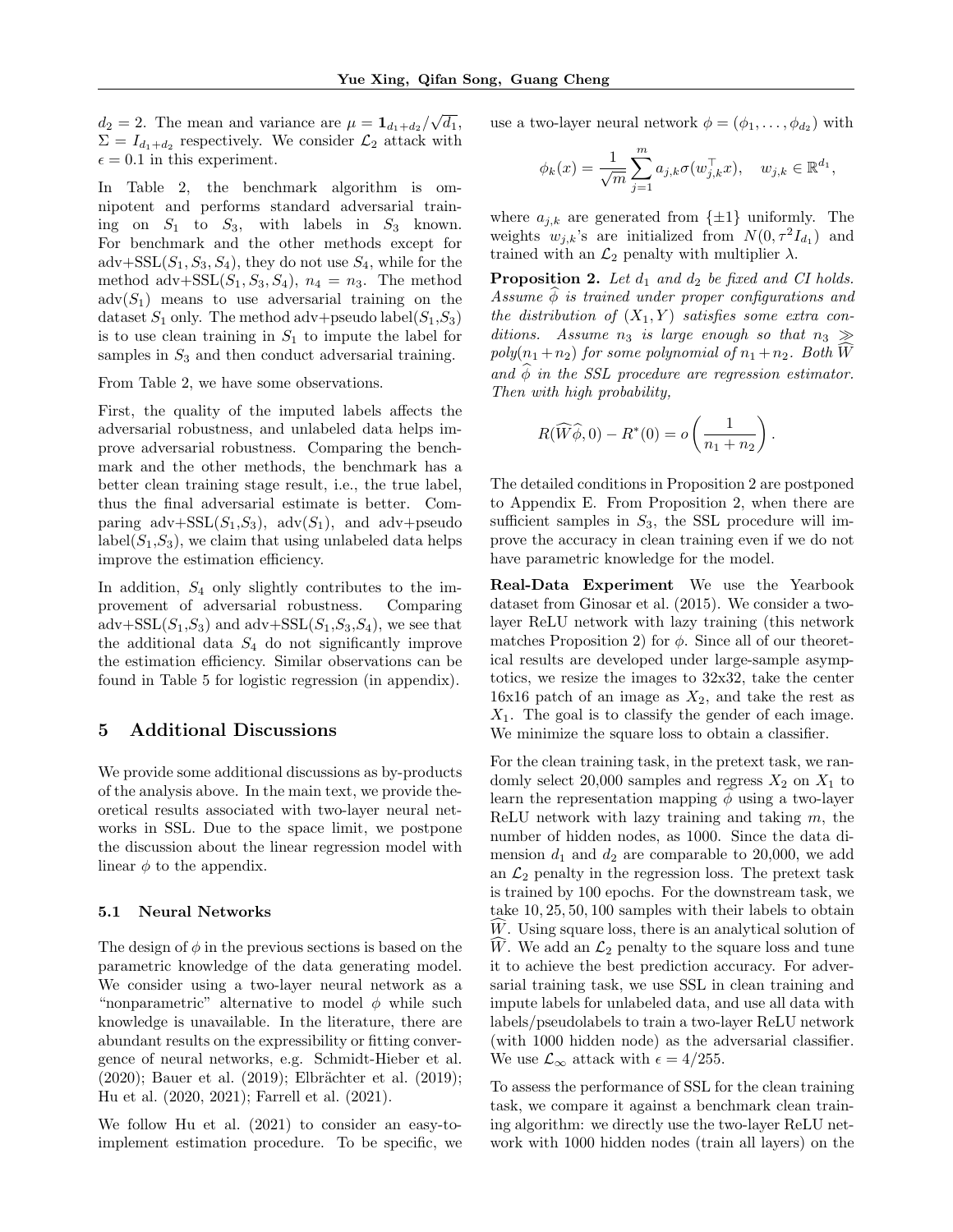|       | . .       |                     |                   |                                        |                               |
|-------|-----------|---------------------|-------------------|----------------------------------------|-------------------------------|
| $n_3$ | benchmark | $adv+SSL(S_1, S_3)$ | $\text{adv}(S_1)$ | $\text{adv}+\text{SSL}(S_1, S_3, S_4)$ | adv+pseudo label $(S_1, S_3)$ |
| 500   | 0.00771   | 0.01264             | 0.01041           | 0.01211                                | 0.00965                       |
| 1000  | 0.00543   | 0.01195             | 0.01040           | 0.01046                                | 0.00946                       |
| 5000  | 0.00150   | 0.00543             | 0.00897           | 0.00526                                | 0.00916                       |
| 10000 | 0.00070   | 0.00332             | 0.01008           | 0.00330                                | 0.00898                       |
| 20000 | 0.00050   | 0.00213             | 0.00956           | 0.00185                                | 0.00907                       |

Table 2: Average Regret of adversarially robust estimate under CI condition.  $n_1 = 100$ . The variance information is in Table 3 in the appendix.



Figure 1: Clean and adversarial ( $\mathcal{L}_{\infty}$  attack with  $\epsilon = 4/255$ ) test accuracy (gender classification) using Yearbook data. Left: clean training accuracy. clean ssl: SSL clean training. clean: benchmark clean training. Middle: adversarial training accuracy adv: standard adversarial training with only labeled data. adv\_ssl: adv+SSL algorithm. adv semi: Carmon et al. (2019). Right: clean test accuracy in clean training vs adversarial test accuracy in adversarial training.

labeled samples for 100 epochs with a learning rate of 0.1. For fairness, we also add and tune the  $\mathcal{L}_2$  penalty to achieve the best performance. To assess the performance of adv+SSL algorithm for the adversarial training task, we compare it against two benchmark adversarial training algorithms: (1) We conduct the standard clean training using only the labeled data  $(x_1, y)$  and then impute labels for unlabeled data to do adversarial training, i.e., the exact algorithm in Carmon et al. (2019). (2) We only use the given labeled data to conduct adversarial training and do not use the unlabeled data. We use a two-layer ReLU network (with 1000 hidden nodes) for both benchmarks.

The experiment results are summarized in Figure 1, based on the average and variance of testing accuracies of over ten repeated runs. There are three figures in Figure 1. The left panel of Figure 1 compares the clean testing accuracy, and it is easy to see that SSL leads to a higher accuracy than the benchmark method. The middle panel of Figure 1 compares the adversarial testing accuracy, and one can see that utilizing unlabeled data helps improve the testing performance. If we compare the blue dashed curve and the red curve in both left and middle plots, it suggests that a better clean model (used to generate pseudolabels) leads to a better adversarial model. To confirm this, in the right panel of Figure 1, we plot the clean testing accuracy

in clean training against the adversarial testing accuracy in adversarial training to study how the quality of the pseudolabels affects the final adversarial robustness. One can observe a positive correlation between these two accuracies, implying a positive correlation between the pseudolabel quality and final adversarial robustness. We conjecture that the improvements in Figure 1 is not as remarkable as Table 2 in simulation due to  $(1)$  from Proposition 2, the required  $n_3$  is much larger than Theorem 4, and  $(2)$  the data dimension  $d_2$ for real data is larger than simulated model, involving more error in estimating  $\phi$ .

# 6 Conclusion

In this paper, we investigate the statistical properties of reconstruction-based SSL. In particular, we study the minimax lower bound of estimation accuracy and the adversarial robustness. Through figuring out these properties, we argue that (1) in clean training, no matter CI holds or not, reconstruction-based SSL reaches the optimal rate of convergence in the models we consider; and (2) it is possible to design adversarially robust estimate such that it is also optimal. These advantages of the SSL method lead to a better performance of SSL compared with the vanilla training.

There are several potential directions for future de-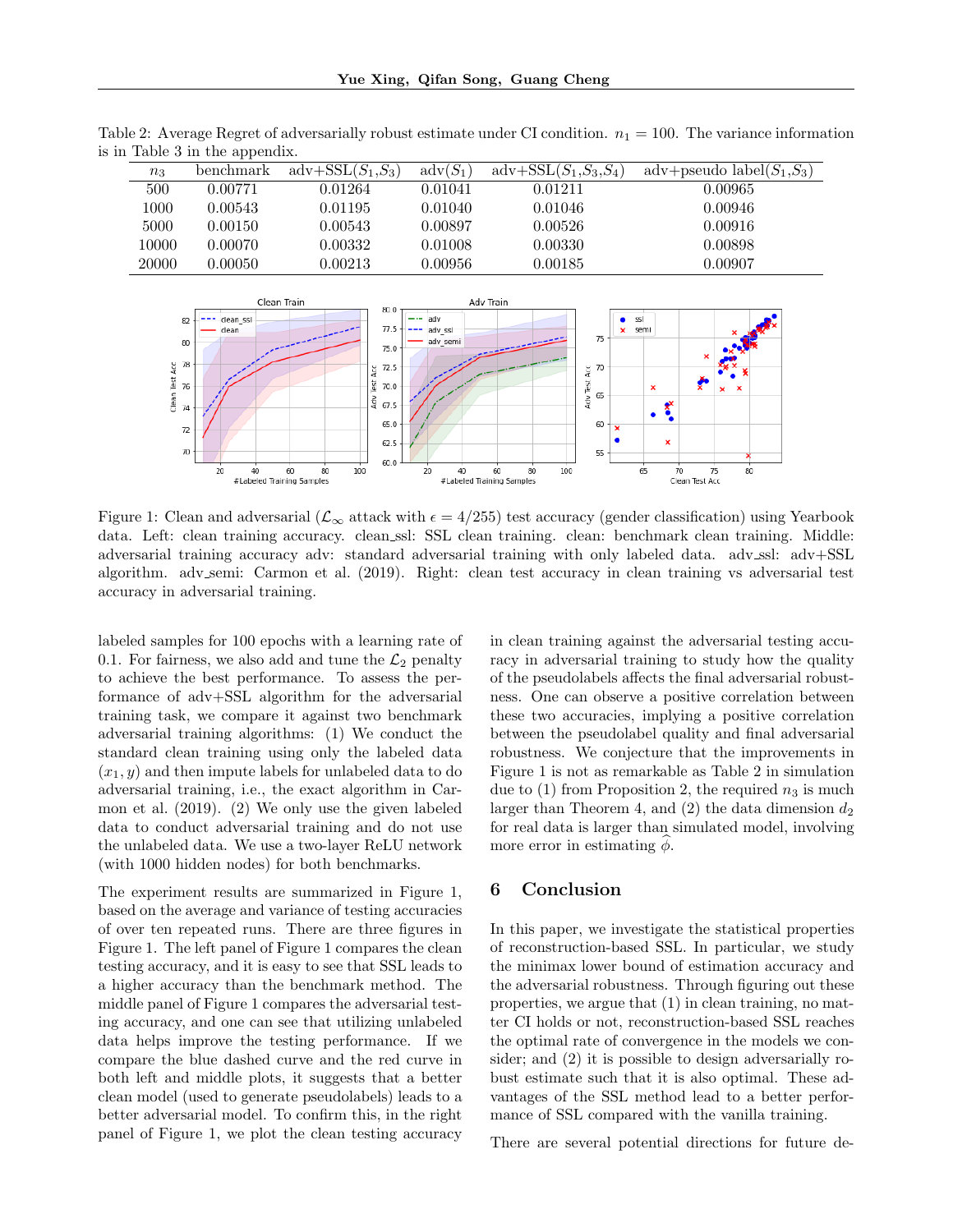velopment. First, the procedure for adversarial training considered is tedious (i.e., pretext task and downstream task in clean training, and the adversarial training itself). It is interesting to simplify the procedure. Second, we only provide some light discussion using neural networks for the pretext task when the parametric form of  $P(Y = 1 | X_1 = x_1)$  is unknown. An in-depth investigation on this matter is definitely worthwhile, as deep neural networks have been viewed as a powerful nonparametric learning tool for modern data sciences. Third, this paper only discusses reconstruction-based SSL, and it is of great interest to generalize our analysis to other types of SSL-based methods.

### 7 Acknowledgements

This project is partially supported by NSF-SCALE MoDL (2134209).

### References

Allen-Zhu, Z. and Li, Y. (2020), "Feature Purification: How Adversarial Training Performs Robust Deep Learning," arXiv preprint arXiv:2005.10190.

Arora, S., Khandeparkar, H., Khodak, M., Plevrakis, O., and Saunshi, N. (2019), "A theoretical analysis of contrastive unsupervised representation learning," arXiv preprint arXiv:1902.09229.

Audibert, J.-Y. and Tsybakov, A. B. (2007), "Fast learning rates for plug-in classifiers," The Annals of statistics, 35, 608–633.

Bauer, B., Kohler, M., et al. (2019), "On deep learning as a remedy for the curse of dimensionality in nonparametric regression," Annals of Statistics, 47, 2261–2285.

Cai, T. T., Zhang, C.-H., and Zhou, H. H. (2010), "Optimal rates of convergence for covariance matrix estimation," The Annals of Statistics, 38, 2118–2144.

Cannings, T. I., Berrett, T. B., and Samworth, R. J. (2017), "Local nearest neighbour classification with applications to semi-supervised learning,"  $arXiv$ preprint arXiv:1704.00642.

Carmon, Y., Raghunathan, A., Schmidt, L., Duchi, J. C., and Liang, P. S. (2019), "Unlabeled data improves adversarial robustness," in Advances in Neural Information Processing Systems, pp. 11192–11203.

Chen, T., Kornblith, S., Norouzi, M., and Hinton, G. (2020a), "A simple framework for contrastive learning of visual representations," in International conference on machine learning, PMLR, pp. 1597–1607.

Chen, T., Liu, S., Chang, S., Cheng, Y., Amini, L., and Wang, Z. (2020b), "Adversarial robustness: From self-supervised pre-training to fine-tuning," in Proceedings of the IEEE/CVF Conference on Computer Vision and Pattern Recognition, pp. 699–708.

Chuang, C.-Y., Robinson, J., Yen-Chen, L., Torralba, A., and Jegelka, S. (2020), "Debiased contrastive learning," arXiv preprint arXiv:2007.00224.

Dai, B. and Lin, D. (2017), "Contrastive learning for image captioning," arXiv preprint arXiv:1710.02534.

Dan, C., Wei, Y., and Ravikumar, P. (2020), "Sharp Statistical Guaratees for Adversarially Robust Gaussian Classification," in International Conference on Machine Learning, PMLR, pp. 2345–2355.

Dicker, L. H. et al. (2016), "Ridge regression and asymptotic minimax estimation over spheres of growing dimension," Bernoulli, 22, 1–37.

Doersch, C., Gupta, A., and Efros, A. A. (2015), "Unsupervised visual representation learning by context prediction," in Proceedings of the IEEE international conference on computer vision, pp. 1422–1430.

Elbrächter, D., Perekrestenko, D., Grohs, P., and Bölcskei, H. (2019), "Deep neural network approximation theory," arXiv preprint arXiv:1901.02220.

Farrell, M. H., Liang, T., and Misra, S. (2021), "Deep neural networks for estimation and inference," Econometrica, 89, 181–213.

Gao, R., Cai, T., Li, H., Wang, L., Hsieh, C.-J., and Lee, J. D. (2019), "Convergence of adversarial training in overparametrized networks," arXiv preprint arXiv:1906.07916.

Gidaris, S., Singh, P., and Komodakis, N. (2018), "Unsupervised representation learning by predicting image rotations," arXiv preprint arXiv:1803.07728.

Ginosar, S., Rakelly, K., Sachs, S., Yin, B., and Efros, A. A. (2015), "A century of portraits: A visual historical record of american high school yearbooks," in Proceedings of the IEEE International Conference on Computer Vision Workshops, pp. 1–7.

Gowal, S., Huang, P.-S., van den Oord, A., Mann, T., and Kohli, P. (2020), "Self-supervised Adversarial Robustness for the Low-label, High-data Regime," in International Conference on Learning Representations.

HaoChen, J. Z., Wei, C., Gaidon, A., and Ma, T. (2021), "Provable Guarantees for Self-Supervised Deep Learning with Spectral Contrastive Loss," arXiv preprint arXiv:2106.04156.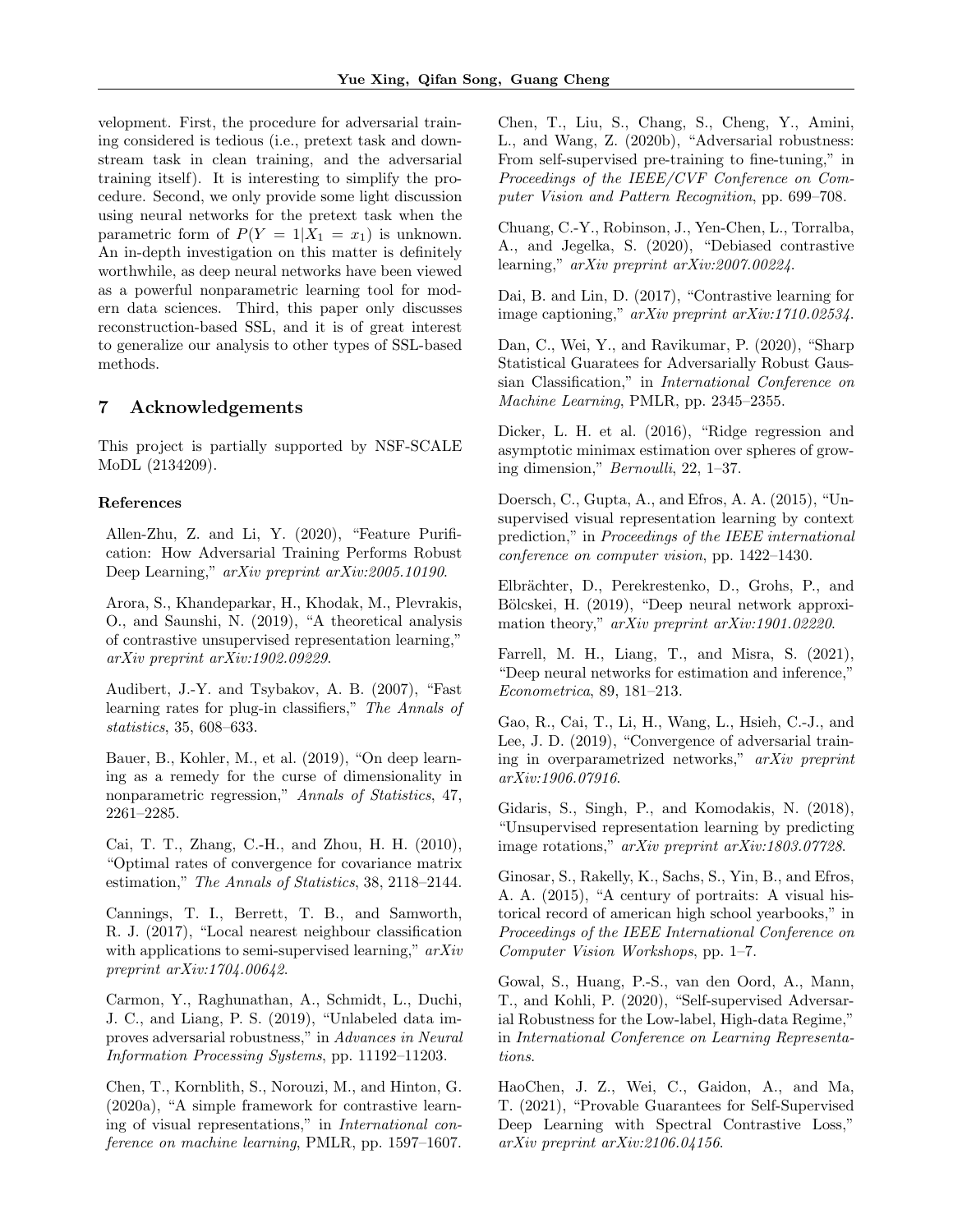Hendrycks, D., Lee, K., and Mazeika, M. (2019), "Using pre-training can improve model robustness and uncertainty," arXiv preprint arXiv:1901.09960.

Ho, C.-H. and Vasconcelos, N. (2020), "Contrastive learning with adversarial examples," arXiv preprint arXiv:2010.12050.

Hu, T., Shang, Z., and Cheng, G. (2020), "Optimal Rate of Convergence for Deep Neural Network Classifiers under the Teacher-Student Setting," arXiv preprint arXiv:2001.06892.

Hu, T., Wang, W., Lin, C., and Cheng, G. (2021), "Regularization Matters: A Nonparametric Perspective on Overparametrized Neural Network," in International Conference on Artificial Intelligence and Statistics, PMLR, pp. 829–837.

Javanmard, A. and Soltanolkotabi, M. (2020), "Precise statistical analysis of classification accuracies for adversarial training," arXiv preprint arXiv:2010.11213.

Javanmard, A., Soltanolkotabi, M., and Hassani, H. (2020), "Precise tradeoffs in adversarial training for linear regression," arXiv preprint arXiv:2002.10477.

Khosla, P., Teterwak, P., Wang, C., Sarna, A., Tian, Y., Isola, P., Maschinot, A., Liu, C., and Krishnan, D. (2020), "Supervised contrastive learning,"  $arXiv$ preprint arXiv:2004.11362.

Kim, M., Tack, J., and Hwang, S. J. (2020), "Adversarial Self-Supervised Contrastive Learning," in Advances in Neural Information Processing Systems.

Lee, J. D., Lei, Q., Saunshi, N., and Zhuo, J. (2020), "Predicting what you already know helps: Provable self-supervised learning," arXiv preprint arXiv:2008.01064.

Li, J., Zhou, P., Xiong, C., and Hoi, S. C. (2020), "Prototypical contrastive learning of unsupervised representations," arXiv preprint arXiv:2005.04966.

Mehrabi, M., Javanmard, A., Rossi, R. A., Rao, A., and Mai, T. (2021), "Fundamental Tradeoffs in Distributionally Adversarial Training," arXiv preprint arXiv:2101.06309.

Mikolov, T., Sutskever, I., Chen, K., Corrado, G. S., and Dean, J. (2013), "Distributed representations of words and phrases and their compositionality," in Advances in neural information processing systems, pp. 3111–3119.

Mohri, M., Rostamizadeh, A., and Talwalkar, A. (2018), Foundations of machine learning, MIT press.

Mourtada, J. (2019), "Exact minimax risk for linear least squares, and the lower tail of sample covariance matrices," arXiv preprint arXiv:1912.10754.

Najafi, A., Maeda, S.-i., Koyama, M., and Miyato, T. (2019), "Robustness to adversarial perturbations in learning from incomplete data," in Advances in Neural Information Processing Systems, pp. 5542–5552.

Noroozi, M. and Favaro, P. (2016), "Unsupervised learning of visual representations by solving jigsaw puzzles," in European conference on computer vision, Springer, pp. 69–84.

Oord, A. v. d., Li, Y., and Vinyals, O. (2018), "Representation learning with contrastive predictive coding," arXiv preprint arXiv:1807.03748.

Papernot, N., McDaniel, P., Goodfellow, I., Jha, S., Celik, Z. B., and Swami, A. (2017), "Practical blackbox attacks against machine learning," in Proceedings of the 2017 ACM on Asia conference on computer and communications security, ACM, pp. 506–519.

Pathak, D., Krahenbuhl, P., Donahue, J., Darrell, T., and Efros, A. A. (2016), "Context encoders: Feature learning by inpainting," in *Proceedings of the IEEE* conference on computer vision and pattern recognition, pp. 2536–2544.

Raghunathan, A., Xie, S. M., Yang, F., Duchi, J. C., and Liang, P. (2019), "Adversarial training can hurt generalization," arXiv preprint arXiv:1906.06032.

Raskutti, G., Wainwright, M. J., and Yu, B. (2012), "Minimax-optimal rates for sparse additive models over kernel classes via convex programming," The Journal of Machine Learning Research, 13, 389–427.

Schmidt, L., Santurkar, S., Tsipras, D., Talwar, K., and Madry, A. (2018), "Adversarially robust generalization requires more data," in Advances in Neural Information Processing Systems, pp. 5014–5026.

Schmidt-Hieber, J. et al. (2020), "Nonparametric regression using deep neural networks with ReLU activation function," Annals of Statistics, 48, 1875–1897.

Sinha, A., Namkoong, H., and Duchi, J. (2018), "Certifying some distributional robustness with principled adversarial training," .

Sun, W. W., Qiao, X., and Cheng, G. (2016), "Stabilized nearest neighbor classifier and its statistical properties," Journal of the American Statistical Association, 111, 1254–1265.

Taheri, H., Pedarsani, R., and Thrampoulidis, C. (2020), "Asymptotic Behavior of Adversarial Training in Binary Classification," arXiv preprint arXiv:2010.13275.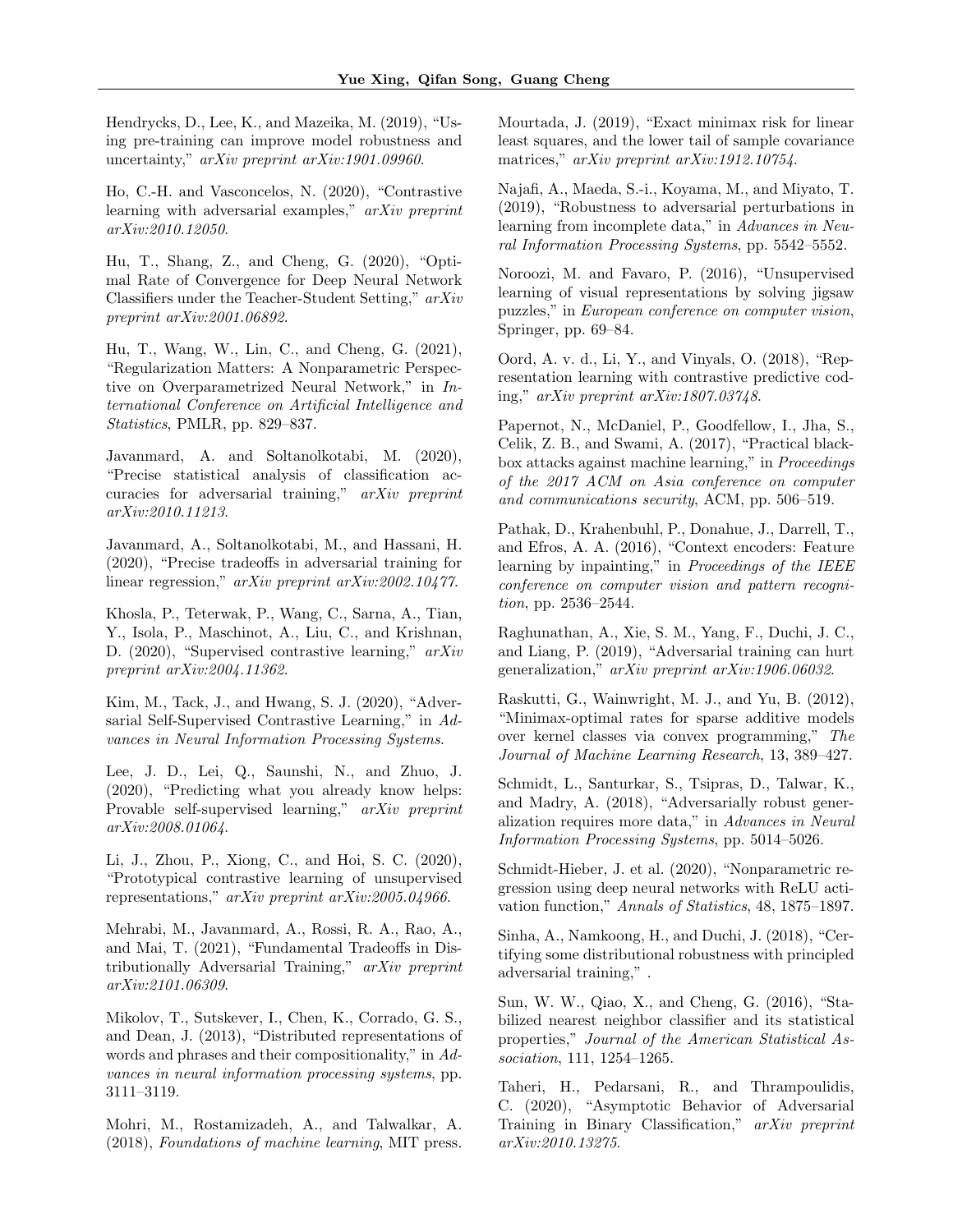Teng, J. and Huang, W. (2021), "Can Pretext-Based Self-Supervised Learning Be Boosted by Downstream Data? A Theoretical Analysis," arXiv preprint arXiv:2103.03568.

Tian, Y., Sun, C., Poole, B., Krishnan, D., Schmid, C., and Isola, P. (2020), "What makes for good views for contrastive learning?" arXiv preprint arXiv:2005.10243.

Tony Cai, T. and Zhang, L. (2019), "High dimensional linear discriminant analysis: optimality, adaptive algorithm and missing data," Journal of the Royal Statistical Society: Series B (Statistical Methodology), 81, 675–705.

Tosh, C., Krishnamurthy, A., and Hsu, D. (2021), "Contrastive learning, multi-view redundancy, and linear models," in Algorithmic Learning Theory, PMLR, pp. 1179–1206.

Uesato, J., Alayrac, J.-B., Huang, P.-S., Stanforth, R., Fawzi, A., and Kohli, P. (2019), "Are labels required for improving adversarial robustness?" arXiv preprint arXiv:1905.13725.

Wang, H. J. and Wang, L. (2009), "Locally weighted censored quantile regression," Journal of the American Statistical Association, 104, 1117–1128.

Xiao, T., Wang, X., Efros, A. A., and Darrell, T. (2020), "What should not be contrastive in contrastive learning," arXiv preprint arXiv:2008.05659.

Xing, Y., Song, Q., and Cheng, G. (2021a), "On the generalization properties of adversarial training," in International Conference on Artificial Intelligence and Statistics, PMLR, pp. 505–513.

Xing, Y., Zhang, R., and Cheng, G. (2021b), "Adversarially Robust Estimate and Risk Analysis in Linear Regression," in International Conference on Artificial Intelligence and Statistics, PMLR, pp. 514–522.

Xu, Q., Bello, K., and Honorio, J. (2020), "A Le Cam Type Bound for Adversarial Learning and Applications," arXiv preprint arXiv:2007.00289.

Yang, Y. and Tokdar, S. T. (2015), "Minimaxoptimal nonparametric regression in high dimensions," The Annals of Statistics, 43, 652–674.

Yin, D., Ramchandran, K., and Bartlett, P. (2018), "Rademacher complexity for adversarially robust generalization," arXiv preprint arXiv:1810.11914.

Zeng, Z., He, K., Yan, Y., Xu, H., and Xu, W. (2021), "Adversarial self-supervised learning for outof-domain detection," in Proceedings of the 2021 Conference of the North American Chapter of the Association for Computational Linguistics: Human Language Technologies, pp. 5631–5639.

Zhai, R., Cai, T., He, D., Dan, C., He, K., Hopcroft, J., and Wang, L. (2019), "Adversarially robust generalization just requires more unlabeled data," arXiv preprint arXiv:1906.00555.

Zhang, G., Yan, C., Ji, X., Zhang, T., Zhang, T., and Xu, W. (2017), "Dolphinattack: Inaudible voice commands," in Proceedings of the 2017 ACM SIGSAC Conference on Computer and Communications Security, ACM, pp. 103–117.

Zhang, R., Isola, P., and Efros, A. A. (2016), "Colorful image colorization," in European conference on computer vision, Springer, pp. 649–666.

Zhang, Y., Plevrakis, O., Du, S. S., Li, X., Song, Z., and Arora, S. (2020), "Over-parameterized Adversarial Training: An Analysis Overcoming the Curse of Dimensionality," arXiv preprint arXiv:2002.06668.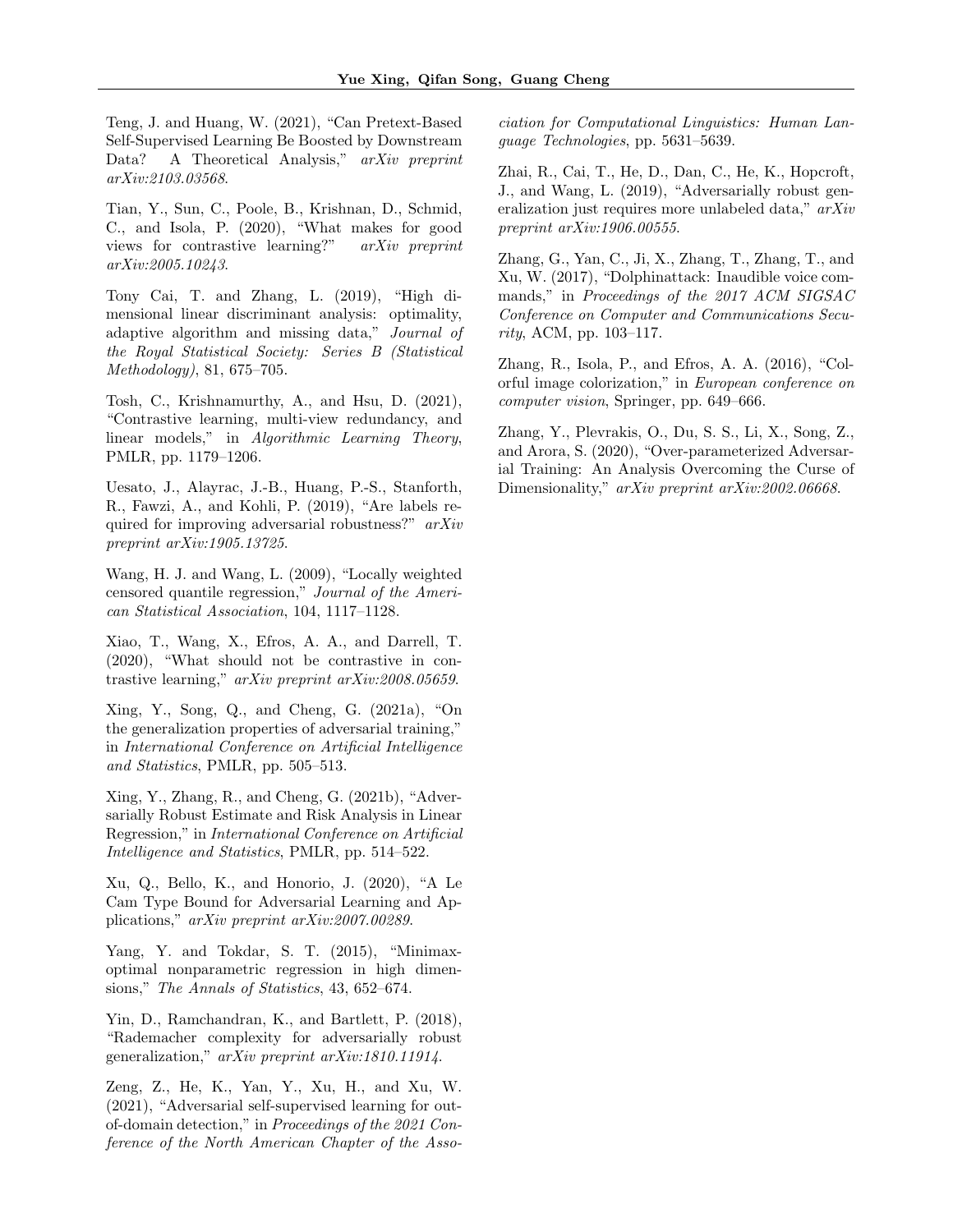Below is the list of contents in the appendix:

- Section A: discussion about regression.
- Section B: additional experiments, extra tables, and results regarding to neural networks.
- Section C: additional assumptions on the finite variance, and lemmas which provide minimax lower bound for some particular distributions.
- Section D: proofs for results in Section 2 and 3.
- Section E: proofs for results in Section 4 and A.
- The derivations for different losses are similar, so during the proofs, we firstly present the proof details for one loss, then display the proof for the other losses in a separate proof block to mention the differences.

### A Regression

For regression, we assume  $X_1$  and  $X_2$  jointly follow some multivariate Gaussian distribution with  $Var(X_1) = I_{d_1}$ ,  $Var(X_2) = I_{d_1}$ . The singular values of  $Cov(X_1, X_2)$  are finite and bounded away from zero. The response satisfies  $y = \theta_0^T x_1 + \varepsilon$  for noise  $\varepsilon$ . The following theorem presents the convergence rate of the SSL estimate and the minimax lower bound:

**Theorem 5.** For linear regression model described in above, assume  $\theta_0 = Cov(X_1, X_2)a_0$ , then

$$
\mathbb{E}R(\widehat{W}^{\top}\widehat{\phi},\epsilon) - R^*(\epsilon) = O\left(\frac{\sigma^2 d_2}{n_1 + n_2} + \frac{\|a_0\|^2 (d_1 + d_2)}{n_1 + n_3}\right),\,
$$

which is minimax optimal when  $n_1 + n_3 \gg (n_1 + n_2) ||a_0||^2 (d_1 + d_2) / (\sigma^2 (d_1 - d_2)).$ 

Note that the condition  $\theta_0 = Cov(X_1, X_2)a_0$  implies that the final estimate  $\widehat{W}^{\top}\widehat{\phi}$  is asymptotically unbiased to  $\theta_0$ . In comparison, Theorem 5 delivers a similar conclusion to the Theorem 4(II). Although the convergence rate of SSL estimate is slower without CI, it still reaches the minimax lower bound. The proof of Theorem 5 is postponed to Section E.

We only present the case where CI fails in Theorem 5 as CI is not appropriate in the model we consider. The following example illustrates this issue:

**Example 4.** Assume  $(X_1, X_2, \varepsilon)$  follows multivariate Gaussian, then CI implies  $\sigma^2 = 0$ .

## B Extra Tables and Additional Experiments

|       |            |                     |                   | Table 3: Variance table corresponding to Table 2 |                               |
|-------|------------|---------------------|-------------------|--------------------------------------------------|-------------------------------|
| $n_3$ | benchmark  | $adv+SSL(S_1, S_3)$ | $\text{adv}(S_1)$ | $\text{adv}+\text{SSL}(S_1, S_3, S_4)$           | adv+pseudo label $(S_1, S_3)$ |
| 500   | 1.14E-05   | $3.55E-04$          | 7.09E-05          | 3.18E-04                                         | $3.53E-05$                    |
| 1000  | 8.43E-06   | 8.35E-05            | 6.71E-05          | $9.69E-05$                                       | $3.07E - 05$                  |
| 5000  | 7.85E-07   | $8.68E-06$          | $4.58E-05$        | $8.62E-06$                                       | $2.27E-05$                    |
| 10000 | 3.01E-07   | $4.61E-06$          | $6.12E-05$        | $5.65E-06$                                       | $1.62E-05$                    |
| 20000 | $2.06E-07$ | $2.48E-06$          | $5.11E-05$        | $1.42E-06$                                       | 1.79E-05                      |

Table 4 is the clean training result using logistic regression, and the observations are similar to Table 1. Table 5 is the adversarial training result using logistic regression, and the observations are similar to Table 2. Table 6 summarizes the variance information for simulation in adversarial training.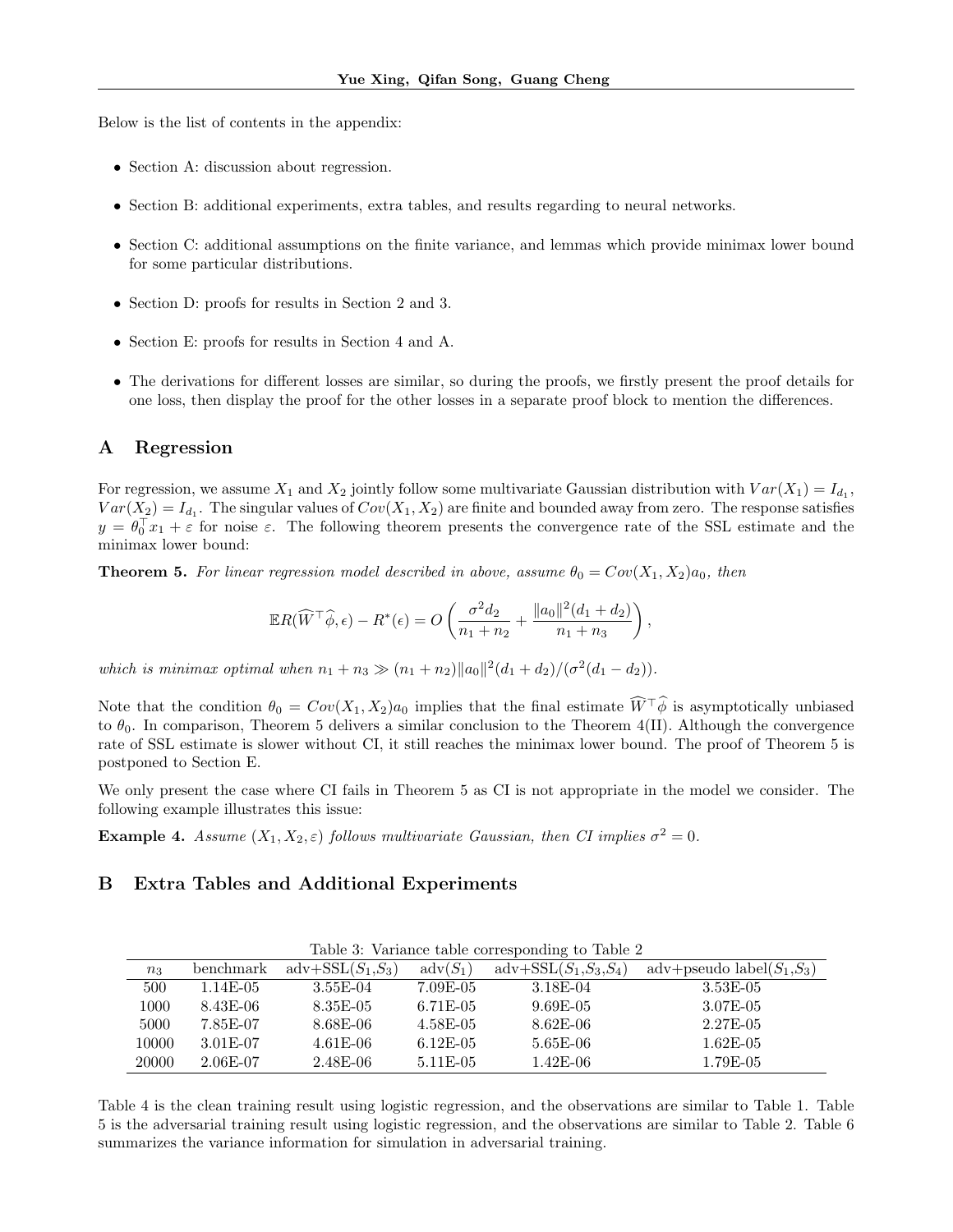Yue Xing, Qifan Song, Guang Cheng

| labeled(var)<br>labeled(mean)<br>SSL(var) |
|-------------------------------------------|
| 4.17E-05<br>3.19E-04                      |
| $1.24E-0.5$<br>3.14E-04                   |
| 1.84E-06<br>3.42E-04                      |
| 2.72E-04<br>$1.25E-06$                    |
| 6.79E-07<br>2.23E-04                      |
|                                           |

Table 4: Clean estimate under CI condition using logistic regression.  $n_1 = 100$ . Left: mean regret, right: the variance.

| $n_3$    | benchmark | $adv+SSL(S_1, S_3)$ | $\text{adv}(S_1)$ | $\text{adv}+\text{SSL}(S_1, S_3, S_4)$ | adv+pseudo label $(S_1, S_3)$ |
|----------|-----------|---------------------|-------------------|----------------------------------------|-------------------------------|
| 500      | 0.00218   | 0.00570-            | 0.01229           | 0.00441                                | 0.00643                       |
| $1000\,$ | 0.00104   | 0.00325             | 0.01209           | 0.00291                                | 0.00572                       |
| 5000     | 0.00021   | 0.00064             | 0.01254           | 0.00072                                | 0.00477                       |
| 10000    | 0.00025   | $\,0.00051\,$       | 0.01248           | 0.00027                                | 0.00485                       |
| 20000    | 0.00002   | 0.00020             | 0.01245           | 0.00017                                | 0.00553                       |

Table 5: Mean: Difference between the adversarial testing accuracy of estimators and  $\theta^*$  using logistic regression.  $n_1 = 100$ . The variance information is in Table 6.

| $n_3$ | benchmark  | $adv+SSL(S_1, S_3)$ | $\text{adv}(S_1)$ | $\text{adv}+\text{SSL}(S_1, S_3, S_4)$ | adv+pseudo label $(S_1, S_3)$ |
|-------|------------|---------------------|-------------------|----------------------------------------|-------------------------------|
| 500   | 3.78E-06   | 1.63E-05            | $7.20E-05$        | 1.29E-05                               | $2.09E-05$                    |
| 1000  | $1.08E-06$ | 7.06E-06            | $9.72E-0.5$       | 5.30E-06                               | $2.06E-05$                    |
| 5000  | 4.06E-07   | 7.65E-07            | 8.69E-05          | 5.96E-07                               | $9.63E-06$                    |
| 10000 | $1.99E-07$ | 4.28E-07            | $9.69E-05$        | 2.86E-07                               | $9.09E-06$                    |
| 20000 | $1.32E-07$ | $2.72E-07$          | $8.62E-0.5$       | 2.20E-07                               | $2.07E - 0.5$                 |

Table 6: Variance table corresponding to Table 5

# C Lemmas and Extra Conditions

We first introduce some extra conditions and lemmas which are related to the minimax lower bounds. The extra conditions are technical assumptions regulating the behavior of the loss (and its Taylor expansions) to ensure a finite variance. The lemmas are some particular examples used in the minimax lower bound.

Assumption 2. We further assume that  $P$  satisfies:

- (3)  $\mathbb{E} \|X_1\|^2 X_1 X_1^{\top} / \mathbb{E} \|X_1\|^2$  have bounded eigenvalues.
- (4) When CI holds, all the eigenvalues of the covariance of  $\partial \|X_2 \mathbb{E}(X_2|X_1)\|^2/\partial \beta$  and the expectation of  $\partial^2 \|X_2 - \mathbb{E}(X_2|X_1)\|^2 / \partial \beta^2$  are of  $\Theta(\gamma_{d_2})$  for some  $\gamma_{d_2} = \Omega(1)$ .
- (5) When CI holds, if  $(X_1, X_2, Y)$  follows distribution  $P_{\beta^*}$  for some  $\beta^*$ , then  $\mathbb{E}\partial \|X_2 \mathbb{E}(X_2|X_1)\|^2/\partial \beta$  is L-Lipschitz for some constant  $L > 0$  when  $\beta \in B(\beta^*, r)$  where B denotes an  $L_2$  ball and r is some constant.

Assumption 3. We assume that

1. when l is logistic regression: the covariance of  $\partial l/\partial \theta$  has all bounded and greater-than-zero eigenvalues, the expectation of  $\partial^2 l/\partial \theta^2$  has all bounded and greater-than-zero eigenvalues. The density is finite and away from zero when  $x_1$  is near the decision boundary. In addition, all the eigenvalues of

$$
\mathbb{E}_{X_1} ||X_1||^2 \left[ \left( \frac{\partial p(X_1;\beta^*)}{\partial \beta} \right)^\top \mathbb{E}_{X_1} \left\{ \left( \frac{\partial p(X_1;\beta^*)}{\partial \beta} \right) \left( \frac{\partial p(X_1;\beta^*)}{\partial \beta} \right)^\top \right\}^{-1} \left( \frac{\partial p(X_1;\beta^*)}{\partial \beta} \right) \right]^2
$$

are in  $\Theta(d_1^3)$ .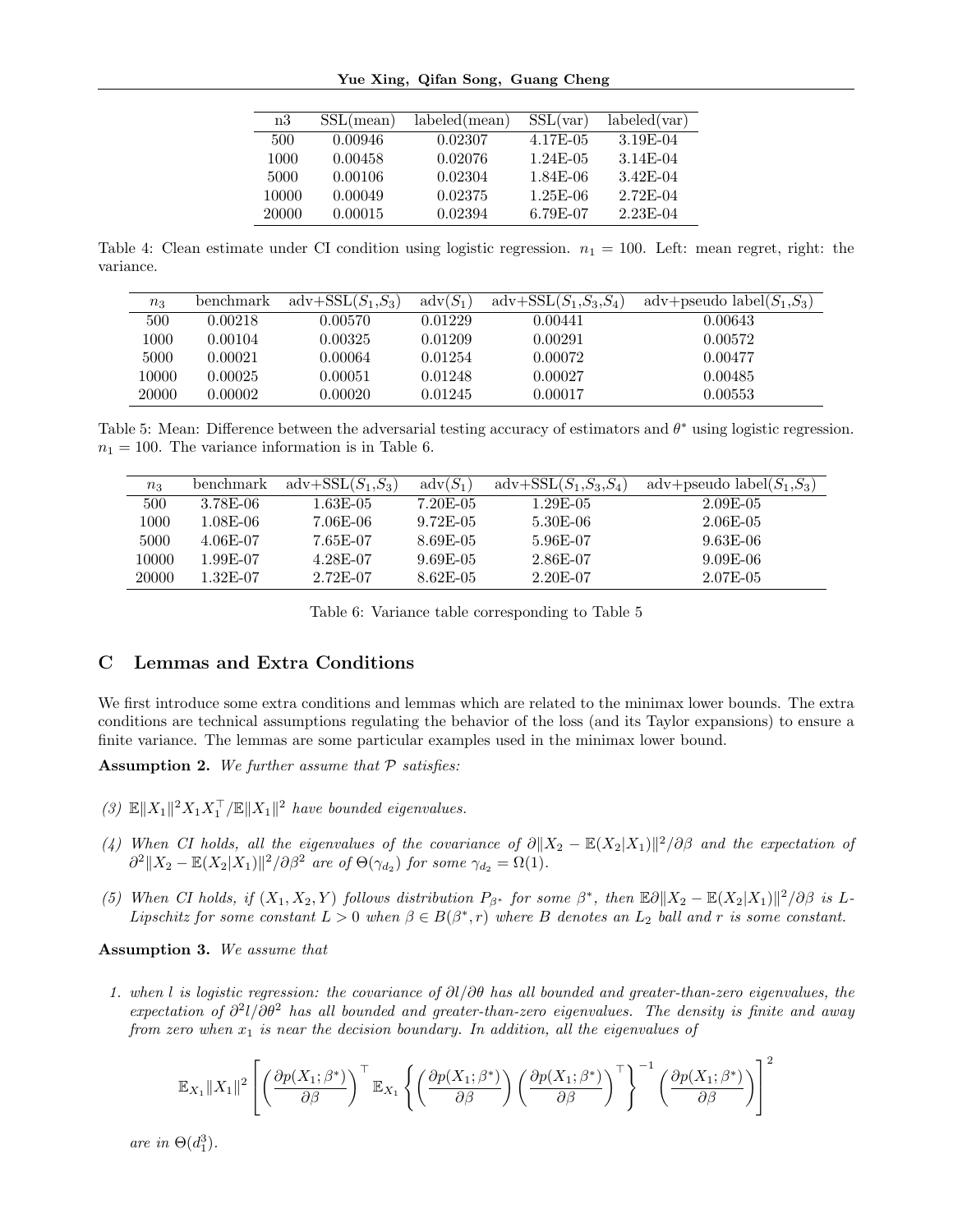2. when l is square loss: the covariance of  $\partial l/\partial \theta$  has all bounded and greater-than-zero eigenvalues, the expectation of  $\partial^2 l/\partial\theta^2$  has all bounded and greater-than-zero eigenvalues. The density is finite and away from zero when  $x_1$  is near the decision boundary. In addition, all the eigenvalues of

$$
\mathbb{E}_{X_1} ||X_1||^2 \left[ \left( \frac{\partial p(X_1; \beta^*)}{\partial \beta} \right)^{\top} \mathbb{E}_{X_1} \left\{ \left( \frac{\partial p(X_1; \beta^*)}{\partial \beta} \right) \left( \frac{\partial p(X_1; \beta^*)}{\partial \beta} \right)^{\top} \right\}^{-1} \left( \frac{\partial p(X_1; \beta^*)}{\partial \beta} \right) \right]^2 (X_1^{\top} \theta^*)^2
$$

are in  $\Theta(d_1^3)$ .

Conditions (3), (4), (5) in Assumption 2 regulate the distributions in  $\mathcal{P}$ , ensuring that a second-order Taylor expansion is accurate for the likelihood/loss function.

Assumption 3 is an extra assumption for adversarial training. Since we use SSL in clean training and use the vanilla method in adversarial training, some extra conditions are needed to supplement adversarial training. Similar to the idea in Assumption 2, Assumption 3 ensures that the Taylor expansions w.r.t.  $p$  and  $l$  are accurate.

**Lemma 1.** Assume  $(x_1, x_2) \in \mathbb{R}^{d_1+d_2}$ , and  $(x_1, x_2) \sim N(\mu, \Sigma^*)$  for some known  $\Sigma^*$  and unknown  $\mu = (\mu_1, \mu_2)$ . There are  $n_1 + n_3$  samples of  $(x_1, x_2)$ ,  $n_2 + n_4$  samples of  $(x_1)$ . Then for estimators of  $\mu_1$ ,

$$
\inf_{\widehat{\mu}_1} \sup_{\|\mu_1\| \le R, \Sigma^*} \mathbb{E} \|\widehat{\mu}_1 - \mu_1\|^2 = \Omega \left(\frac{R^2 d_1}{\sum n_i}\right),
$$

and for estimators of  $\mu_2$ ,

$$
\inf_{\hat{\mu}_2} \sup_{\|\mu_2\| \le R, \Sigma^*} \mathbb{E} \|\hat{\mu}_2 - \mu_2\|^2 = \Omega \left( \frac{R^2 d_2}{n_1 + n_3} \right)
$$

.

Proof of Lemma 1. The proof is similar to Lemma 2 below using Gaussian prior.

**Lemma 2.** Assume  $(x_1, x_2) \in \mathbb{R}^{d_1+d_2}$ , and  $(x_1, x_2) \sim N(\mathbf{0}, \Sigma^*)$  for some known  $\Sigma^*$ , and the response  $\mathbb{E}[y|x_1]=$  $x_1^T\Sigma_{1,2}^*a$  for some vector a and  $Var(y|x_1) = \sigma^2$  for any  $x_1$ . There are  $n_1$  samples of  $(x_1, x_2, y)$ ,  $n_2$  samples of  $(x_1, y)$ ,  $n_3$  samples of  $(x_1, x_2)$  and  $n_4$  samples of  $(x_1)$ . Then

$$
\inf_{\widehat{a}} \sup_{a} \mathbb{E} \|\widehat{a} - a\|^2 = \Theta \left(\frac{\sigma^2 d_2}{n_1 + n_2}\right).
$$

*Proof of Lemma 2.* Assume  $y|x_1$  follows Gaussian distribution. We take  $a \sim N(0, \sigma^2 I_{d_2}/(\alpha n))$  for some  $\alpha > 0$ as the prior distribution of a. Then it is easy to see that only  $S_1$  and  $S_2$  are related to a. Denote  $\Sigma_{n_1,n_2}$  as the sample covariance matrix, and  $\hat{a}_{\alpha} = (\hat{\Sigma}_{n_1,n_2} + \alpha I_{d_1})^{-1} \frac{1}{n_1+n_2} \sum_{S_1,S_2} x_1 y$ . The conditional distribution of  $a|S_1, S_2$ becomes a multivariate Gaussian

$$
a|S_1, S_2 \sim N(\hat{a}_{\alpha}, (\sigma^2/(n_1+n_2))(\hat{\Sigma}_{n_1,n_2} + \alpha I_{d_2})^{-1}),
$$

and therefore

$$
\inf_{\widehat{a}} \sup_a \mathbb{E} \|\widehat{a} - a\|^2 \ge \inf_{\widehat{a}} \mathbb{E} \|\widehat{a} - \widehat{a}_\alpha\|^2 + \|\widehat{a}_\alpha - a\|^2 = \Theta \left(\frac{\sigma^2 d_2}{n_1 + n_2}\right).
$$

Lemma 3. Assume  $(x_1, x_2) \in \mathbb{R}^{d_1 + d_2}$ , and  $(x_1, x_2) \sim N(\mu, \Sigma^*)$ , where  $\Sigma^* = \begin{bmatrix} \Sigma_{1,1}^* & \Sigma_{1,2}^* \\ \Sigma_{2,1}^* & \Sigma_{2,2}^* \end{bmatrix}$  . Assume there are  $n_1 + n_3$  samples of  $(x_1, x_2)$ , and  $n_2 + n_4$  samples of  $x_1$ , and no response y is provided, then when  $(d_1 + d_2)$  $o((n_1+n_3)\log(n_1+n_3)),$ 

$$
\inf_{\widehat{\Sigma}_{1,2} \Sigma_{1,2}^*} \mathbb{E} \|\widehat{\Sigma}_{1,2} - \Sigma_{1,2}^* \|^2 = \Omega \left( \frac{d_1 + d_2}{n_1 + n_3} \right).
$$

 $\Box$ 

 $\Box$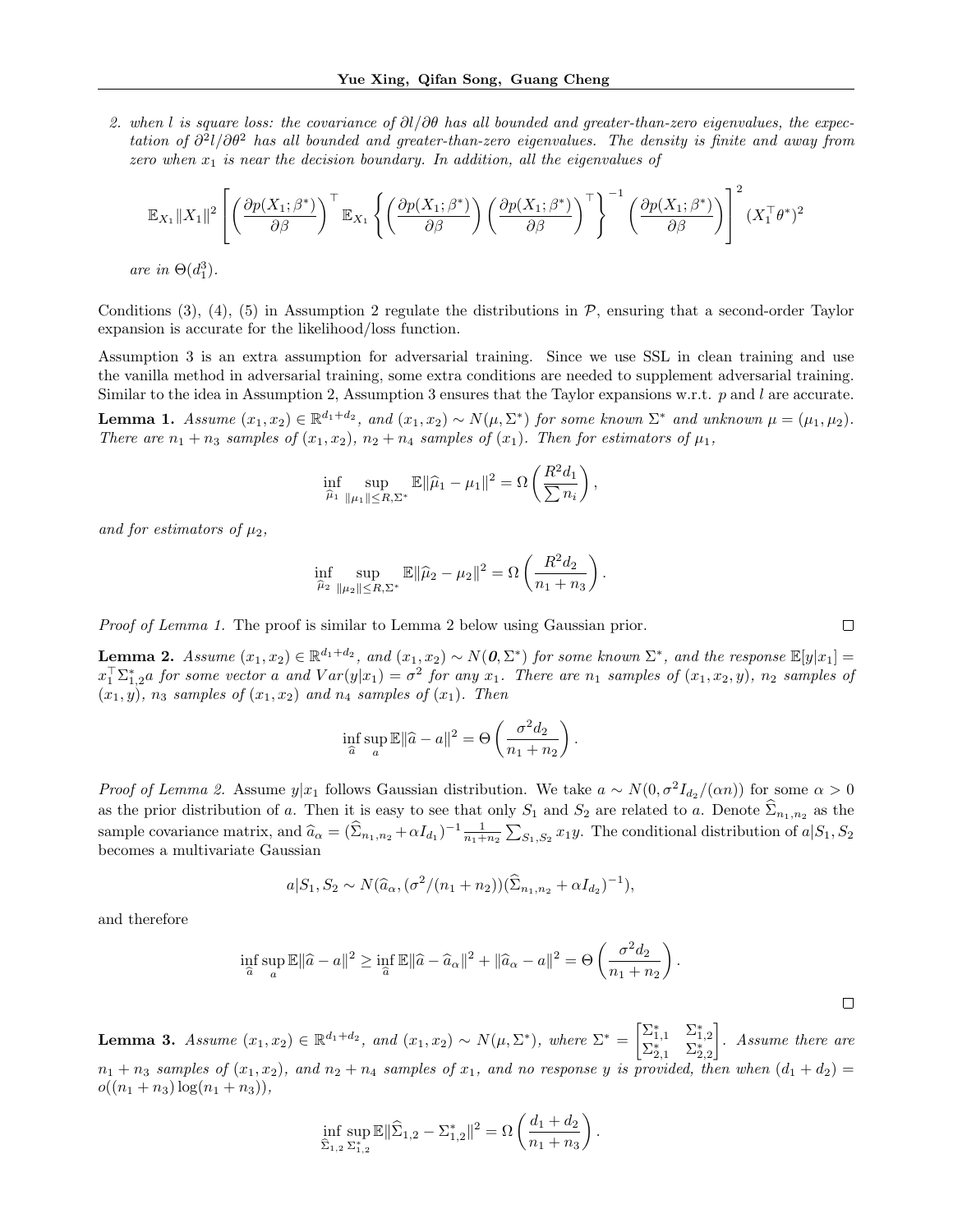Assume the response  $\mathbb{E}[y|x_1]=x_1^\top \Sigma_{1,2}^*a$  for some known vector a with  $||a||=1$  and  $\mu=0$ . There are  $n_1$  samples of  $(x_1, x_2, y)$ ,  $n_2$  samples of  $(x_1, y)$ ,  $n_3$  samples of  $(x_1, x_2)$  and  $n_4$  samples of  $(x_1)$ , then when  $(n_1+n_2) = o(n_1+n_3)$ , for any estimator  $\widehat{\theta}$  which estimates  $\Sigma^*_{1,2}a$ ,

$$
\inf_{\widehat{\theta}} \sup_{\Sigma_{1,2}^*} \mathbb{E} \|\widehat{\theta} - \Sigma_{1,2}^* a\|^2 = \Omega \left( \frac{d_1 + d_2}{n_1 + n_3} \right).
$$

Proof of Lemma 3. We directly prove the second argument of Lemma 3. We use Bayes method to show the minimax lower bound. Assume  $\Sigma_{1,2} = \Sigma_{1,2}^*$  follows some prior distribution, then

$$
\begin{array}{lll} \inf_{\widehat{\Sigma}_{1,2}} \sup_{\Sigma_{1,2}^*} \mathbb{E} \|\widehat{\Sigma}_{1,2} - \Sigma_{1,2}^*\|^2 & \geq & \inf_{\widehat{\Sigma}_{1,2}} \mathbb{E}_{S_i} \mathbb{E}_{\Sigma_{1,2}|S_i} \|\widehat{\Sigma}_{1,2} - \Sigma_{1,2}\|^2\\ & \geq & \inf_{\widehat{\Sigma}_{1,2}} \mathbb{E}_{S_i} \mathbb{E}_{\Sigma_{1,2}|S_i} \|\left[\mathbb{E}_{\Sigma_{1,2}|S_i} \Sigma_{1,2}\right] - \Sigma_{1,2}\|^2. \end{array}
$$

Denote the density of  $\Sigma_{1,2}$  as  $g(\Sigma_{1,2})$ . Assume  $\mathbb{E}\Sigma_{1,2} = \Sigma_{1,2}^*$  and  $\Sigma_{1,2} - \Sigma_{1,2}^* = \Delta_1 \Delta_2^\top$ . And we take  $\Delta_2 = a/||a||$ . Assume  $\Sigma_{1,1} = I_{d_1}$ ,  $\Sigma_{1,2} = I_{d_2}$ , and  $\theta_0 = \Sigma_{1,2} a$ . Denote  $\Sigma^* = \begin{bmatrix} \Sigma_{1,1} & \Sigma_{1,2}^* \\ \Sigma_{2,1}^* & \Sigma_{2,2} \end{bmatrix}$  . Then the likelihood of the four types of samples  $S_1, ..., S_4$  is proportional to

$$
\frac{g(\Sigma_{1,2})}{|\Sigma|^{(n_1+n_3)/2}} \exp \left\{-\frac{1}{2} \sum_{S_1,S_3} \left[x_1^\top, x_2^\top\right] \Sigma^{-1} \left[x_2\right] - \frac{1}{2\sigma^2} \sum_{S_1,S_2} (y - x_1^\top \Sigma_{1,2} a)^2\right\}.
$$

Since  $\Sigma_{1,1}$  and  $\Sigma_{2,2}$  are both identity matrix,

$$
\begin{array}{lcl} |\Sigma| &=& \left|\begin{bmatrix} \Sigma_{1,1} & \Sigma_{1,2}^* \\ \Sigma_{2,1}^* + \Delta_2\Delta_1^\top & \Sigma_{2,2} \end{bmatrix}\right|\left(1 + \begin{bmatrix} \mathbf{0} & \Delta_2^\top \end{bmatrix} \begin{bmatrix} \Sigma_{1,1} & \Sigma_{1,2}^* \\ \Sigma_{2,1}^* + \Delta_2\Delta_1^\top & \Sigma_{2,2} \end{bmatrix}^{-1} \begin{bmatrix} \Delta_1 \\ \mathbf{0} \end{bmatrix}\right) \\ &=& |\Sigma^*| \left(1 + \begin{bmatrix} \mathbf{0} & \Delta_2^\top \end{bmatrix} (\Sigma^*)^{-1} \begin{bmatrix} \Delta_1 \\ \mathbf{0} \end{bmatrix}\right) \left(1 + \begin{bmatrix} \mathbf{0} & \Delta_2^\top \end{bmatrix} \begin{bmatrix} \Sigma_{1,1} & \Sigma_{1,2}^* \\ \Sigma_{2,1}^* + \Delta_2\Delta_1^\top & \Sigma_{2,2} \end{bmatrix}^{-1} \begin{bmatrix} \Delta_1 \\ \mathbf{0} \end{bmatrix}\right), \end{array}
$$

where

$$
\left[\begin{matrix} \Sigma_{1,1} & \Sigma_{1,2}^* \\ \Sigma_{2,1}^* + \Delta_2 \Delta_1^\top & \Sigma_{2,2} \end{matrix}\right]^{-1} = (\Sigma^*)^{-1} - \frac{(\Sigma^*)^{-1} \begin{bmatrix} \Delta_1 \\ 0 \end{bmatrix} \begin{bmatrix} 0 & \Delta_2^\top \end{bmatrix} (\Sigma^*)^{-1}}{1 + \begin{bmatrix} 0 & \Delta_2^\top \end{bmatrix} (\Sigma^*)^{-1} \begin{bmatrix} \Delta_1 \\ 0 \end{bmatrix}},
$$

thus denoting  $\xi = \begin{bmatrix} 0 & \Delta_2^{\top} \end{bmatrix} (\Sigma^*)^{-1} \begin{bmatrix} \Delta_1 \\ \Omega \end{bmatrix}$ 0 , we obtain

$$
\begin{array}{lll} |\Sigma|&=&\left|\Sigma^*\right|(1+\xi)\left(1+\left[0\quad\Delta_2^{\top}\right]\left[(\Sigma^*)^{-1}-\frac{(\Sigma^*)^{-1}\left[\begin{matrix}\Delta_1\\0\end{matrix}\right]\left[0\quad\Delta_2^{\top}\right](\Sigma^*)^{-1}}{1+\xi}\right]\left[\begin{matrix}\Delta_1\\0\end{matrix}\right]\right)\\ &=&\left|\Sigma^*\right|(1+\xi)\left(1+\xi-\frac{\xi^2}{1+\xi}\right)\\ &=&\left|\Sigma^*\right|(1+2\xi).\end{array}
$$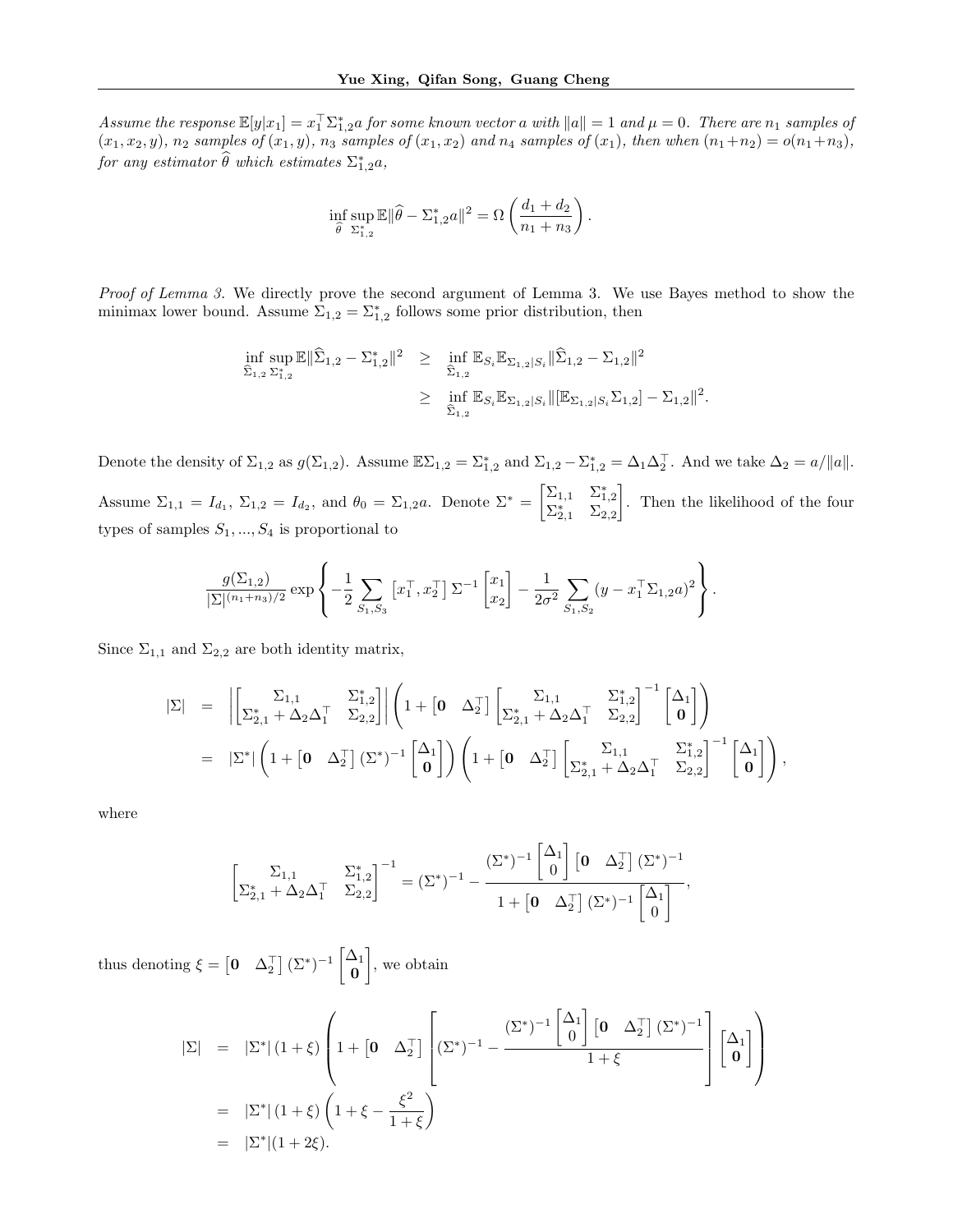In terms of  $\Sigma^{-1}$ , denoting  $\xi_1 = \begin{bmatrix} \Delta_1^{\top} & 0 \end{bmatrix} (\Sigma^*)^{-1} \begin{bmatrix} \Delta_1 \\ \Omega \end{bmatrix}$ 0  $\left[ \begin{matrix} 0 & \Delta_2^{\top} \end{matrix} \right]$  ( $\Sigma^*$ )<sup>-1</sup>  $\left[ \begin{matrix} 0 \\ \Delta_1 \end{matrix} \right]$  $\Delta_2$ 1

$$
\Sigma^{-1} = \begin{bmatrix} \Sigma_{1,1} & \Sigma_{1,2}^{*} \\ \Sigma_{2,1}^{*} + \Delta_{2}\Delta_{1}^{\top} & \Sigma_{2,2}^{*} \end{bmatrix}^{-1} - \frac{\begin{bmatrix} \Sigma_{1,1} & \Sigma_{1,2}^{*} \\ \Sigma_{2,1}^{*} + \Delta_{2}\Delta_{1}^{\top} & \Sigma_{2,2} \end{bmatrix}^{-1} \begin{bmatrix} 0 \\ \Delta_{2} \end{bmatrix} \begin{bmatrix} \Delta_{1}^{\top} & 0 \end{bmatrix} \begin{bmatrix} \Sigma_{2,1}^{*} + \Delta_{2}\Delta_{1}^{\top} & \Sigma_{2,2}^{*} \end{bmatrix}^{-1}}{1 + \xi - \xi^{2}/(1 + \xi)}
$$
\n
$$
= (\Sigma^{*})^{-1} - \frac{(\Sigma^{*})^{-1} \begin{bmatrix} \Delta_{1} \\ 0 \end{bmatrix} \begin{bmatrix} 0 \\ \Delta_{2} \end{bmatrix} \begin{bmatrix} \Sigma^{*} \end{bmatrix}^{-1}}{1 + \xi}
$$
\n
$$
- \frac{(\Sigma^{*})^{-1} \begin{bmatrix} 0 \\ \Delta_{2} \end{bmatrix} \begin{bmatrix} \Delta_{1}^{\top} & 0 \end{bmatrix} \begin{bmatrix} \Sigma^{*} \end{bmatrix}^{-1}}{1 + \xi - \xi^{2}/(1 + \xi)}
$$
\n
$$
- \frac{(\Sigma^{*})^{-1} \begin{bmatrix} 0 \\ \Delta_{2} \end{bmatrix} \begin{bmatrix} \Delta_{1}^{\top} & 0 \end{bmatrix} \begin{bmatrix} \Sigma^{*} \end{bmatrix}^{-1}}{1 + \xi - \xi^{2}/(1 + \xi)} - \frac{\xi_{1}\xi_{2}(\Sigma^{*})^{-1} \begin{bmatrix} \Delta_{1} \\ 0 \end{bmatrix} \begin{bmatrix} 0 \\ \Delta_{2} \end{bmatrix} \begin{bmatrix} \Sigma^{*} \end{bmatrix}^{-1}}{1 + \xi - \xi^{2}/(1 + \xi)} + \frac{\xi_{1}(\Sigma^{*})^{-1} \begin{bmatrix} \Delta_{1} \\ \Delta_{2} \end{bmatrix} \begin{bmatrix} 0 \\ \Delta_{2} \end{bmatrix} \begin{bmatrix} \Sigma^{*} \end{bmatrix}^{-1}}{1 + \xi - \xi^{2}/(1 + \xi)}
$$

Therefore,

$$
\frac{g(\Sigma_{1,2})}{|\Sigma|^{(n_1+n_3)/2}} \exp \left\{ -\frac{1}{2} \sum_{S_1,S_3} \left[ x_1^\top, x_2^\top \right] \Sigma^{-1} \left[ x_1 \right] - \frac{1}{2\sigma^2} \sum_{S_1,S_2} (y - x_1^\top \Sigma_{1,2} a)^2 \right\}
$$
\n
$$
= \frac{g(\Sigma_{1,2})}{|\Sigma^*|^{(n_1+n_3)/2}} \exp \left\{ -\frac{1}{2} \sum_{S_1,S_3} \left[ x_1^\top, x_2^\top \right] (\Sigma^*)^{-1} \left[ x_1 \right] - \frac{1}{2\sigma^2} \sum_{S_1,S_2} (y - x_1^\top \Sigma_{1,2}^* a)^2 \right\}
$$
\n
$$
\times \frac{1}{(1+2\xi)^{(n_1+n_3)/2}} \exp \left\{ -\frac{1}{2} \sum_{S_1,S_3} \left[ x_1^\top, x_2^\top \right] (\Sigma^{-1} - (\Sigma^*)^{-1}) \left[ x_1 \atop x_2 \right] \right\}
$$
\n
$$
\times \exp \left\{ -\frac{1}{2\sigma^2} \sum_{S_1,S_2} (x_1^\top \Delta_1 \Delta_2^\top a)^2 - 2(y - x_1^\top \Sigma_{1,2}^* a)(x_1^\top \Delta_1 \Delta_2^\top a) \right\}
$$
\n
$$
:= g(\Sigma_{1,2}) g_0 g_1(\Delta_1, \Delta_2) g_2(\Delta_1, \Delta_2)
$$

Denoting  $\begin{bmatrix} z_1 \\ z_2 \end{bmatrix}$  $z_2$  $=\left(\Sigma^{*}\right)^{-1}\left[\begin{matrix}x_{1}\\ x_{2}\end{matrix}\right]$  $\overline{x_2}$  $\big]$ , then

$$
-\frac{1}{2} \sum_{S_1, S_3} \left[ x_1^\top, x_2^\top \right] \left( \Sigma^{-1} - (\Sigma^*)^{-1} \right) \begin{bmatrix} x_1 \\ x_2 \end{bmatrix}
$$
  
= 
$$
-\frac{1}{2} \sum_{S_1, S_3} -\frac{\left[ z_1^\top, z_2^\top \right] \begin{bmatrix} \Delta_1 \\ 0 \end{bmatrix} \left[ z_1^\top, z_2^\top \right] \begin{bmatrix} \Delta_2 \\ \Delta_2 \end{bmatrix}}{1 + \xi} - \frac{\left[ z_1^\top, z_2^\top \right] \begin{bmatrix} \Delta_1 \\ 0 \end{bmatrix} \left[ z_1^\top, z_2^\top \right] \begin{bmatrix} \Delta_1 \\ 0 \end{bmatrix} \left[ z_1^\top, z_2^\top \right] \begin{bmatrix} \Delta_2 \\ \Delta_2 \end{bmatrix}}{1 + \xi - \xi^2/(1 + \xi)} - \frac{\xi_1 \xi_2 (\Sigma^*)^{-1} \begin{bmatrix} \Delta_1 \\ 0 \end{bmatrix} \begin{bmatrix} 0 \\ \Delta_2 \end{bmatrix} \left[ \frac{\xi_1 \xi_2 (\Sigma^*)^{-1} \begin{bmatrix} \Delta_1 \\ 0 \end{bmatrix} \begin{bmatrix} \Delta_2 \\ \Delta_2 \end{bmatrix} \right]}{-\frac{1}{2} \sum_{S_1, S_3} \frac{\xi_2 \left( \left[ z_1^\top, z_2^\top \right] \begin{bmatrix} \Delta_1 \\ 0 \end{bmatrix} \right)^2}{(1 + \xi)(1 + \xi - \xi^2/(1 + \xi))} + \frac{\xi_1 \left( \left[ z_1^\top, z_2^\top \right] \begin{bmatrix} 0 \\ \Delta_2 \end{bmatrix} \right)^2}{(1 + \xi)(1 + \xi - \xi^2/(1 + \xi))}.
$$

Now we consider another likelihood

$$
g(\Sigma_{1,2})g_0\widetilde{g}_1(\Delta_1,\Delta_2),
$$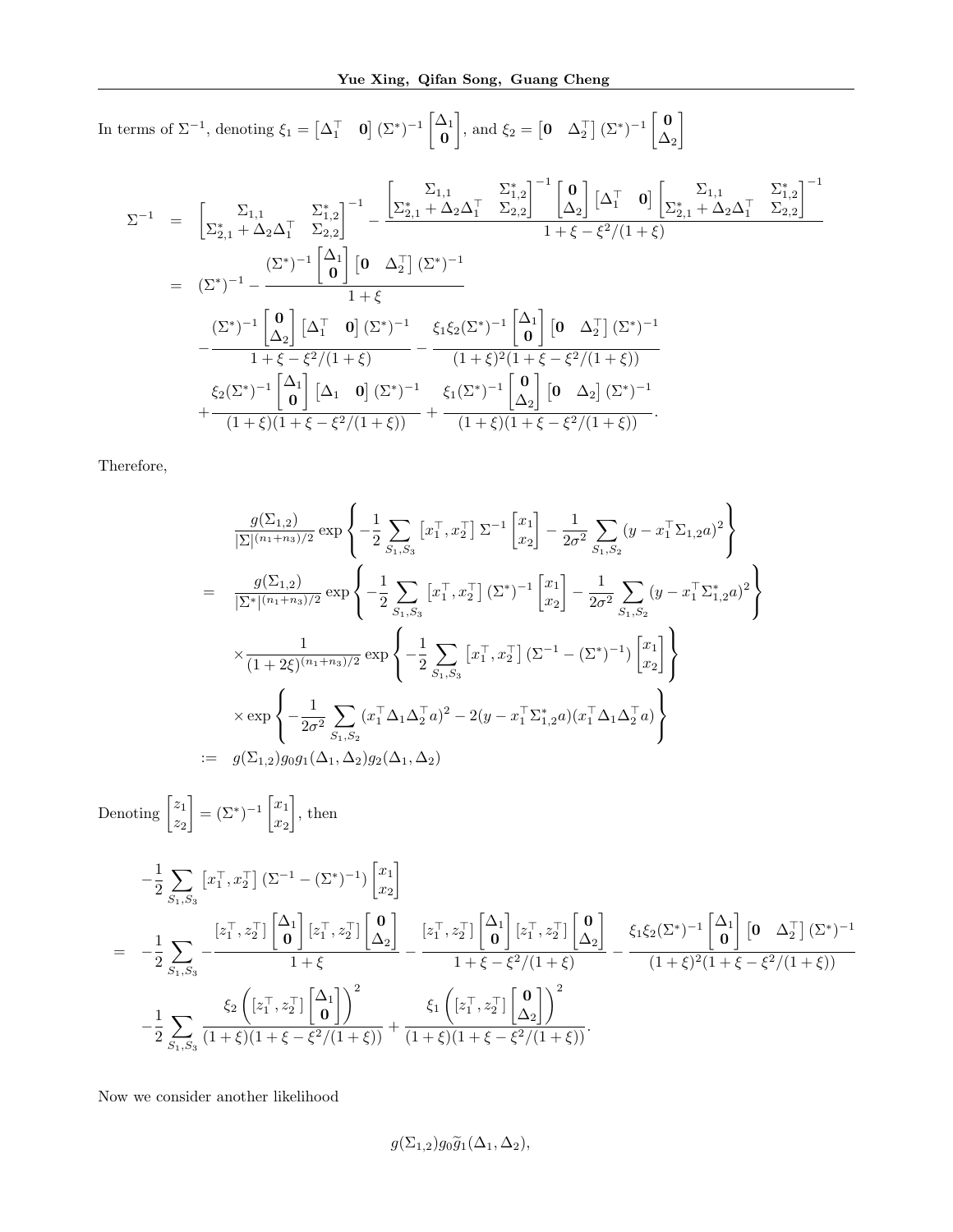where  $\widetilde{g}_1$  is an approximation of  $g_1$  and equals to

$$
\widetilde{g}_{1}(\Delta_{1},\Delta_{2}) = \exp\left\{tr\left(\begin{bmatrix} \Delta_{1} \\ 0 \end{bmatrix} \begin{bmatrix} 0 & \Delta_{2} \end{bmatrix} (\Sigma^{*})^{-1} \begin{bmatrix} \sum_{S_{1},S_{3}} (\Sigma^{*})^{-1} \begin{bmatrix} x_{1} \\ x_{2} \end{bmatrix} \begin{bmatrix} x_{1}^{\top}, x_{2}^{\top} \end{bmatrix} - I_{d_{1}+d_{2}} \right) \right\} \times \exp\left\{ -\frac{1}{2} \sum_{S_{1},S_{3}} \xi_{2} \left( \begin{bmatrix} z_{1}^{\top}, z_{2}^{\top} \end{bmatrix} \begin{bmatrix} \Delta_{1} \\ 0 \end{bmatrix} \right)^{2} + \xi_{1} \left( \begin{bmatrix} z_{1}^{\top}, z_{2}^{\top} \end{bmatrix} \begin{bmatrix} 0 \\ \Delta_{2} \end{bmatrix} \right)^{2} \right\} \times 1 \left\{ \Delta_{1} \in S \right\} \n= \exp\left\{ tr\left( \begin{bmatrix} \Delta_{1} \\ 0 \end{bmatrix} \begin{bmatrix} 0 & \Delta_{2} \end{bmatrix} (\Sigma^{*})^{-1} \begin{bmatrix} \sum_{S_{1},S_{3}} (\Sigma^{*})^{-1} \begin{bmatrix} x_{1} \\ x_{2} \end{bmatrix} \begin{bmatrix} x_{1}^{\top}, x_{2}^{\top} \end{bmatrix} - I_{d_{1}+d_{2}} \right] \right) \right\} \times \exp\left\{ -\frac{1}{2} \begin{bmatrix} \Delta_{1}^{\top} & 0 \end{bmatrix} \left( \sum_{S_{1},S_{3}} \xi_{2} \begin{bmatrix} x_{1} \\ x_{2} \end{bmatrix} (\Sigma^{*})^{-2} \begin{bmatrix} x_{1}^{\top}, x_{2}^{\top} \end{bmatrix} + (x_{1}(\Sigma^{*})^{-1}\Delta_{2})^{2} I_{d_{1}} \right) \begin{bmatrix} \Delta_{1} \\ 0 \end{bmatrix} \right\} \times 1 \left\{ \Delta_{1} \in S \right\}.
$$

Intuitively, when  $\|\Delta_1\| \to 0$ ,  $g_1 \to \tilde{g}_1$ ; otherwise  $g_1 \to 0$ . As a result, we take  $\mathcal{S} = \{\|\Delta_1\|_{\infty} \leq 1/\sqrt{n_1 + n_3}\}$ . From the generation of  $(x_1, x_2)$ , assume  $g_0(\Sigma_{1,2}) \propto 1\{\|\Delta_1\|_{\infty} \leq 1/\sqrt{n_1+n_3}\}$ . We know that with probability tending to 1,

$$
\left\| a \left( \sum_{S_1, S_3} (\Sigma^*)^{-1} \begin{bmatrix} x_1 \\ x_2 \end{bmatrix} \begin{bmatrix} x_1^{\top}, x_2^{\top} \end{bmatrix} - I_{d_1 + d_2} \right) \right\|_2^2 = O((d_1 + d_2)(n_1 + n_3)),
$$

and

$$
\left(\sum_{S_1,S_3} \xi_2 \begin{bmatrix} x_1 \\ x_2 \end{bmatrix} (\Sigma^*)^{-2} [x_1^\top, x_2^\top] + (x_1(\Sigma^*)^{-1} \Delta_2)^2 I_{d_1}\right) = O((n_1 + n_3)I_{d_1}).
$$

Therefore,  $\Delta_1$  follows truncated normal distribution and

$$
\mathbb{E}_{\Delta_1 \sim \widetilde{g}_1} \| (\Delta_1 \Delta_2^\top - \mathbb{E}\Delta_1 \Delta_2^\top) a \|^2 = \Theta \left( \frac{d_1 + d_2}{n_1 + n_3} \right).
$$

In the above analysis of A we investigate in the distribution  $gg_0\tilde{g}_1$  instead of the true distribution  $gg_0g_1g_2$ . Now we quantify the difference between  $\widetilde{g}_1$  and  $g_1g_2.$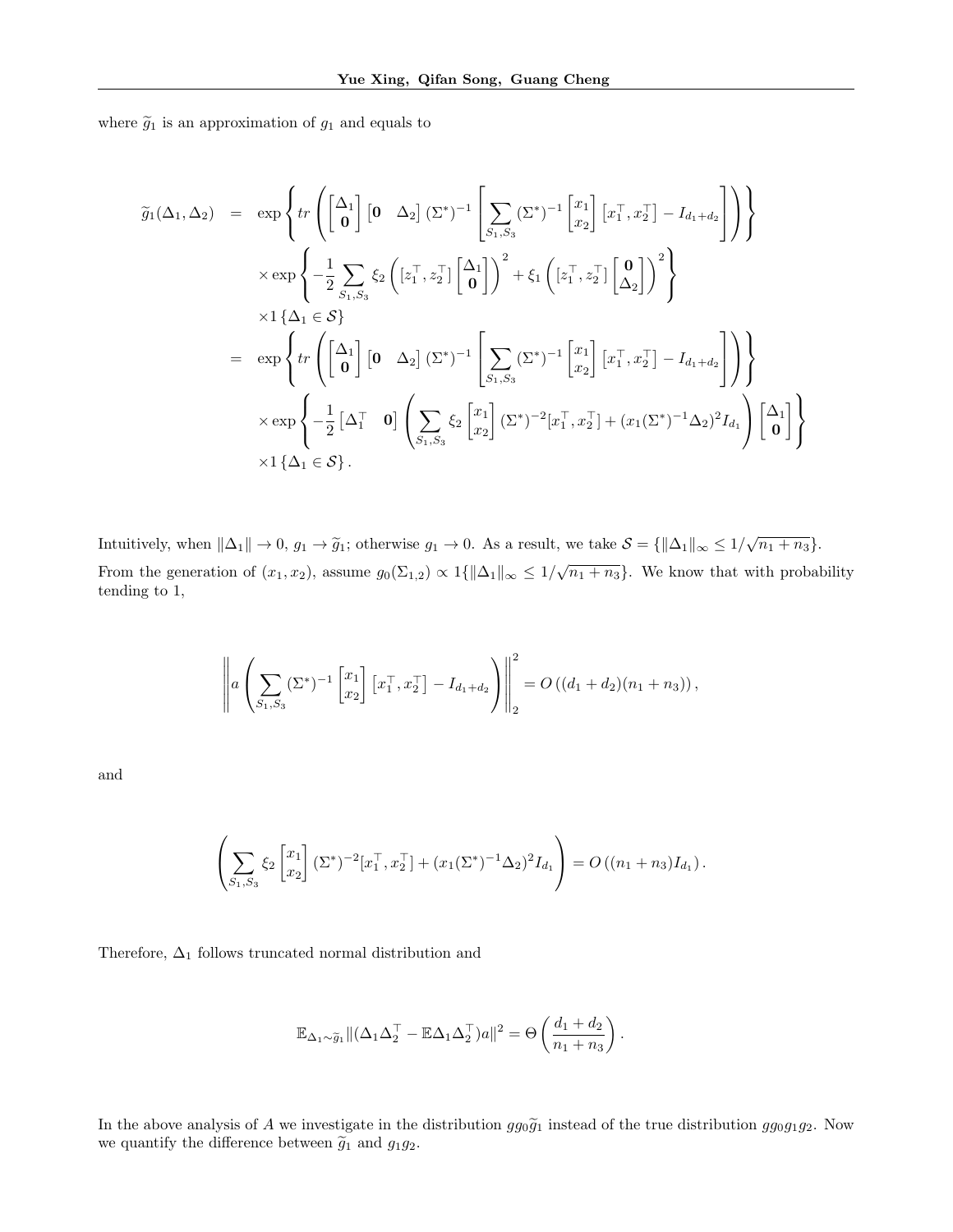When  $\Delta_1 \in \mathcal{S}$ , we have

$$
\frac{g_{1}g_{2}}{\tilde{g}_{1}} = \exp\left\{\frac{1}{2}tr\left(\begin{bmatrix}\Delta_{1} \\ \mathbf{0}\end{bmatrix}\begin{bmatrix}\mathbf{0} & \Delta_{2}\end{bmatrix}\begin{bmatrix}\Sigma^{*}\end{bmatrix}^{-1}\begin{bmatrix}\sum_{S_{1},S_{3}}\begin{bmatrix}\Sigma^{*}\end{bmatrix}^{-1}\begin{bmatrix}x_{1} \\ x_{2}\end{bmatrix}\begin{bmatrix}x_{1}^{T},x_{2}^{T}\end{bmatrix}-I_{d_{1}+d_{2}}\right]\right) \times \left(\frac{1}{1+\xi}+\frac{1}{1+\xi-\xi^{2}/(1+\xi)}-2\right)\right\}
$$
\n
$$
\times \exp\left\{-\frac{1}{2}\sum_{S_{1},S_{3}}\frac{\xi_{2}\left(\begin{bmatrix}z_{1}^{T},z_{2}^{T}\end{bmatrix}\begin{bmatrix}\Delta_{1} \\ 0\end{bmatrix}\right)^{2}}{1+\xi\left(1+\xi\right)\left(1+\xi-\xi^{2}/(1+\xi)\right)}+\frac{\xi_{1}\left(\begin{bmatrix}z_{1}^{T},z_{2}^{T}\end{bmatrix}\begin{bmatrix}\mathbf{0} \\ \Delta_{2}\end{bmatrix}\right)^{2}}{(1+\xi)\left(1+\xi-\xi^{2}/(1+\xi)\right)}\left(\frac{2}{(1+\xi)\left(1+\xi-\xi^{2}/(1+\xi)\right)}-2\right)\right\}
$$
\n
$$
\times \exp\left\{-\frac{1}{2}\sum_{S_{1},S_{3}}\frac{\xi_{1}\xi_{2}(\Sigma^{*})^{-1}\begin{bmatrix}\Delta_{1} \\ 0\end{bmatrix}\begin{bmatrix}\mathbf{0} & \Delta_{2}^{T}\end{bmatrix}\begin{bmatrix}\Sigma^{*}\end{bmatrix}^{-1}}{(1+\xi)(1+\xi-\xi^{2}/(1+\xi))}\right\}
$$
\n
$$
\times \exp\left\{-\frac{1}{2\sigma^{2}}\sum_{S_{1},S_{2}}(x_{1}^{T}\Delta_{1}\Delta_{2}^{T}a)^{2}-2(y-x_{1}^{T}\Sigma_{1,2}^{*}a)(x_{1}^{T}\Delta_{1}\Delta_{2}^{T}a)}\right\}
$$
\n
$$
\times 1\left\{\Delta_{1}\in\mathcal{S}\right\}
$$
\n
$$
= A \times B \times C \times D \times 1\left\{\
$$

Recall that  $\xi = \begin{bmatrix} 0 & \Delta_2^{\top} \end{bmatrix} (\Sigma^*)^{-1} \begin{bmatrix} \Delta_1 \\ \Omega_2 \end{bmatrix}$ 0 and  $\Delta_2 = a/||a||$ , from the support of  $\Delta_1$ , we have  $\xi = O(\sqrt{d_1/(n_1 + n_3)})$ . Therefore,

$$
\frac{1}{1+\xi} + \frac{1}{1+\xi-\xi^2/(1+\xi)} - 2
$$
\n
$$
= \frac{1}{(1+\xi)[1+\xi-\xi^2/(1+\xi)]} \left[1+\xi-\xi^2/(1+\xi)+1+\xi-2(1+\xi)[1+\xi-\xi^2/(1+\xi)]\right]
$$
\n
$$
= \frac{1}{(1+\xi)[1+\xi-\xi^2/(1+\xi)]} \left[1+\xi-\xi^2/(1+\xi)+1+\xi-2[1+\xi-\xi^2/(1+\xi)]\right]
$$
\n
$$
- \frac{1}{(1+\xi)[1+\xi-\xi^2/(1+\xi)]^2} [ \xi+\xi^2-\xi^3/(1+\xi)]
$$
\n
$$
= \frac{1}{(1+\xi)[1+\xi-\xi^2/(1+\xi)]} \left[ \xi^2/(1+\xi)-2[\xi+\xi^2-\xi^3/(1+\xi)] \right]
$$
\n
$$
= O(\xi),
$$

so  $A = \exp\{o(1)\}$ . Similarly, we have  $B = \exp\{o(1)\}$ . In terms of C and D, one can show that both of them are in  $\exp\{o(1)\}\$ as well. Therefore,  $g_1g_2 = \tilde{g}_1(1 + o(1))$ , which implies that

$$
\sup_{\Sigma} \mathbb{E} \| (\Delta_1 \Delta_2^{\top} - \mathbb{E} \Delta_1 \Delta_2^{\top})a \|^2 = \Theta \left( \frac{d_1 + d_2}{n_1 + n_3} \right).
$$

As a result, we can conclude that

$$
\inf_{\widehat{\theta}} \sup_{\Sigma} \mathbb{E} \|\widehat{\theta} - \Sigma_{1,2} a\|^2 = \Theta \left( \frac{d_1 + d_2}{n_1 + n_3} \right).
$$

 $\Box$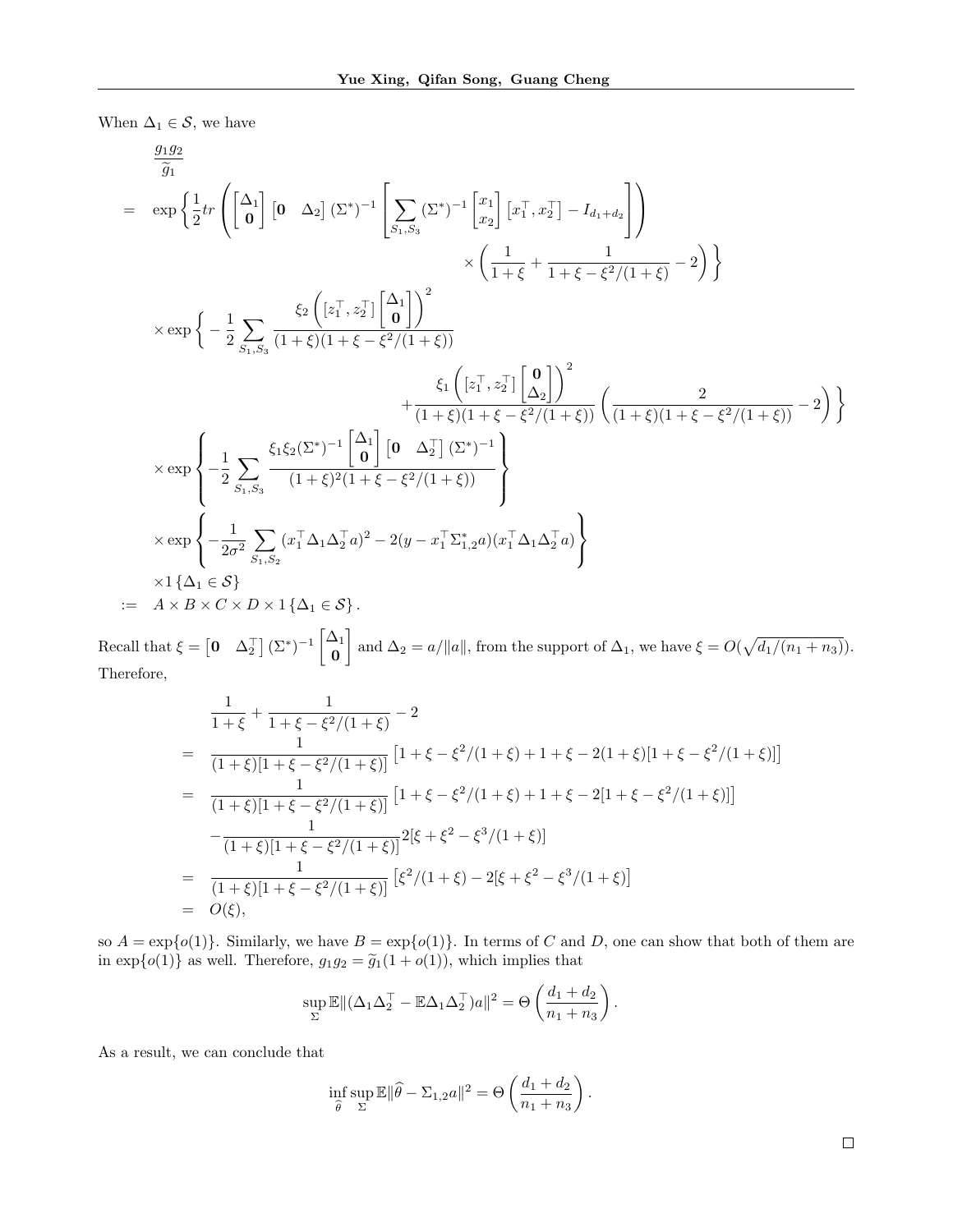# D Proofs for Section 2 and 3

#### D.1 Proof for Theorem 1

Proof of Theorem 1, CI holds. The basic idea is similar to Theorem 3. We impose a prior distribution on the parameter  $\mu_0$  associated with  $P(y|x_1)$ , then argue that we cannot exactly estimate  $\mu_0$ .

Denote  $f_1$  and  $f_2$  are the density of  $x_1$  and  $x_2$ , and  $x_2|y \sim N(y\mu_2, \Sigma_{2,2})$  and is conditionally independent to  $x_1$ given y. Also denote  $\psi(x, \mu, \Sigma)$  as normal density of x given mean  $\mu$  and covariance  $\Sigma$ . Assume  $P(y = 1|x_1)$  $\psi(x_1,\mu_0,\Sigma_{1,1})/(\psi(x_1,\mu_0,\Sigma_{1,1}) + \psi(x_1,-\mu_0,\Sigma_{1,1}))$ , then the likelihood becomes

$$
f_0(\mu_0) \left( \prod_{S_1} f_1(x_1) P(y|x_1, \mu_0) f_2(x_2|y) \right) \times \left( \prod_{S_2} f_1(x_1) P(y|x_1, \mu_0) \right)
$$
  
 
$$
\times \left( \prod_{S_3} f_1(x_1) f_2(x_2|x_1, \mu_0) \right) \times \left( \prod_{S_4} f_1(x_1) \right).
$$

Thus the posterior distribution of  $\mu_0$  given  $S_1$  to  $S_4$  is proportional to

$$
f_0(\mu_0) \left( \prod_{S_1, S_2} P(y|x_1, \mu_0) \right) \times \left( \prod_{S_3} f_2(x_2|x_1, \mu_0) \right).
$$

Denote  $f_2(x_2|x_1,\mu_0) = m(\mu_0, x_1, x_2)$ , then we have

$$
\frac{\partial}{\partial \mu_0} \log m(\mu_0^*, x_1, x_2) = \frac{\psi([x_1, x_2], [\mu_0^*, \mu_2], \Sigma) - \psi([x_1, x_2], -[\mu_0^*, \mu_2], \Sigma)}{\psi([x_1, x_2], [\mu_0^*, \mu_2], \Sigma) + \psi([x_1, x_2], -[\mu_0^*, \mu_2], \Sigma)} (x_1 - \mu_0^*)
$$

$$
-\frac{\psi(x_1, \mu_0^*, \Sigma_{1,1}) - \psi(x_1, -\mu_0^*, \Sigma_{1,1})}{\psi(x_1, \mu_0^*, \Sigma_{1,1}) + \psi(x_1, -\mu_0^*, \Sigma_{1,1})} (x_1 - \mu_0^*),
$$

and

$$
\frac{\partial^2}{\partial \mu_0^2} \log m(\mu_0^*, x_1, x_2) = -\frac{\psi([x_1, x_2], [\mu_0^*, \mu_2], \Sigma) - \psi([x_1, x_2], -[\mu_0^*, \mu_2], \Sigma)}{\psi([x_1, x_2], [\mu_0^*, \mu_2], \Sigma) + \psi([x_1, x_2], -[\mu_0^*, \mu_2], \Sigma)} I_{d_1} \n+ \frac{\psi(x_1, \mu_0^*, \Sigma_{1,1}) - \psi(x_1, -\mu_0^*, \Sigma_{1,1})}{\psi(x_1, \mu_0^*, \Sigma_{1,1}) + \psi(x_1, -\mu_0^*, \Sigma_{1,1})} I_{d_1} \n- \left( \frac{\psi([x_1, x_2], [\mu_0^*, \mu_2], \Sigma) - \psi([x_1, x_2], -[\mu_0^*, \mu_2], \Sigma)}{\psi([x_1, x_2], [\mu_0^*, \mu_2], \Sigma) + \psi([x_1, x_2], -[\mu_0^*, \mu_2], \Sigma)} \right)^2 (x_1 - \mu_0^*)(x_1 - \mu_0^*)^\top \n+ \left( \frac{\psi(x_1, \mu_0^*, \Sigma_{1,1}) - \psi(x_1, -\mu_0^*, \Sigma_{1,1})}{\psi(x_1, \mu_0^*, \Sigma_{1,1}) + \psi(x_1, -\mu_0^*, \Sigma_{1,1})} \right)^2 (x_1 - \mu_0^*)(x_1 - \mu_0^*)^\top.
$$

When  $(d_1+d_2)^2 \log(n_1+n_3) = o(n_1+n_3)$ , one can figure out that  $\frac{\partial}{\partial \mu_0} \log m(\mu_0^*, x_1, x_2)$  and  $\frac{\partial^2}{\partial \mu_0}$  $\frac{\partial^2}{\partial \mu_0^2} \log m(\mu_0^*, x_1, x_2)$ converges to their mean respectively. In addition, from the model construction, we know that  $\mathbb{E} \frac{\partial^2}{\partial x^2}$  $\frac{\partial^2}{\partial \mu_0^2}$  log  $m(\mu_0^*, x_1, x_2)$  is negatively definite.

Using Taylor expansion, we have

$$
\log m(\mu_0, x_1, x_2) = \log m(\mu_0^*, x_1, x_2) + \left(\frac{\partial}{\partial \mu_0} \log m(\mu_0^*, x_1, x_2)\right)^\top (\mu_0 - \mu_0^*)
$$
  
+ 
$$
\frac{1}{2} (\mu_0 - \mu_0^*)^\top \left(\frac{\partial^2}{\partial \mu_0^2} \log m(\mu_0^*, x_1, x_2)\right) (\mu_0 - \mu_0^*) + O(\|\mu_0 - \mu_0^*\|^3).
$$

Thus when  $\|\mu_0 - \mu_0^*\|^3 = O(1/(n_1 + n_3)), \prod_{S_3} f_2$  only changes in  $O(1)$  proportion.

On the other hand, one can figure out that when  $\|\mu_0 - \mu_0^*\|^3 = O(1/(n_1 + n_2))$ , the posterior distribution of  $\mu_0$ is approximately a multivariate Gaussian. The final lower bound takes from the smaller one in the above two bounds.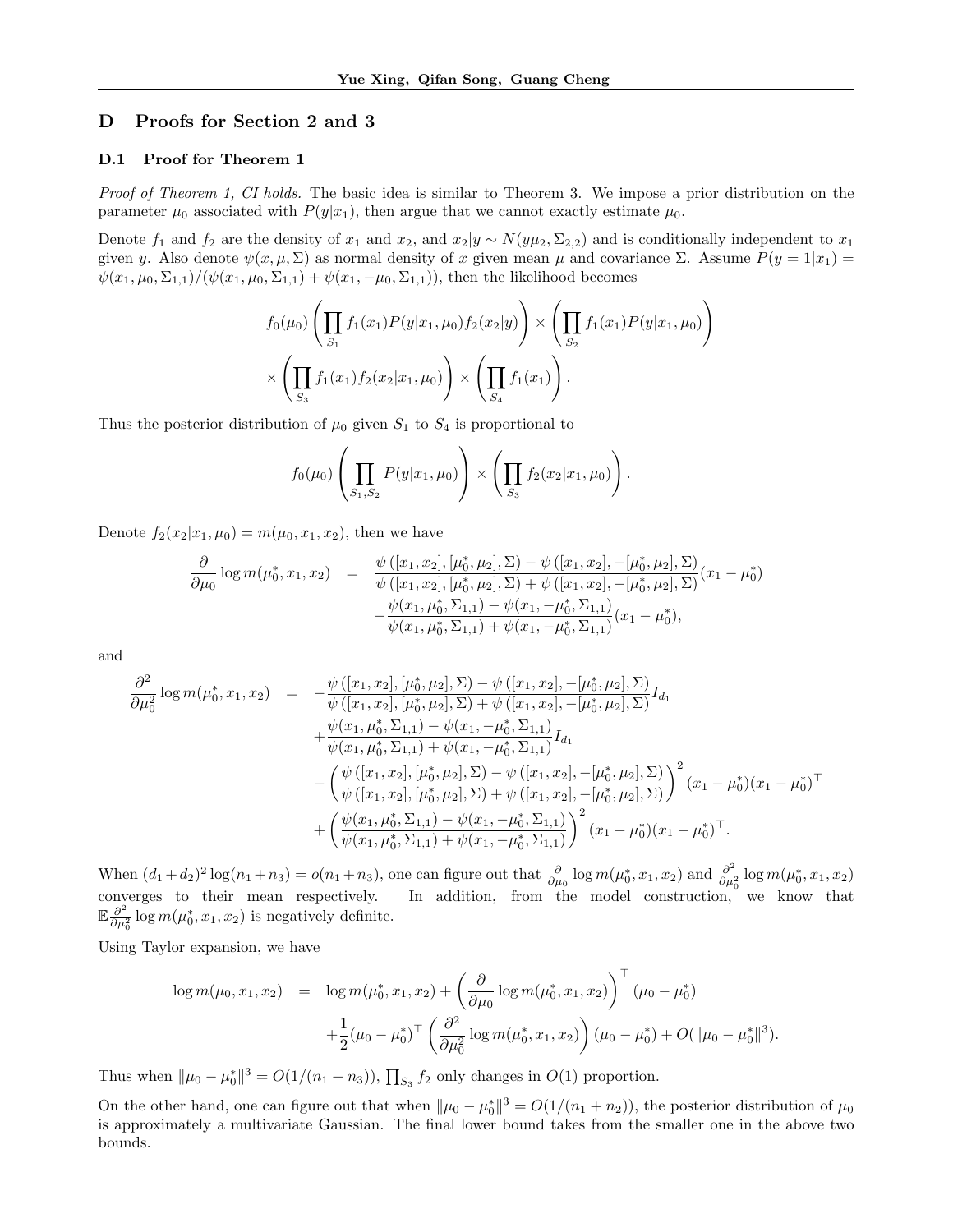When  $\epsilon > 0$ , assume  $x_1 \sim N(0, I_{d_1})$ , then the adversarial risk minimizer still the linear classifier sgn $(x_1^\top \mu_0)$ . As a result, the minimax lower bound of the estimation error of  $\mu_0$  is inherited in adversarial case. П

Proof of Theorem 1, CI does not hold. We consider several cases:

- Case 1:  $n_1 + n_2 = o(n_1 + n_3)$  and  $d_2 \leq d_1$ .
- Case 2:  $n_1 + n_2 = o(n_1 + n_3)$  and  $d_2 > d_1$ .
- Case 3:  $n_1 + n_3 = O(n_1 + n_2)$ .

Case 1: The proof is similar to Theorem 5 for regression. Assume the optimal classifier w.r.t  $x_1$  is of the form  $\text{sgn}(a^{\top} \Sigma_{2,1} x_1)$  for some  $a \in \mathbb{R}^{d_1}$ . Based on Lemma 3, when a is known and  $||a|| = 1$ , we have

$$
\inf_{\widehat{\theta}} \sup_{\Sigma_{1,2}} \mathbb{E} \|\widehat{\theta} - \Sigma_{1,2} \alpha\|^2 = \Omega \left( \frac{d_1 + d_2}{n_1 + n_3} \right).
$$

When  $\Sigma_{1,2}$  is known, the proof follows similar arguments as Theorem 1 when CI holds. Assume  $P(y = 1|x_1)$  $\psi(x_1, \Sigma_{1,2}a, \Sigma_{1,1})/(\psi(x_1, \Sigma_{1,2}a, \Sigma_{1,1})+\psi(x_1, -\Sigma_{1,2}a, \Sigma_{1,1}))$ . Since there is no CI condition, there is no connection between the distribution of  $x_2$  and the label y. As a result, the part of likelihood related to a is

$$
f_0(\Sigma_{1,2}a) \prod_{S_1,S_2} P(y|x_1,\Sigma_{1,2}a).
$$

Denote  $P(y = 1|x_1) = m(\Sigma_{1,2}a, x_1)$ , then we have

$$
\frac{\partial}{\partial \Sigma_{1,2} a} \log m(\Sigma_{1,2} a^*, x_1) = (x_1 - \Sigma_{1,2} a^*)
$$
  
\n
$$
-\frac{\psi(x_1, \Sigma_{1,2} a, \Sigma_{1,1}) - \psi(x_1, -\Sigma_{1,2} a, \Sigma_{1,1})}{\psi(x_1, \Sigma_{1,2} a, \Sigma_{1,1}) + \psi(x_1, -\Sigma_{1,2} a, \Sigma_{1,1})}(x_1 - \Sigma_{1,2} a^*)
$$
  
\n
$$
\frac{\partial}{\partial \Sigma_{1,2} a} \log[1 - m(\Sigma_{1,2} a^*, x_1)] = -(x_1 - \Sigma_{1,2} a^*)
$$
  
\n
$$
-\frac{\psi(x_1, \Sigma_{1,2} a, \Sigma_{1,1}) - \psi(x_1, -\Sigma_{1,2} a, \Sigma_{1,1})}{\psi(x_1, \Sigma_{1,2} a, \Sigma_{1,1}) + \psi(x_1, -\Sigma_{1,2} a, \Sigma_{1,1})}(x_1 - \Sigma_{1,2} a^*)
$$

$$
\frac{\partial^2}{\partial \Sigma_{1,2} a^2} \log m(\Sigma_{1,2} a^*, x_1)
$$
\n
$$
= -I_{d_1} - (x_1 - \Sigma_{1,2} a^*)(x_1 - \Sigma_{1,2} a^*)^\top
$$
\n
$$
+ \frac{\psi(x_1, \Sigma_{1,2} a^*, \Sigma_{1,1}) - \psi(x_1, -\Sigma_{1,2} a^*, \Sigma_{1,1})}{\psi(x_1, \Sigma_{1,2} a^*, \Sigma_{1,1}) + \psi(x_1, -\Sigma_{1,2} a^*, \Sigma_{1,1})} I_{d_1}
$$
\n
$$
+ \left(\frac{\psi(x_1, \Sigma_{1,2} a^*, \Sigma_{1,1}) - \psi(x_1, -\Sigma_{1,2} a^*, \Sigma_{1,1})}{\psi(x_1, \Sigma_{1,2} a^*, \Sigma_{1,1}) + \psi(x_1, -\Sigma_{1,2} a^*, \Sigma_{1,1})}\right)^2 (x_1 - \Sigma_{1,2} a^*)(x_1 - \Sigma_{1,2} a^*)^\top
$$
\n
$$
\frac{\partial^2}{\partial \Sigma_{1,2} (a^*)^2} \log[1 - m(\Sigma_{1,2} a^*, x_1)]
$$
\n
$$
= I_{d_1} - (x_1 - \Sigma_{1,2} a^*)(x_1 - \Sigma_{1,2} a^*)^\top
$$
\n
$$
+ \frac{\psi(x_1, \Sigma_{1,2} a^*, \Sigma_{1,1}) - \psi(x_1, -\Sigma_{1,2} a^*, \Sigma_{1,1})}{\psi(x_1, \Sigma_{1,2} a^*, \Sigma_{1,1}) + \psi(x_1, -\Sigma_{1,2} a^*, \Sigma_{1,1})} I_{d_1}
$$
\n
$$
+ \left(\frac{\psi(x_1, \Sigma_{1,2} a^*, \Sigma_{1,1}) - \psi(x_1, -\Sigma_{1,2} a^*, \Sigma_{1,1})}{\psi(x_1, \Sigma_{1,2} a^*, \Sigma_{1,1}) + \psi(x_1, -\Sigma_{1,2} a^*, \Sigma_{1,1})}\right)^2 (x_1 - \Sigma_{1,2} a^*)(x_1 - \Sigma_{1,2} a^*)^\top.
$$

As a result, when the singular values of  $\Sigma_{1,2}$  are all finite positive constants, if  $||a - a^*||^3 = O(1/(n_1 + n_2))$ , the posterior distribution of a is approximately a multivariate Gaussian when  $d_1 > d_2$ , and we obtain  $\mathbb{E} \|a - a^*\|^2 =$  $\Theta(d_2/(n_1 + n_2))$ . The overall rate becomes  $\Theta(d_2/(n_1 + n_2) + (d_1 + d_2)/(n_1 + n_3))$ .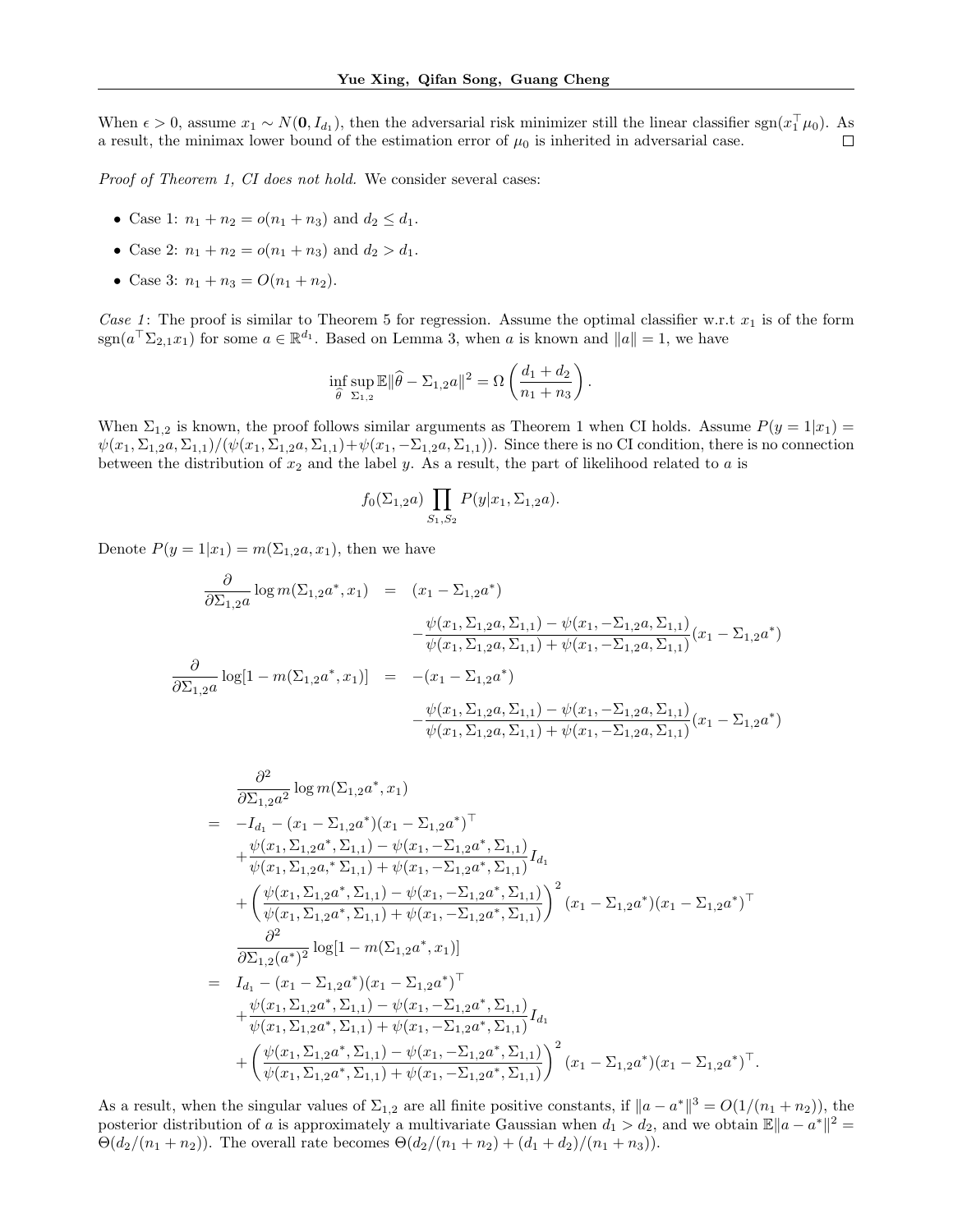Case 2: the arguments are similar to Case 1. However, in the last step, the covariance of the posterior of a if not of full rank, so again we obtain  $\mathbb{E}||a - a^*||^2 = \Theta(d_1/(n_1 + n_2))$ . On the other hand, since  $n_1 + n_2 = o(n_1 + n_3)$ , the overall minimax rate becomes  $\Theta(d_1/(n_1 + n_2)).$ 

Case 3: we directly assume a prior distribution on  $\mu_0$  and do not consider the relationship between  $\mu_0$  and  $\Sigma_{1,2}$ . Following similar arguments as in the previous cases, we obtain  $\mathbb{E} \|\mu_0 - \mu_0^*\|^2 = \Theta(d_1/(n_1 + n_2)).$ 

### D.2 Proof of Example 1

Proof of Bahadur Representation in Example 1. In pretext task, we have

$$
\frac{\partial}{\partial \Sigma_{1,1}^{-1} \mu_1} \|x_2 - \phi(x_1)\|_2^2 = -4(x_2 - \phi(x_1))^{\top} \mu_2 \frac{\partial p(x_1; \Sigma_{1,1}^{-1} \mu_1)}{\partial \Sigma_{1,1}^{-1} \mu_1},
$$

$$
\frac{\partial}{\partial \mu_2} \|x_2 - \phi(x_1)\|_2^2 = -2(2p(x_1) - 1)(x_2 - \phi(x_1)),
$$

and

$$
\frac{\partial^2}{\partial (\Sigma_{1,1}^{-1} \mu_1)^2} \|x_2 - \phi(x_1)\|_2^2 = -4(x_2 - \phi(x_1))^{\top} \mu_2 \frac{\partial^2 p(x_1; \Sigma_{1,1}^{-1} \mu_1)}{\partial (\Sigma_{1,1}^{-1} \mu_1)^2} \n+8\|\mu_2\|^2 \left(\frac{\partial p(x_1; \Sigma_{1,1}^{-1} \mu_1)}{\partial (\Sigma_{1,1}^{-1} \mu_1)}\right) \left(\frac{\partial p(x_1; \Sigma_{1,1}^{-1} \mu_1)}{\partial (\Sigma_{1,1}^{-1} \mu_1)}\right)^{\top},
$$
\n
$$
\frac{\partial^2}{\partial \mu_2^2} \|x_2 - \phi(x_1)\|_2^2 = 2(2p(x_1) - 1)^2 I_{d_2},
$$

$$
\frac{\partial^2}{\partial (\Sigma_{1,1}^{-1} \mu_1) \partial \mu_2} \|x_2 - \phi(x_1)\|_2^2 = -4 \frac{\partial p(x_1; \Sigma_{1,1}^{-1} \mu_1)}{\partial (\Sigma_{1,1}^{-1} \mu_1)} (x_2 - \phi(x_1))^{\top} + 4(2p(x_1) - 1) \frac{\partial p(x_1; \Sigma_{1,1}^{-1} \mu_1)}{\partial (\Sigma_{1,1}^{-1} \mu_1)} \mu_2^{\top}.
$$

In addition,

$$
\frac{\partial p(x_1; \Sigma_{1,1}^{-1} \mu_1)}{\partial(\Sigma_{1,1}^{-1} \mu_1)} = \frac{\partial}{\partial(\Sigma_{1,1}^{-1} \mu_1)} \frac{\psi(x_1, \mu_1, \Sigma_{1,1})}{\psi(x_1, \mu_1, \Sigma_{1,1}) + \psi(x_1, -\mu_1, \Sigma_{1,1})}
$$
\n
$$
= \frac{\partial \psi(x_1, \mu_1, \Sigma_{1,1})}{\partial(\Sigma_{1,1}^{-1} \mu_1)} \frac{1}{\psi(x_1, \mu_1, \Sigma_{1,1}) + \psi(x_1, -\mu_1, \Sigma_{1,1})}
$$
\n
$$
- \frac{\psi(x_1, \mu_1, \Sigma_{1,1})}{[\psi(x_1, \mu_1, \Sigma_{1,1}) + \psi(x_1, -\mu_1, \Sigma_{1,1})]^2} \frac{\partial}{\partial(\Sigma_{1,1}^{-1} \mu_1)} (\psi(x_1, \mu_1, \Sigma_{1,1}) + \psi(x_1, -\mu_1, \Sigma_{1,1}))
$$
\n
$$
= p(x_1; \Sigma_{1,1}^{-1} \mu_1) x_1 - p(x_1; \Sigma_{1,1}^{-1} \mu_1) (2p(x_1; \Sigma_{1,1}^{-1} \mu_1) - 1) x_1
$$
\n
$$
= 2p(x_1; \Sigma_{1,1}^{-1} \mu_1) (1 - p(x_1; \Sigma_{1,1}^{-1} \mu_1)) x_1.
$$

We know that  $\sqrt{n_1 + n_3}([\widehat{\Sigma_{1,1}^{-1}}\mu_1, \widehat{\mu}_2] - [(\Sigma_{1,1}^*)^{-1}\mu_1^*, \mu_2^*])$  asymptotically follows  $N(\mathbf{0}, A^{-1}B(A^{-1})^{\top})$  where

$$
A = \frac{\partial^2}{\partial [(\Sigma_{1,1}^{-1}\mu_1), \mu_2]^2} \mathbb{E} \|x_2 - \phi(x_1)\|_2^2,
$$
  
\n
$$
B = \mathbb{E} \left( \frac{\partial}{\partial [(\Sigma_{1,1}^{-1}\mu_1), \mu_2]} \|x_2 - \phi(x_1)\|_2^2 \right) \left( \frac{\partial}{\partial [(\Sigma_{1,1}^{-1}\mu_1), \mu_2]} \|x_2 - \phi(x_1)\|_2^2 \right)^{\top}
$$

.

 $\Box$ 

Thus we have

$$
A := \begin{bmatrix} A_{1,1} & A_{1,2} \\ A_{2,1} & A_{2,2} \end{bmatrix}
$$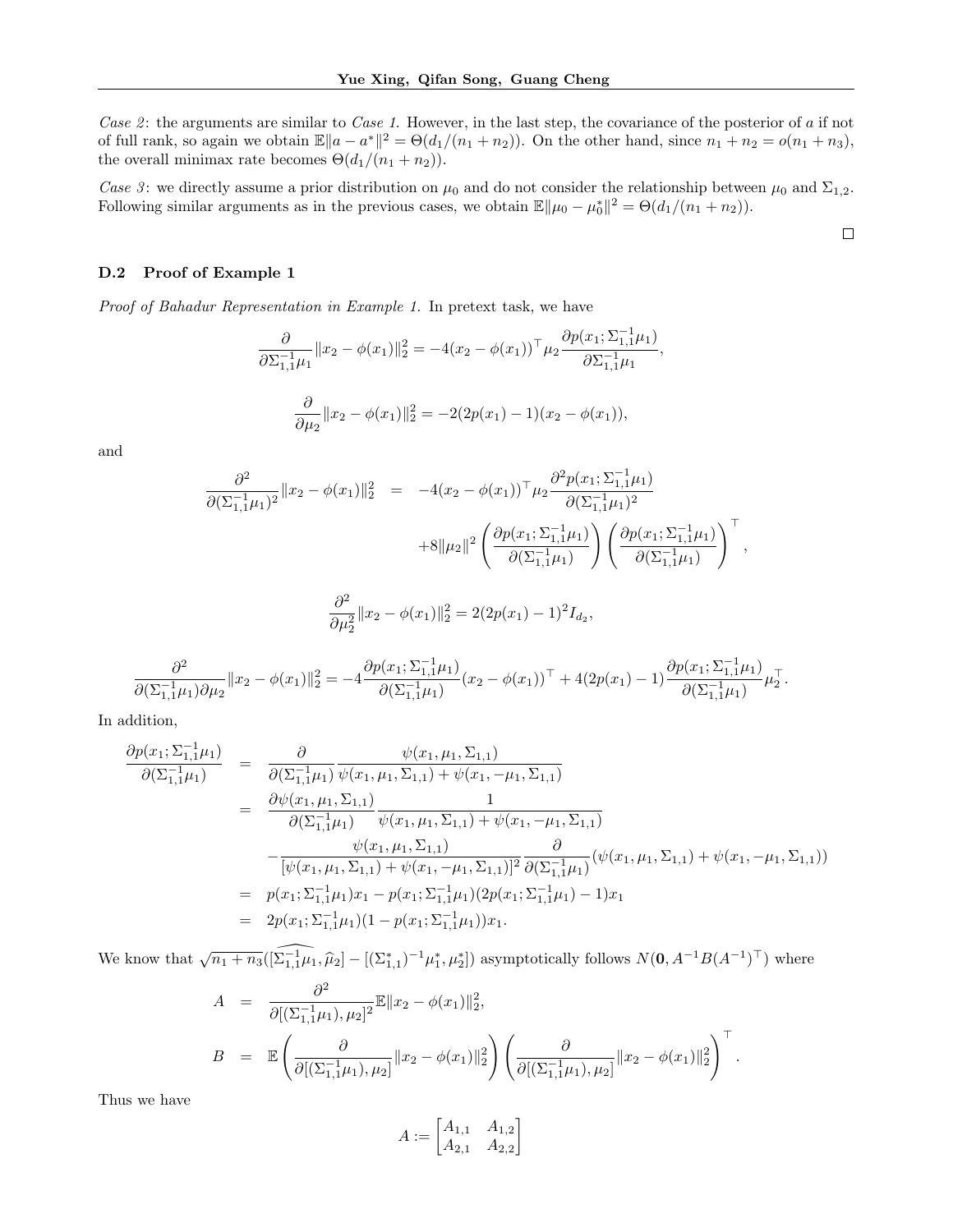with

$$
A_{1,1} = \frac{\partial^2}{\partial (\Sigma_{1,1}^{-1} \mu_1)^2} \mathbb{E} \|x_2 - \phi(x_1)\|_2^2 = 8 \|\mu_2\|^2 \mathbb{E} \left( \frac{\partial p(x_1; \Sigma_{1,1}^{-1} \mu_1)}{\partial (\Sigma_{1,1}^{-1} \mu_1)} \right) \left( \frac{\partial p(x_1; \Sigma_{1,1}^{-1} \mu_1)}{\partial (\Sigma_{1,1}^{-1} \mu_1)} \right)^T
$$
  
\n
$$
A_{1,2} = \frac{\partial^2}{\partial (\Sigma_{1,1}^{-1} \mu_1) \partial \mu_2} \mathbb{E} \|x_2 - \phi(x_1)\|_2^2 = 4 \mathbb{E} \left[ (2p(x_1) - 1) \frac{\partial p(x_1; \Sigma_{1,1}^{-1} \mu_1)}{\partial (\Sigma_{1,1}^{-1} \mu_1)} \right] \mu_2^T
$$
  
\n
$$
A_{2,2} = \frac{\partial^2}{\partial \mu_2^2} \mathbb{E} \|x_2 - \phi(x_1)\|_2^2 = 2 \mathbb{E} (2p(x_1) - 1)^2 I_{d_2}
$$

Using block matrix inversion on A, we have

$$
A^{-1} = \begin{bmatrix} (A_{1,1} - A_{1,2}A_{2,2}^{-1}A_{2,1})^{-1} & -(A_{1,1} - A_{1,2}A_{2,2}^{-1}A_{2,1})^{-1}A_{1,2}A_{2,2}^{-1} \\ -A_{2,2}^{-1}A_{2,1}(A_{1,1} - A_{1,2}A_{2,2}^{-1}A_{2,1})^{-1} & \dots & \dots \end{bmatrix}
$$

As a result, the Bahadur representation of  $\widehat{\Sigma_{1,1}^{-1}\mu_1}$  is

$$
\widehat{\Sigma_{1,1}^{-1}\mu_1} - (\Sigma_{1,1}^*)^{-1}\mu_1^* = \frac{-(A_{1,1} - A_{1,2}A_{2,2}^{-1}A_{2,1})^{-1}}{n_1 + n_3} \sum_{S_1, S_3} \frac{\partial}{\partial \Sigma_{1,1}^{-1}\mu_1} \|x_2 - \phi(x_1, \mu_1^*, \Sigma_{1,1}^*)\|_2^2
$$
\n(2)

$$
+\frac{(A_{1,1}-A_{1,2}A_{2,2}^{-1}A_{2,1})^{-1}A_{1,2}A_{2,2}^{-1}}{n_1+n_3}\sum_{S_1,S_3}\frac{\partial}{\partial\mu_2}\|x_2-\phi(x_1,\mu_1^*,\Sigma_{1,1}^*)\|_2^2+o.\tag{3}
$$

.

 $\Box$ 

 $\Box$ 

Expanding  $A_{1,2}$  in the Bahadur representation and then

$$
\mathbb{E} \|\widehat{\Sigma_{1,1}^{-1}\mu_1} - (\Sigma_{1,1}^*)^{-1}\mu_1^*\|^2 = O\left(\frac{d_1}{n_1 + n_3}\right).
$$

Finally, in terms of the regret, following Lemma 6.3 of Dan et al. (2020), we have

$$
\mathbb{E}R(2p(\cdot,\widehat{\mu}_1)-1) - R(2p(\cdot,\mu_1^*)-1) = O\left(\mathbb{E}||\widehat{\Sigma_{1,1}^{-1}\mu_1} - (\Sigma_{1,1}^*)^{-1}\mu_1^*||^2\right) = O\left(\frac{d_1}{n_1+n_3}\right).
$$

### D.3 Proof in Section 3.1

Proof of Theorem 2. Theorem 2 is established upon Assumption 1 and 2.

When CI condition holds, the covariance matrix  $A_{1,2}$  in Example 1 is of rank 1. From the pretext task and the family of  $\phi$  we choose, following the same arguments as Example 1<sup>2</sup>, under Assumption 2,

$$
\frac{1}{\|\beta^*\|^2} \mathbb{E} \|\widehat{\beta} - \beta^*\|^2 = O\left(\frac{d_1}{n_1 + n_3}\right).
$$

On the other hand, as we mentioned before, the output of  $\hat{\phi}$  is always in the same direction, thus there is no further error involved in the downstream task in terms of the misclassification rate for both plugin estimator and logistic regression.

Denote  $\hat{\mu}_1$  and  $\hat{\mu}_2$  are the parameter associated with  $\hat{\phi}$ , then since

$$
R^* = R(\phi^* W^*) = R(2p(\cdot, \beta^*) - 1),
$$

based on Assumption 1, we have

$$
R(\widehat{\phi}\widehat{W}) - R^* = O\left(\frac{d_1}{n_1 + n_3}\right).
$$

 $2$ The way of doing Taylor expansion is the same for Example 1 and other models, and the Bahadur representation  $(2)$ is the same.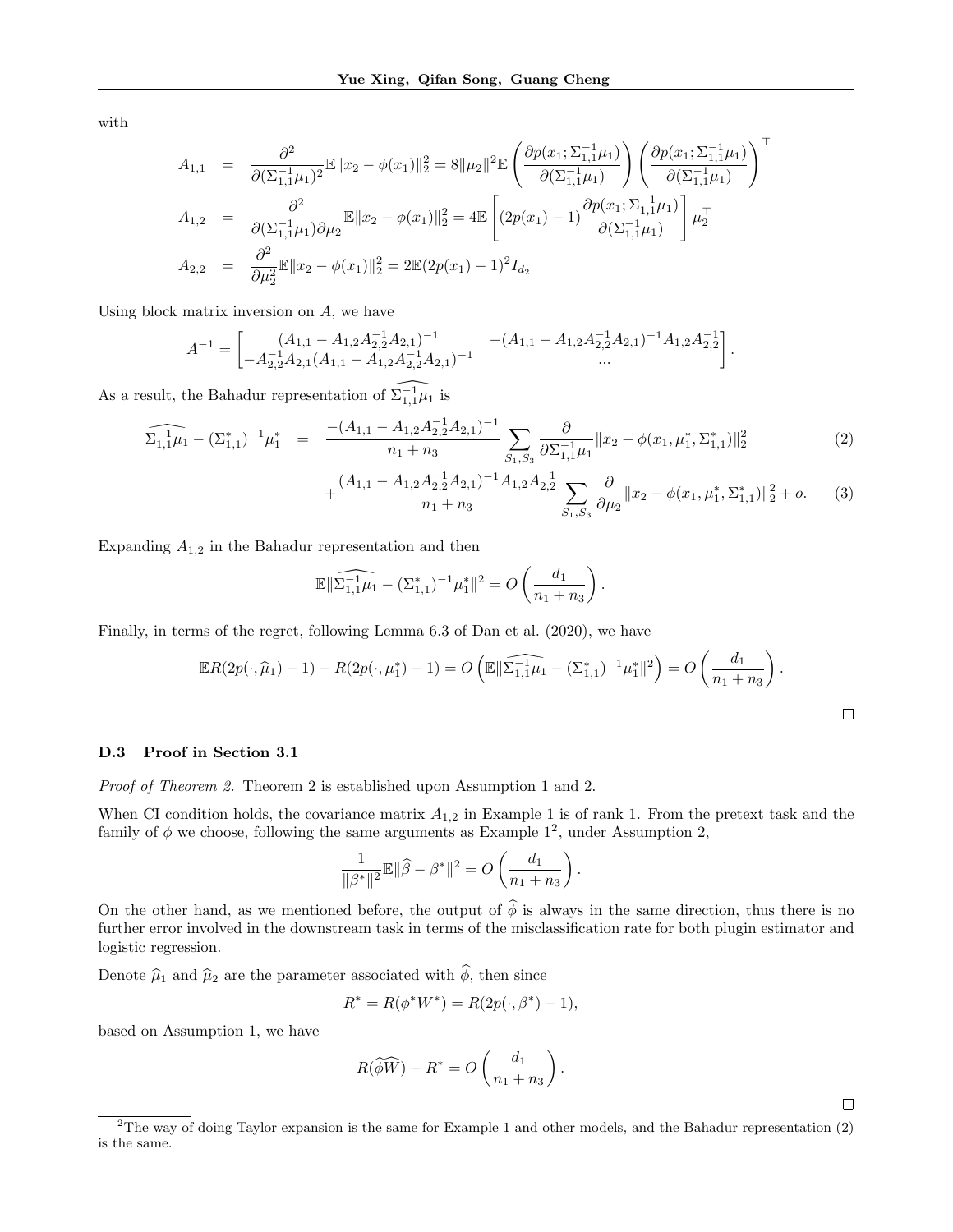Proof of Theorem 3, Square Loss. Theorem 3 is established upon Assumption 1 and 2.

Denote  $(X_1, X_2)$  as the data matrix for  $S_1, S_3$  (without response), and  $(X'_1, X'_2, Y')$  as the data matrix for  $S_1, S_2$ . Denote  $\Sigma_{i,j} = \mathbb{E} x_i x_j^{\top}$  for  $i, j \in \{1, 2\}$ . Also denote  $\Sigma_{i,y}$  as  $\mathbb{E} x_i y$  for  $i \in \{1, 2\}$ .

We first look at the asymptotics of  $\widehat{\phi}\widehat{W}$ . From the problem setup, we can directly solve  $\widehat{\phi}$ :

$$
\widehat{\phi} = (X_1^{\top} X_1)^{-1} X_1^{\top} X_2 \to \Sigma_{1,1}^{-1} \Sigma_{1,2},
$$

and further write down  $\widehat{W}$ :

$$
\widehat{W} = (\widehat{\phi}(X_1')^{\top}\widehat{\phi}(X_1'))^{-1}\widehat{\phi}(X_1')^{\top}Y' \to (\Sigma_{2,1}\Sigma_{1,1}^{-1}\Sigma_{1,2})^{-1}\Sigma_{2,1}\Sigma_{1,1}^{-1}\Sigma_{1,y}.
$$

Thus

$$
\widehat{\theta} = \widehat{\phi}\widehat{W} \to \Sigma_{1,1}^{-1} \Sigma_{1,2} (\Sigma_{2,1} \Sigma_{1,1}^{-1} \Sigma_{1,2})^{-1} \Sigma_{2,1} \Sigma_{1,1}^{-1} \Sigma_{1,y}.
$$

We then study the convergence rate. Denote  $\theta_0$  as the  $\hat{\theta}$  obtained when  $n_i \to \infty$  for all  $i = 1, 2, 3$ . For the pretext task, one can see that

$$
\widehat{\phi} - \phi^* = (\widehat{\phi}(X_1')^\top \widehat{\phi}(X_1'))^{-1} \widehat{\phi}(X_1')^\top Y' - \phi^*
$$
\n
$$
= \Sigma_{1,1}^{-1} \left( \frac{X_1^\top X_2}{n_1 + n_3} - \Sigma_{1,2} \right) + \Sigma_{1,1}^{-1} \left( \frac{X_1^\top X_1}{n_1 + n_3} - \Sigma_{1,1} \right) \Sigma_{1,1}^{-1} \Sigma_{1,2} + o.
$$

$$
\widehat{W} - W^* = (\widehat{\phi}(X_1')^{\top} \widehat{\phi}(X_1'))^{-1} \widehat{\phi}(X_1')^{\top} Y' - W^*
$$
\n
$$
= \left( \frac{\phi^*(X_1')^{\top} \phi^*(X_1')}{n_1 + n_2} + (\widehat{\phi} - \phi^*)^{\top} \Sigma_{1,2} + \Sigma_{2,1} (\widehat{\phi} - \phi^*) + o \right)^{-1}
$$
\n
$$
\cdot \left( \frac{\phi^*(X_1')^{\top} Y'}{n_1 + n_2} + (\widehat{\phi} - \phi^*)^{\top} \Sigma_{1,1} \theta_0 + o \right),
$$

where

$$
\begin{split}\n&\left(\frac{\phi^*(X_1')^\top \phi^*(X_1')}{n_1+n_2} + (\hat{\phi}-\phi^*)^\top \Sigma_{1,2} + \Sigma_{2,1}(\hat{\phi}-\phi^*) + o\right)^{-1} - \left(\frac{\phi^*(X_1')^\top \phi^*(X_1')}{n_1+n_2}\right)^{-1} \\
&= \left(\frac{\phi^*(X_1')^\top \phi^*(X_1')}{n_1+n_2}\right)^{-1} \left((\hat{\phi}-\phi^*)^\top \Sigma_{1,2} + \Sigma_{2,1}(\hat{\phi}-\phi^*)\right) \left(\frac{\phi^*(X_1')^\top \phi^*(X_1')}{n_1+n_2}\right)^{-1} + o.\n\end{split}
$$

As a result, denoting  $\widehat{\theta} = \widehat{\phi}^\top \widehat{W}$ , we have

$$
\widehat{\theta} - \theta_0 = (\widehat{\phi} - \phi^*)^{\top} W^* + (\phi^*)^{\top} (\widehat{W} - W^*) + o,
$$

therefore,

$$
\mathbb{E} \|\widehat{\theta} - \theta_0\|^2 = O\left(\frac{d_2}{n_1 + n_2} + \frac{d_1 + d_2}{n_1 + n_3}\right).
$$

 $\Box$ 

Proof of Theorem 3, Logistic Regression. Theorem 3 is established upon Assumption 1 and 2.

The derivation for the pretext task is the same as the one in square loss. In the downstream task, denote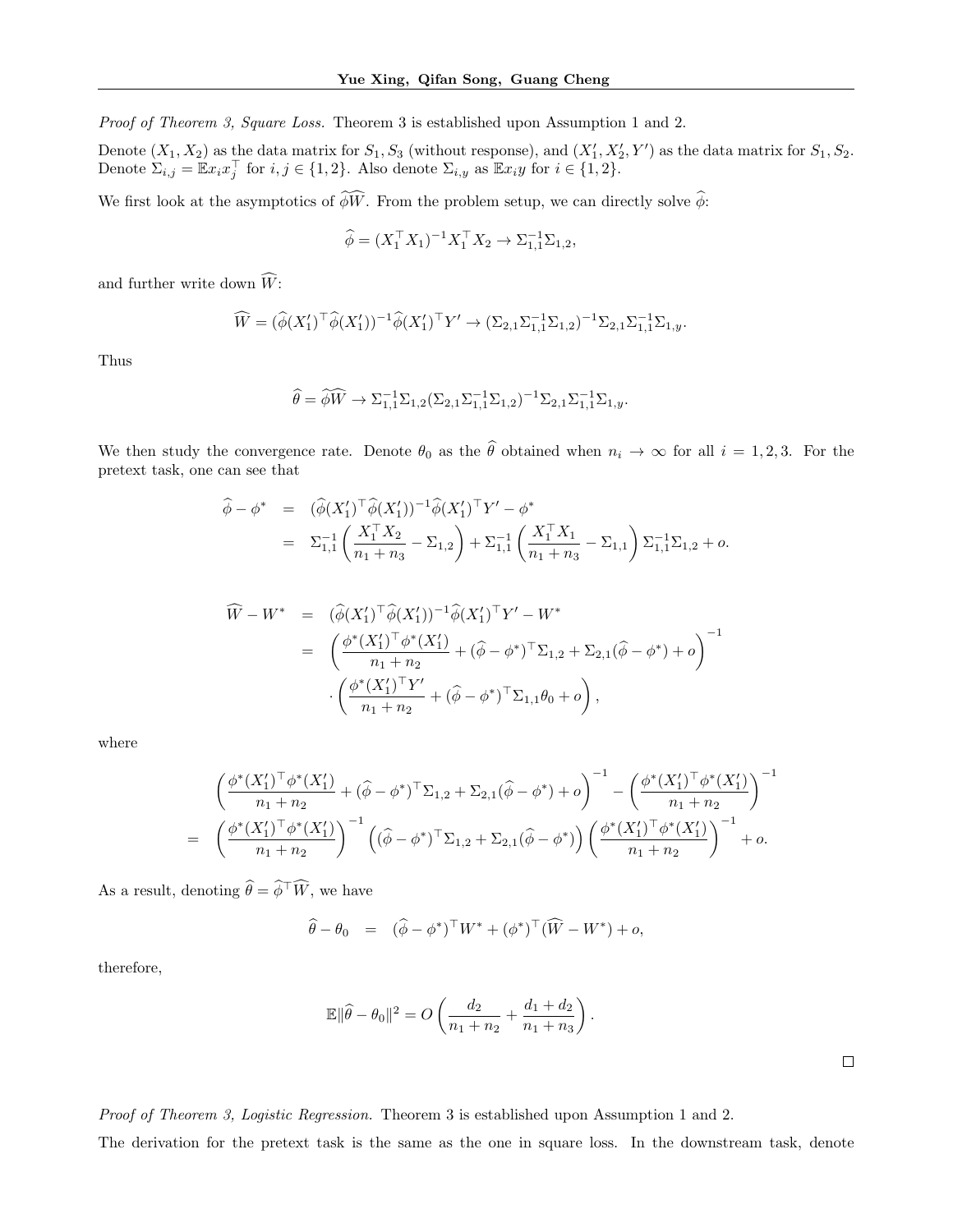$\xi_1(x_1, \phi, W) = \phi(x_1) \frac{1}{1 + e^{\phi(x_1)}}$  $\frac{1}{1+e^{\phi(x_1)\top}w}$  and  $\xi_2(x_1,\phi,W) = \phi(x_1)\frac{1}{1+e^{-\phi(x_1)\top}w}$ , then

$$
\frac{1}{n_1 + n_2} \sum_{S_1, S_2} [p(x_1)\xi_1(x_1, \phi^*, W^*) - (1 - p(x_1))\xi_2(x_1, \phi^*, W^*)]
$$
\n
$$
= \frac{1}{n_1 + n_2} \sum_{S_1, S_2} [p(x_1)\xi_1(x_1, \phi^*, W^*) - (1 - p(x_1))\xi_2(x_1, \phi^*, W^*)]
$$
\n
$$
- \frac{1}{n_1 + n_2} \sum_{S_1, S_2} [1\{y = 1\}\xi_1(x_1, \hat{\phi}, \widehat{W}) - 1\{y = -1\}\xi_2(x_1, \hat{\phi}, \widehat{W})]
$$
\n
$$
= \frac{1}{n_1 + n_2} \sum_{S_1, S_2} [p(x_1)\xi_1(x_1, \phi^*, W^*) - (1 - p(x_1))\xi_2(x_1, \phi^*, W^*)]
$$
\n
$$
- \frac{1}{n_1 + n_2} \sum_{S_1, S_2} [p(x_1)\xi_1(x_1, \phi^*, \widehat{W}) - (1 - p(x_1))\xi_2(x_1, \phi^*, \widehat{W})]
$$
\n
$$
+ \frac{1}{n_1 + n_2} \sum_{S_1, S_2} [p(x_1)\xi_1(x_1, \phi^*, \widehat{W}) - (1 - p(x_1))\xi_2(x_1, \phi^*, \widehat{W})]
$$
\n
$$
- \frac{1}{n_1 + n_2} \sum_{S_1, S_2} [p(x_1)\xi_1(x_1, \widehat{\phi}, \widehat{W}) - (1 - p(x_1))\xi_2(x_1, \widehat{\phi}, \widehat{W})]
$$
\n
$$
+ \frac{1}{n_1 + n_2} \sum_{S_1, S_2} [p(x_1)\xi_1(x_1, \widehat{\phi}, \widehat{W}) - (1 - p(x_1))\xi_2(x_1, \widehat{\phi}, \widehat{W})]
$$
\n
$$
- \frac{1}{n_1 + n_2} \sum_{S_1, S_2} [1\{y = 1\}\xi_1(x_1, \widehat{\phi}, \widehat{W}) - 1\{y = -1\}\xi_2(x_1, \widehat{\phi}, \widehat{W})
$$

Observe that with probability tending to 1,

$$
\frac{1}{n_1 + n_2} \sum_{S_1, S_2} \left[ p(x_1) \xi_1(x_1, \phi^*, W^*) - (1 - p(x_1)) \xi_2(x_1, \phi^*, W^*) \right]
$$
\n
$$
- \frac{1}{n_1 + n_2} \sum_{S_1, S_2} \left[ p(x_1) \xi_1(x_1, \phi^*, \widehat{W}) - (1 - p(x_1)) \xi_2(x_1, \phi^*, \widehat{W}) \right]
$$
\n
$$
= \underbrace{\mathbb{E} \left[ p(x_1) \frac{\partial \xi_1}{\partial W}(x_1, \phi^*, W^*) - (1 - p(x_1)) \frac{\partial \xi_2}{\partial W}(x_1, \phi^*, W^*) \right]}_{:= A} (W^* - \widehat{W}) + o,
$$

and

$$
\frac{1}{n_1 + n_2} \sum_{S_1, S_2} \left[ p(x_1) \xi_1(x_1, \hat{\phi}, \widehat{W}) - (1 - p(x_1)) \xi_2(x_1, \hat{\phi}, \widehat{W}) \right]
$$

$$
- \frac{1}{n_1 + n_2} \sum_{S_1, S_2} \left[ 1 \{ y = 1 \} \xi_1(x_1, \hat{\phi}, \widehat{W}) - 1 \{ y = -1 \} \xi_2(x_1, \hat{\phi}, \widehat{W}) \right]
$$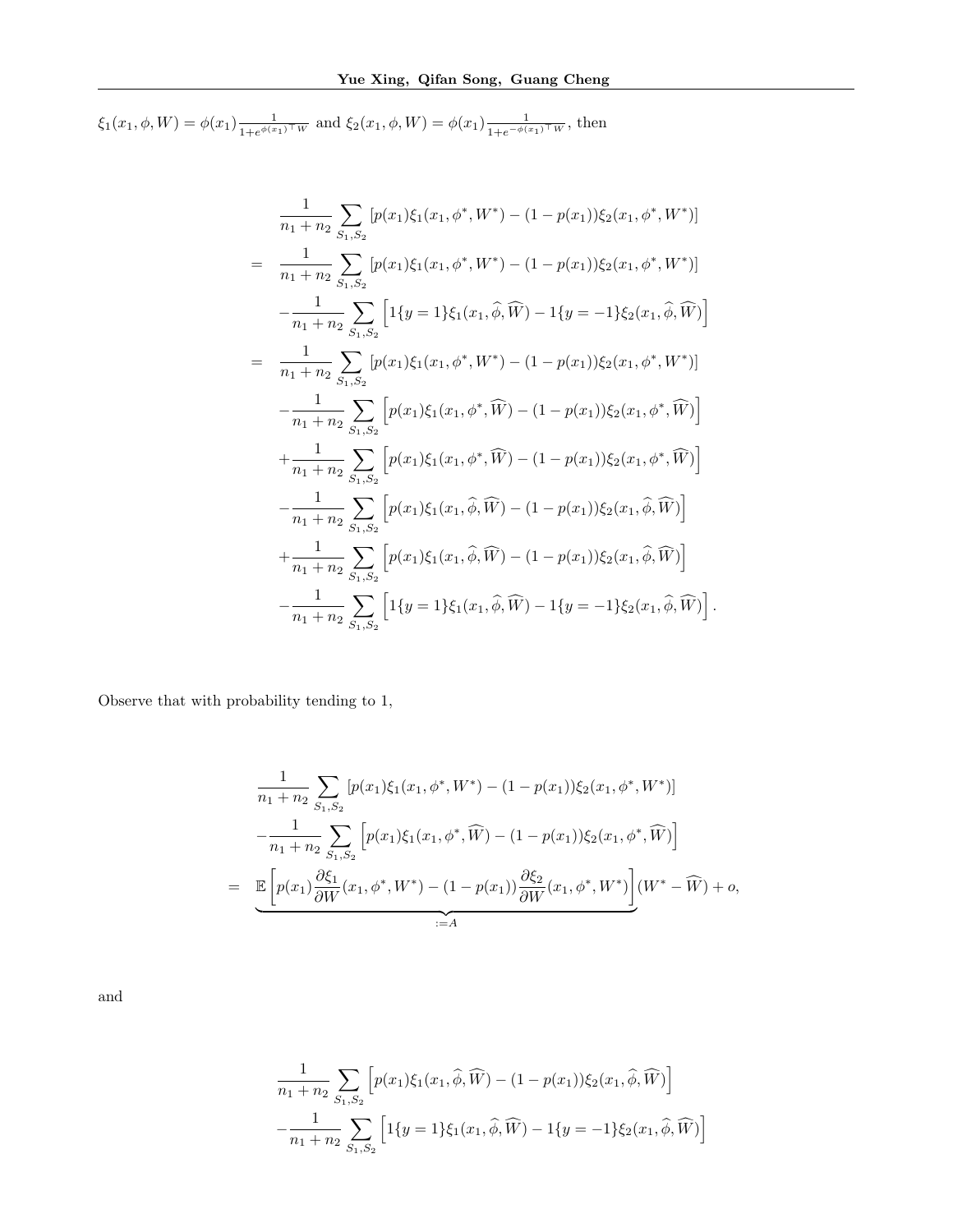is a random noise with variance  $O(d_2/(n_1 + n_2))$ . In addition,

$$
\frac{1}{n_1 + n_2} \sum_{S_1, S_2} \left[ p(x_1) \xi_1(x_1, \phi^*, \widehat{W}) - (1 - p(x_1)) \xi_2(x_1, \phi^*, \widehat{W}) \right]
$$

$$
- \frac{1}{n_1 + n_2} \sum_{S_1, S_2} \left[ p(x_1) \xi_1(x_1, \widehat{\phi}, \widehat{W}) - (1 - p(x_1)) \xi_2(x_1, \widehat{\phi}, \widehat{W}) \right]
$$

$$
= \frac{1}{n_1 + n_2} \sum_{S_1, S_2} \left[ p(x_1) \xi_1(x_1, \phi^*, W^*) - (1 - p(x_1)) \xi_2(x_1, \phi^*, W^*) \right]
$$

$$
- \frac{1}{n_1 + n_2} \sum_{S_1, S_2} \left[ p(x_1) \xi_1(x_1, \widehat{\phi}, W^*) - (1 - p(x_1)) \xi_2(x_1, \widehat{\phi}, W^*) \right] + o
$$

$$
= \underbrace{\mathbb{E} \left[ p(x_1) \frac{\partial \xi_1}{\partial \phi W}(x_1, \phi^*, W^*) + (1 - p(x_1)) \frac{\partial \xi_2}{\partial \phi W}(x_1, \phi^*, W^*) \right]}_{:=B} (\widehat{\phi} - \phi^*) W^* + o
$$

Thus we have

$$
\widehat{W} - W^* = -\frac{A^{-1}}{n_1 + n_2} \sum_{S_1, S_2} \left[ p(x_1) \xi_1(x_1, \phi^*, W^*) - (1 - p(x_1)) \xi_2(x_1, \phi^*, W^*) \right] \n+ A^{-1} B(\widehat{\phi} - \phi^*) W^* \n+ \frac{A^{-1}}{n_1 + n_2} \sum_{S_1, S_2} \left[ p(x_1) \xi_1(x_1, \widehat{\phi}, \widehat{W}) - (1 - p(x_1)) \xi_2(x_1, \widehat{\phi}, \widehat{W}) \right] \n- \frac{A^{-1}}{n_1 + n_2} \sum_{S_1, S_2} \left[ 1 \{ y = 1 \} \xi_1(x_1, \widehat{\phi}, \widehat{W}) - 1 \{ y = -1 \} \xi_2(x_1, \widehat{\phi}, \widehat{W}) \right] + o.
$$

As a result, taking  $\widehat{\theta} = \widetilde{\phi W}$  and  $\theta_0 = \phi^* W^*$ ,

$$
\mathbb{E} \|\widehat{\theta} - \theta_0\|^2 = O\left(\frac{d_2}{n_1 + n_2} + \frac{d_1 + d_2}{n_1 + n_3}\right).
$$

#### D.4 Proof in Section 3.2

*Proof of Theorem 4, Logistic Regression, Upper bound.* Theorem 4 is built upon Assumption 1, 2, and 3. Assumption 1, 2 ensures the performance of the SSL in clean training, and Assumption 3 regulates the adversarial training.

Below is a summary of the proof:

- Part 1: we show that  $\widehat{\theta}$  is consistent.
- Part 2: given the consistency results from Part 1, we can present the Bahadur representation of  $\hat{\theta}$ .
- Part 3: we figure out  $\hat{p}$  from clean training, and take it into the Bahadur representation to get the final convergence result.

We first use the data model in Example 1 to go through the proof, then discuss on how to generalize it. The extra moment conditions mentioned in the theorem statement are mentioned when we generalize the proof.

**Part 1:** Our first aim is to show that  $\hat{\theta}$  is consistent, i.e.,  $\hat{\theta} \to \theta^*$ . To achieve this, Denoting  $\xi_1(x_1, \theta) = \hat{\theta}$  $\left(x_1 - \epsilon \frac{\theta}{\|\theta\|}\right) \frac{1}{1 + e^{x_1^{\top} \theta}}$  $\frac{1}{1+e^{x_1^\top \theta-\epsilon \|\theta\|}}$  and  $\xi_2(x_1,\theta)=\left(x_1+\epsilon \frac{\theta}{\|\theta\|}\right) \frac{1}{1+e^{-x_1^\top}}$  $\frac{1}{1+e^{-x}\bar{1}^{\theta}-\epsilon\|\theta\|}$ , since the adversarial logistic loss is strongly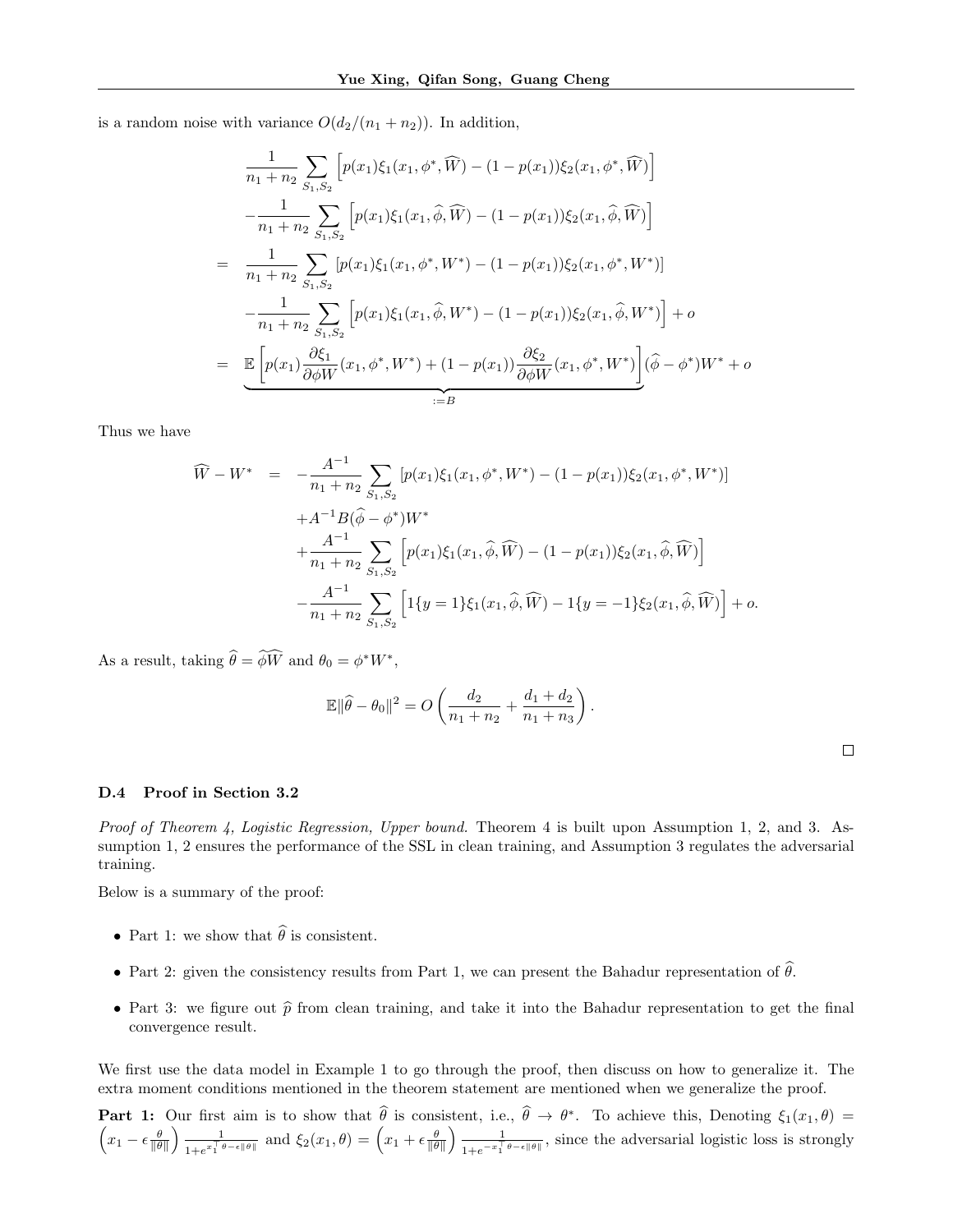convex, there exists some constant  $C > 0$  such that

$$
\inf_{\|\theta - \theta^*\| \ge \varepsilon} \left\| \mathbb{E} \left[ p(x_1) \xi_1(x_1, \theta^*) - (1 - p(x_1)) \xi_2(x_1, \theta^*) \right] - \mathbb{E} \left[ p(x_1) \xi_1(x_1, \theta) - (1 - p(x_1)) \xi_2(x_1, \theta) \right] \right\|
$$
\n
$$
= \inf_{\|\theta - \theta^*\| \ge \varepsilon} \left\| \mathbb{E} \left[ p(x_1) \xi_1(x_1, \theta) - (1 - p(x_1)) \xi_2(x_1, \theta) \right] \right\|
$$
\n
$$
\ge C\varepsilon^2.
$$

Furthermore, with probability tending to 1, we have

$$
\left\| \mathbb{E}\left[ p(x_1)\xi_1(x_1,\widehat{\theta}) - (1-p(x_1))\xi_2(x_1,\widehat{\theta}) \right] - \frac{1}{\sum n_i} \sum_{S_1, S_2, S_3, S_4} \left[ p(x_1)\xi_1(x_1,\widehat{\theta}) - (1-p(x_1))\xi_2(x_1,\widehat{\theta}) \right] \right\|
$$

is smaller than some  $\tau \to 0$  in  $\sum n_i$ . We further compare

$$
\frac{1}{\sum n_i} \sum_{S_1, S_2, S_3, S_4} \left[ p(x_1) \xi_1(x_1, \hat{\theta}) - (1 - p(x_1)) \xi_2(x_1, \hat{\theta}) \right]
$$

to the first-order optimality condition, i.e.

$$
\frac{1}{\sum n_i} \sum_{S_1, S_2, S_3, S_4} \left[ 1_{\{y=1\}} \xi_1(x_1, \hat{\theta}) - 1_{\{y=-1\}} \xi_2(x_1, \hat{\theta}) \right] = \mathbf{0}.
$$

Since  $S_1$  and  $S_2$  contains labels, we have with probability tending to 1, for some constant  $r > 0$ ,

$$
\sup_{\|\theta-\theta^*\| \le r} \left\| \frac{1}{\sum n_i} \sum_{S_1, S_2} \left[ p(x_1) \xi_1(x_1, \theta) - (1 - p(x_1)) \xi_2(x_1, \theta) \right] - \frac{1}{\sum n_i} \sum_{S_1, S_2} \left[ 1_{\{y=1\}} \xi_1(x_1, \theta) - 1_{\{y=-1\}} \xi_2(x_1, \theta) \right] \right\| \to 0.
$$

In terms of  $S_3$  and  $S_4$ , the labels are imputed from  $\hat{p}$ , thus

$$
\sup_{\|\theta-\theta^*\| \le r} \left\| \frac{1}{\sum n_i} \sum_{S_3, S_4} \left[ p(x_1) \xi_1(x_1, \theta) - (1 - p(x_1)) \xi_2(x_1, \theta) \right] - \frac{1}{\sum n_i} \sum_{S_3, S_4} \left[ \hat{p}(x_1) \xi_1(x_1, \theta) - (1 - \hat{p}(x_1)) \xi_2(x_1, \theta) \right] \right\|
$$
  
= 
$$
\sup_{\|\theta-\theta^*\| \le r} \left\| \frac{1}{\sum n_i} \sum_{S_3, S_4} \left[ (\hat{p}(x_1) - p(x_1)) \left( \xi_1(x_1, \theta) + \xi_2(x_1, \theta) \right) \right] \right\|,
$$

which also converges to zero since  $\hat{p} \to p$  and each dimension of  $x_1$  has finite fourth moment. Further following similar argument as for  $S_1$  and  $S_2$ , we have

$$
\sup_{\|\theta-\theta^*\| \le R} \left\| \frac{1}{\sum n_i} \sum_{S_3, S_4} \left[ p(x_1) \xi_1(x_1, \theta) - (1 - p(x_1)) \xi_2(x_1, \theta) \right] - \frac{1}{\sum n_i} \sum_{S_3, S_4} \left[ 1_{\{y=1\}} \xi_1(x_1, \theta) - 1_{\{y=-1\}} \xi_2(x_1, \theta) \right] \right\| \to 0.
$$

Therefore, combining all the above results, we have

$$
Pr(\|\widehat{\theta} - \theta^*\| \geq \varepsilon) \leq P\left(\left\|\mathbb{E}\left[p(x_1)\xi_1(x_1,\widehat{\theta}) - (1 - p(x_1))\xi_2(x_1,\widehat{\theta})\right]\right\| \geq C\varepsilon^2\right),
$$

and  $\parallel$  $\mathbb{E}\left[p(x_1)\xi_1(x_1,\widehat{\theta})-(1-p(x_1))\xi_2(x_1,\widehat{\theta})\right]\Big|\to 0$  in probability, thus with probability tending to 1,  $\|\widehat{\theta}-\theta^*\| \to$ 0.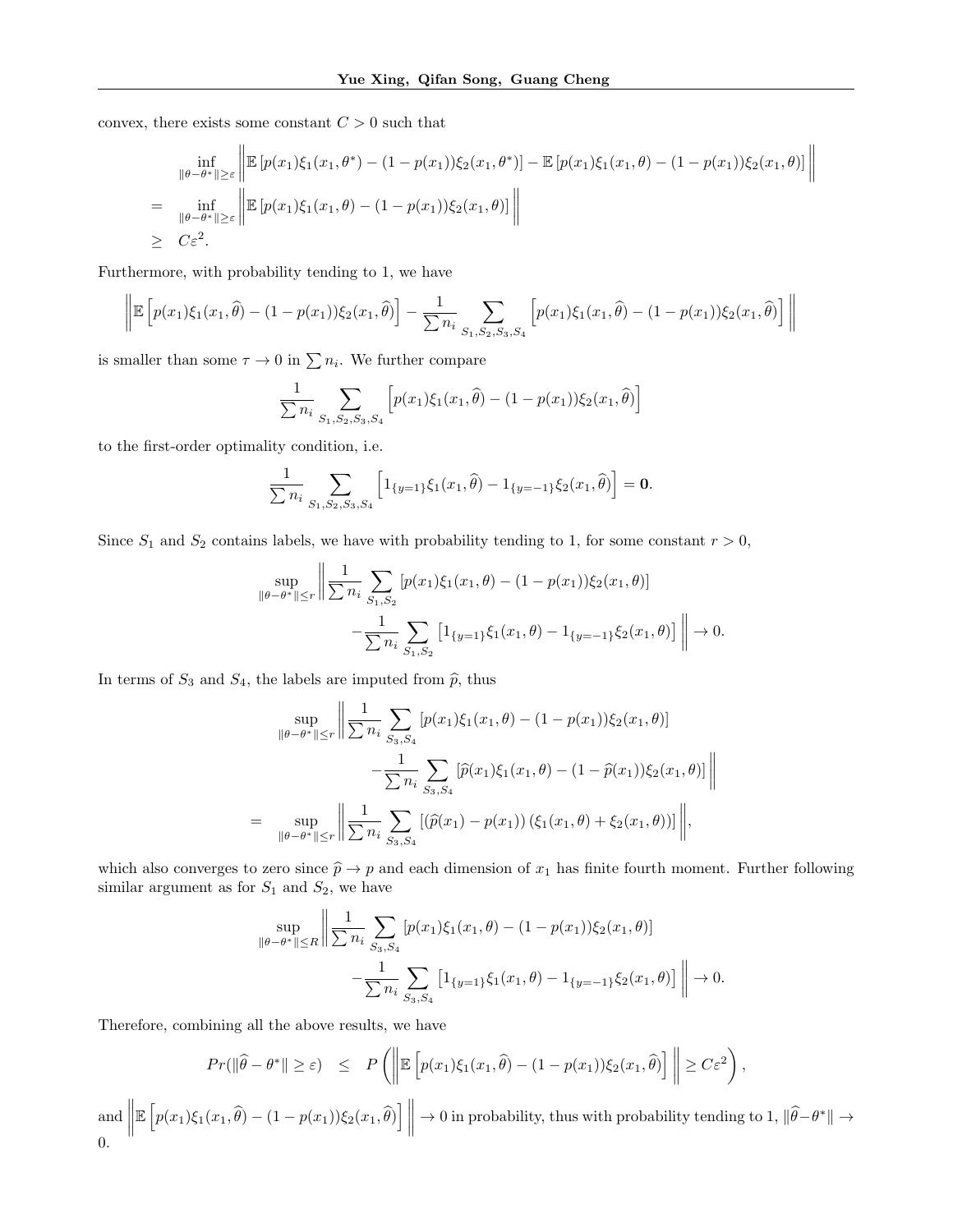**Part 2:** Given the consistency result, we further consider the convergence rate as a function of  $\hat{p} - p$ . We have

$$
\sum_{S_1, S_2, S_3, S_4} [p(x_1)\xi_1(x_1, \theta^*) - (1 - p(x_1))\xi_2(x_1, \theta^*)]
$$
\n
$$
= \sum_{S_1, S_2, S_3, S_4} [p(x_1)\xi_1(x_1, \theta^*) - (1 - p(x_1))\xi_2(x_1, \theta^*)] - \sum_{S_1, S_2, S_3, S_4} \left[1_{\{y=1\}}\xi_1(x_1, \hat{\theta}) - 1_{\{y=-1\}}\xi_2(x_1, \hat{\theta})\right]
$$
\n
$$
= \sum_{S_1, S_2} \left[p(x_1)\xi_1(x_1, \hat{\theta}) - (1 - p(x_1))\xi_2(x_1, \hat{\theta})\right] - \sum_{S_1, S_2} \left[1_{\{y=1\}}\xi_1(x_1, \hat{\theta}) - 1_{\{y=-1\}}\xi_2(x_1, \hat{\theta})\right]
$$
\n
$$
+ \sum_{S_1, S_2, S_3, S_4} [p(x_1)\xi_1(x_1, \theta^*) - (1 - p(x_1))\xi_2(x_1, \theta^*)] - \sum_{S_1, S_2, S_3, S_4} \left[p(x_1)\xi_1(x_1, \hat{\theta}) - (1 - p(x_1))\xi_2(x_1, \hat{\theta})\right]
$$
\n
$$
+ \sum_{S_3, S_4} \left[p(x_1)\xi_1(x_1, \hat{\theta}) - (1 - p(x_1))\xi_2(x_1, \hat{\theta})\right] - \sum_{S_3, S_4} \left[\hat{p}(x_1)\xi_1(x_1, \hat{\theta}) - (1 - \hat{p}(x_1))\xi_2(x_1, \hat{\theta})\right]
$$
\n
$$
+ \sum_{S_3, S_4} \left[\hat{p}(x_1)\xi_1(x_1, \hat{\theta}) - (1 - \hat{p}(x_1))\xi_2(x_1, \hat{\theta})\right] - \sum_{S_3, S_4} \left[1_{\{y=1\}}\xi_1(x_1, \hat{\theta}) - 1_{\{y=-1\}}\xi_2(x_1, \hat{\theta})\right]
$$
\n
$$
+ \sum_{S_3, S_4} \left[\hat{p}(x_1)\xi_1
$$

 $A_1$  is a random variable with noise variance  $O(n_1 + n_2)$ .  $A_2$  measures the difference between  $\theta$  and  $\theta^*$ .  $A_3$ measures the difference between  $\hat{p}$  and p. A<sub>4</sub> is a random variable with noise variance  $O(n_3 + n_4)$ . With probability tending to 1,

$$
A_2 = - \sum_{S_1, S_2, S_3, S_4} [p(x_1)\xi_1'(x_1, \theta^*)(\theta - \theta^*) - (1 - p(x_1))\xi_2'(x_1, \theta^*)(\theta - \theta^*)] + o
$$
  
= 
$$
- \left(\sum n_i\right) \mathbb{E}\left[p(x_1)\xi_1'(x_1, \theta^*) - (1 - p(x_1))\xi_2'(x_1, \theta^*)\right](\theta - \theta^*) + O(\sqrt{\sum n_i} \|\theta - \theta^*\|) + o.
$$

Therefore we have

$$
\hat{\theta} - \theta^* = \frac{1}{\sum n_i} \underbrace{(\mathbb{E} \left[ p(x_1) \xi_1'(\theta^*) - (1 - p(x_1)) \xi_2'(\theta^*) \right])^{-1}}_{:=\Gamma^{-1}} (A_1 + A_3 + A_4 - A_0)
$$
\n
$$
= \underbrace{\frac{\Gamma^{-1}}{\sum n_i} \sum_{S_1, S_2} (1_{\{y=1\}} - p(x_1)) \xi_1(x_1, \theta^*) - (1_{\{y=-1\}} - 1 + p(x_1)) \xi_2(x_1, \theta^*)}_{=O_p(\sqrt{d_1(n_1+n_2)}/\sum n_i)}
$$
\n
$$
+ \underbrace{\frac{\Gamma^{-1}}{\sum n_i} \sum_{S_3, S_4} (p(x_1) - \hat{p}(x_1)) (\xi_1(x_1, \theta^*) + \xi_2(x_1, \theta^*))}_{:=\Delta}
$$
\n
$$
+ \underbrace{\frac{\Gamma^{-1}}{\sum n_i} \sum_{S_3, S_4} (1_{\{y=1\}} - \hat{p}(x_1)) \xi_1(x_1, \theta^*) - (1_{\{y=-1\}} - 1 + \hat{p}(x_1)) \xi_2(x_1, \theta^*)}_{=O_p(\sqrt{d_1(n_3+n_4)}/\sum n_i)}
$$
\n
$$
- \underbrace{\frac{\Gamma^{-1}}{\sum n_i} \sum_{S_1, S_2, S_3, S_4} [p(x_1) \xi_1(x_1, \theta^*) - (1 - p(x_1)) \xi_2(x_1, \theta^*)] + o.}_{=O_p(\sqrt{d_1/\sum n_i})}
$$

**Part 3:** We further using the construction of  $\hat{p}$  to bound  $\Delta$ . As mentioned in Example 3, we use  $\hat{\phi}$  to obtain  $\mu_1$ . We know that  $\|\hat{\mu}_1 - \mu_1\|/\|\mu_1\| = O_p(d_1/(n_1 + n_3))$  and  $\hat{\mu}_1 - \mu_1$  can be represented using Bahadur representation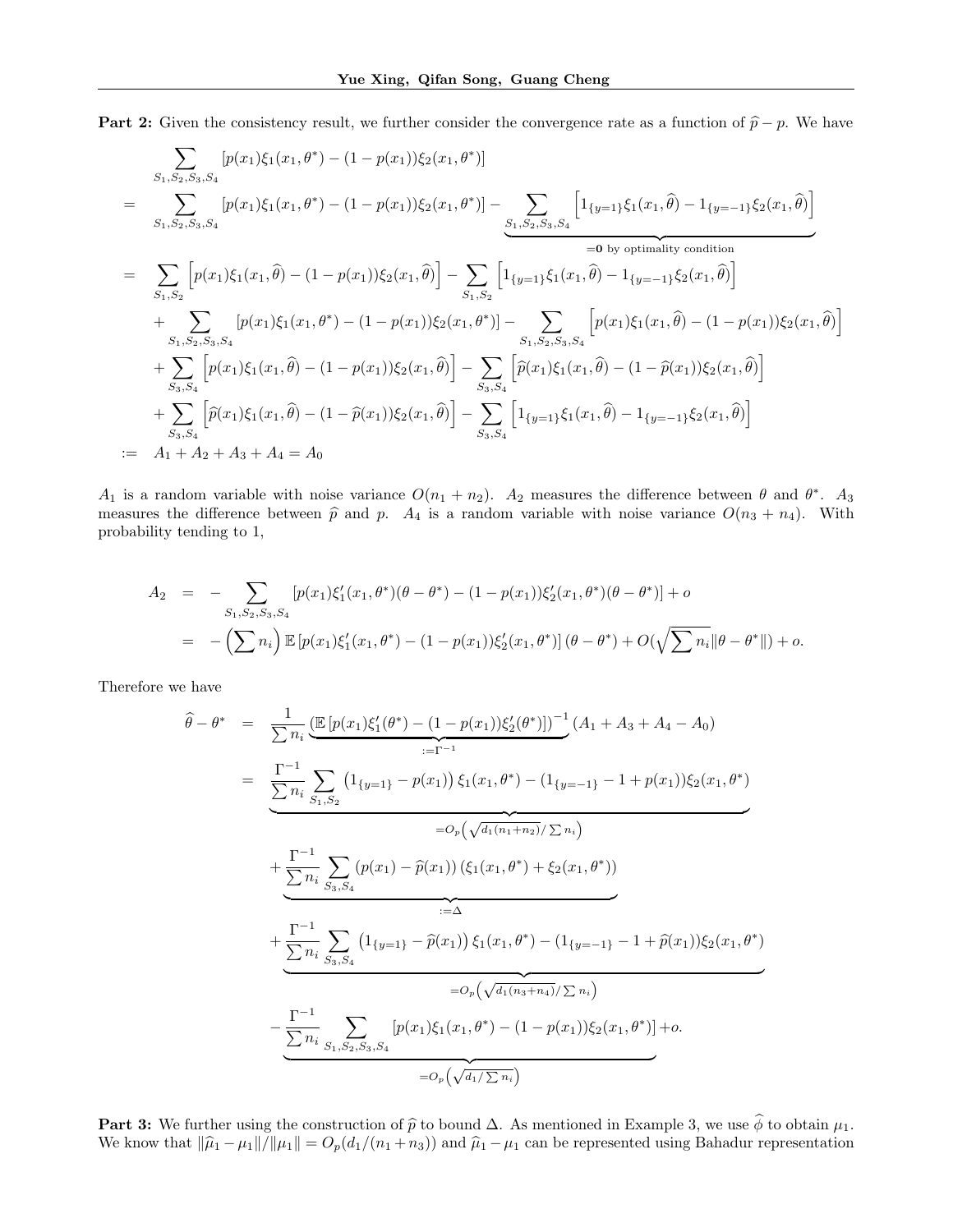as well. For  $(x_1)$  in  $S_4$ , it is independent to  $\widehat{\Sigma_{1,1}^{-1}\mu_1}$ , thus

$$
\mathbb{E}\left\|\Gamma^{-1}\left\langle\widehat{\Sigma_{1,1}^{-1}\mu_1} - (\Sigma_{1,1}^*)^{-1}\mu_1, \frac{\partial p(x_1)}{\partial \Sigma_{1,1}^{-1}\mu_1}\right\rangle(\xi_1(x_1,\theta^*) + \xi_2(x_1,\theta^*))\right\|^2 = O\left(\frac{d_1^2}{n_1+n_3}\right)
$$

.

For two samples  $(x_1)$  and  $(x'_1)$  in  $S_4$ , we have

$$
\mathbb{E}\bigg[\bigg\langle \widehat{\Sigma_{1,1}^{-1}\mu_1} - (\Sigma_{1,1}^*)^{-1}\mu_1, \frac{\partial p(x_1)}{\partial \Sigma_{1,1}^{-1}\mu_1} \bigg\rangle \bigg\langle \widehat{\Sigma_{1,1}^{-1}\mu_1} - (\Sigma_{1,1}^*)^{-1}\mu_1, \frac{\partial p(x_1')}{\partial \Sigma_{1,1}^{-1}\mu_1} \bigg\rangle
$$
  
 
$$
\times (\xi_1(x_1, \theta^*) + \xi_2(x_1, \theta^*))^\top \Gamma^{-2} (\xi_1(x_1', \theta^*) + \xi_2(x_1', \theta^*))\bigg]
$$
  
=  $O\bigg(\frac{d_1}{n_1 + n_3}\bigg).$ 

Thus

$$
\mathbb{E}\left\|\frac{\Gamma^{-1}}{\sum n_i}\sum_{S_4}\left\langle\widehat{\Sigma_{1,1}^{-1}\mu_1} - (\Sigma_{1,1}^*)^{-1}\mu_1, \frac{\partial p(x_1)}{\partial \Sigma_{1,1}^{-1}\mu_1}\right\rangle(\xi_1(x_1,\theta^*) + \xi_2(x_1,\theta^*))\right\|^2
$$
  
=  $O\left(\frac{d_1}{n_1+n_3}\left(\frac{n_4}{\sum n_i}\right)^2 + \frac{d_1^2}{n_1+n_3}\frac{n_4}{(\sum n_i)^2}\right)$   
=  $O\left(\frac{d_1}{n_1+n_3}\right)$ .

For  $(x_1, x_2)$  in  $S_3$ , it is correlated to  $\widehat{\Sigma_{1,1}^{-1}\mu_1}$ , thus

$$
\mathbb{E}\left\|\Gamma^{-1}\left\langle\widehat{\Sigma_{1,1}^{-1}\mu_1} - (\Sigma_{1,1}^*)^{-1}\mu_1, \frac{\partial p(x_1)}{\partial\Sigma_{1,1}^{-1}\mu_1}\right\rangle(\xi_1(x_1,\theta^*) + \xi_2(x_1,\theta^*))\right\|^2 = O\left(\frac{d_1^2}{n_1+n_3}\right) + O\left(\frac{d_1^3}{(n_1+n_3)^2}\right),
$$

and for two samples  $(x_1, x_2)$  and  $(x'_1, x'_2)$  in  $S_3$ , it becomes

$$
\mathbb{E}\bigg[\bigg\langle \widehat{\Sigma_{1,1}^{-1}\mu_1} - (\Sigma_{1,1}^*)^{-1}\mu_1, \frac{\partial p(x_1)}{\partial \Sigma_{1,1}^{-1}\mu_1} \bigg\rangle \bigg\langle \widehat{\Sigma_{1,1}^{-1}\mu_1} - (\Sigma_{1,1}^*)^{-1}\mu_1, \frac{\partial p(x_1')}{\partial \Sigma_{1,1}^{-1}\mu_1} \bigg\rangle
$$
  
 
$$
\times (\xi_1(x_1, \theta^*) + \xi_2(x_1, \theta^*))^\top \Gamma^{-2} (\xi_1(x_1', \theta^*) + \xi_2(x_1', \theta^*))\bigg]
$$
  
=  $O\bigg(\frac{d_1}{n_1 + n_3} + \frac{d_1^2}{(n_1 + n_3)^2}\bigg).$ 

Thus although  $S_3$  is related to  $\hat{\mu}_1$ , we still have

$$
\mathbb{E}\left\|\frac{\Gamma^{-1}}{\sum n_i}\sum_{S_3,S_4}\left\langle\widehat{\Sigma_{1,1}^{-1}\mu_1}-(\Sigma_{1,1}^*)^{-1}\mu_1,\frac{\partial p(x_1)}{\partial \Sigma_{1,1}^{-1}\mu_1}\right\rangle(\xi_1(x_1,\theta^*)+\xi_2(x_1,\theta^*))\right\|^2=O\left(\frac{d_1}{n_1+n_3}\right).
$$

Combining Part 2 and Part 3 we have

$$
\mathbb{E} \|\widehat{\theta} - \theta^*\|^2 = O\left(\frac{d_1}{n_1 + n_3}\right),\,
$$

and further we obtain

$$
\mathbb{E}R(\widehat{\theta}, \epsilon) - R(\theta^*, \epsilon) = O\left(\frac{d_1}{n_1 + n_3}\right).
$$

Assumption 3 guarantees that the above analysis can be generalized to other distributions. Furthermore, although the Bahadur representation of  $\widehat{\Sigma_{1,1}^{-1}\mu_1}$  involves  $X_2$ , since  $X_1$  and  $X_2$  are conditionally independent given  $Y = y$ , there is no extra requirement on  $X_2$ .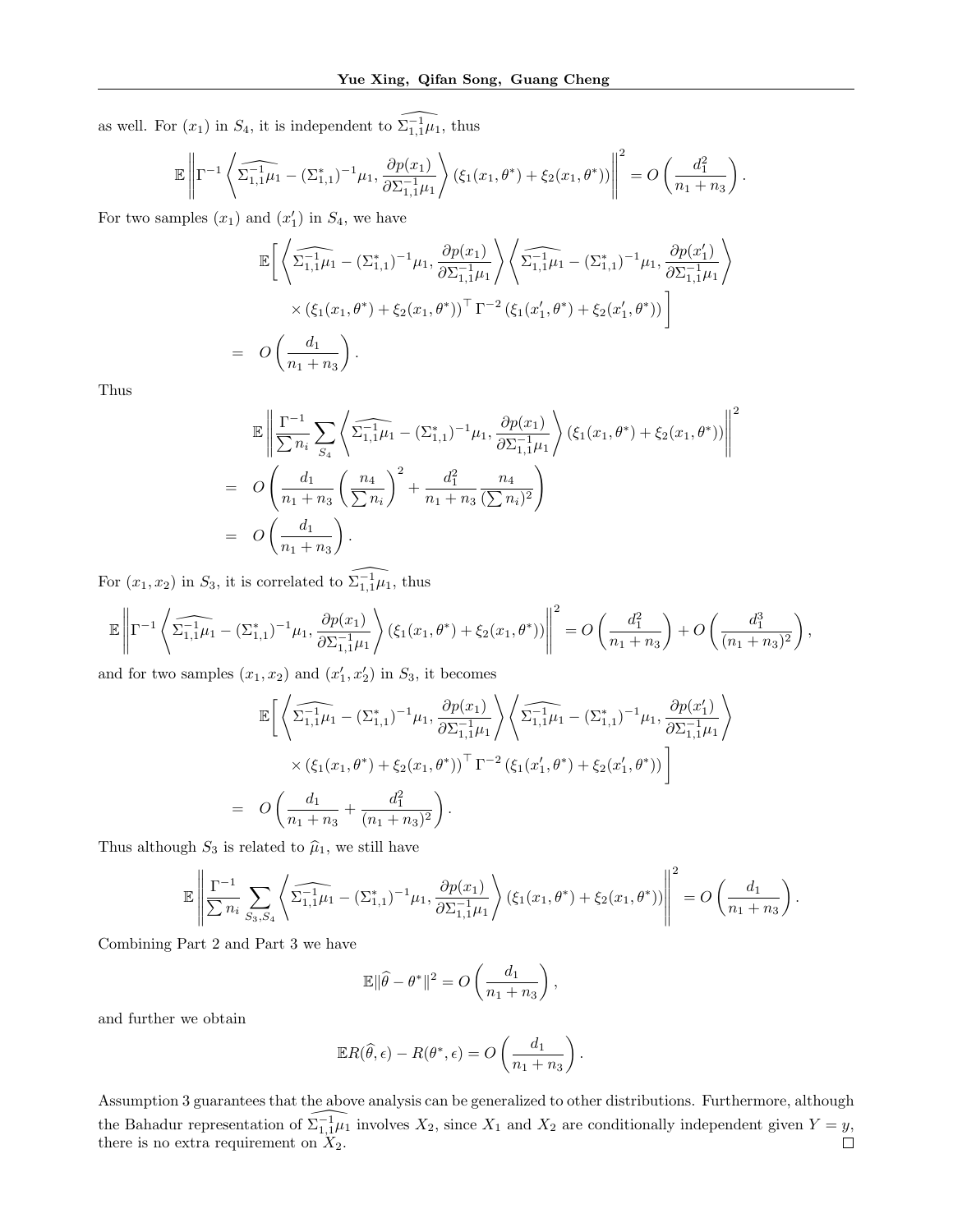Proof of Theorem 4, Square Loss, Upper bound. Theorem 4 is built upon Assumption 1, 2, and 3. Assumption 1, 2 ensures the performance of the SSL in clean training, and Assumption 3 regulates the adversarial training.

The proof if similar to the one for logistic regression below and replace  $\xi_1$  to  $\xi(x_1, y, \theta)$  =  $\left(x_1 + \epsilon \frac{\theta}{\|\theta\|} \operatorname{sgn}(y - x_1^\top \theta)\right)(y - x_1^\top \theta - \operatorname{sgn}(y - x_1^\top \theta)\epsilon \|\theta\|).$  The adversarial square loss is strongly convex.

Assumption 3 ensures that the above analysis can generalize to other distributions.

*Proof of Theorem 4, Linear without CI, Upper bound.* Theorem 4 is built upon Assumption 1, 2, and 3. Assumption 1, 2 ensures the performance of the SSL in clean training, and Assumption 3 regulates the adversarial training.

In the proof when CI holds, the Bahadur representation of  $\hat{\theta} - \theta^*$  does not directly utilize the CI condition. Instead, we use the convergence result of  $\hat{p}$ . Therefore, similarly, we use the convergence result of SSL from Theorem 3 to obtain the convergence results of  $\hat{p}$  to apply to Part 3. Theorem 3 to obtain the convergence results of  $\hat{p}$  to apply to Part 3.

*Proof of Proposition 1.* Logistic Regression Since  $\hat{p}$  is consistent, one can follow Part 1 of the proof of Theorem 4 to obtain the consistency result. In terms of the convergence rate, following Part 2 of the proof of Theorem 4, we have

$$
\theta - \theta^* = \frac{\Gamma^{-1}}{\sum n_i} \sum_{S_3, S_4} (p(x_1) - \widehat{p}(x_1)) (\xi_1(x_1, \theta^*) + \xi_2(x_1, \theta^*)) + \Delta
$$

for some  $\mathbb{E} \|\Delta\|^2 = O(d_1/(\sum n_i))$ . Since  $\mathbb{E} \|\xi_1\|^2 = O(d_1)$  and  $\mathbb{E} \|\xi_2\|^2 = O(d_1)$ , we have  $\mathbb{E} \|\widehat{\theta} - \theta^*\|^2 = O(d_1)$ .  $O(d_1/(\sum n_i) + \mathbb{E} ||X_1||^2 || \widehat{p}(X_1) - p(X_1)||^2).$ 

Square Loss When  $\mathbb{E} \|X_1\|^2 \|\widehat{p}(X_1) - p(X_1)\|^2 (X_1\theta^*)^2 \to 0$ , the convergence rate of  $\widehat{\theta} - \theta^*$  is  $\mathbb{E} \|\widehat{\theta} - \theta^*\|^2 = O(d_1/(\sum n_i) + \mathbb{E} \|X_1\|^2 \|\widehat{p}(X_1) - p(X_1)\|^2 (X_1\theta^*)^2)$  $O(d_1/(\sum n_i) + \mathbb{E}||X_1||^2||\hat{p}(X_1) - p(X_1)||^2(X_1\theta^*)^2).$ 

#### D.5 Discussion about Logistic Regression

Our first goal is to investigate in what is the  $\theta^*$  in logistic regression. Assume there are infinite labeled data, the first-order optimality condition is

$$
\mathbb{E} \textbf{1}_{\{Y=1\}}(x+\epsilon \frac{\theta}{\|\theta\|})\frac{1}{1+e^{x^\top \theta-\epsilon \|\theta\|}} - \mathbb{E} \textbf{1}_{\{Y=-1\}}(x+\epsilon \frac{\theta}{\|\theta\|})\frac{1}{1+e^{-x^\top \theta+\epsilon \|\theta\|}} + \lambda \theta = \mathbf{0}
$$

From the distribution of  $(X, Y)$ , we have

$$
\mathbb{E}1_{\{Y=1\}}(x+\epsilon\frac{\theta}{\|\theta\|})\frac{1}{1+e^{x^{\top}\theta-\epsilon\|\theta\|}}+\mathbb{E}1_{\{Y=1\}}(x-\epsilon\frac{\theta}{\|\theta\|})\frac{1}{1+e^{x^{\top}\theta+\epsilon\|\theta\|}}+\lambda\theta=\mathbf{0}
$$

$$
\mathbb{E}1_{\{Y=1\}}x\left(\frac{1}{1+e^{x^\top\theta-\epsilon\|\theta\|}}+\frac{1}{1+e^{x^\top\theta+\epsilon\|\theta\|}}\right)
$$
\n
$$
=\mathbb{E}\left\{\mathbb{E}\left[1_{\{Y=1\}}x\left(\frac{1}{1+e^{x^\top\theta-\epsilon\|\theta\|}}+\frac{1}{1+e^{x^\top\theta+\epsilon\|\theta\|}}\right)\Big|\theta^\top x=u\right]\right\}
$$
\n
$$
=\mathbb{E}\left\{\mathbb{E}\left[1_{\{Y=1\}}x\left(\frac{1}{1+e^{u-\epsilon R}}+\frac{1}{1+e^{u+\epsilon R}}\right)\Big|\theta^\top x=u\right]\right\}.
$$

Since  $(X, \theta^{\top} X)$  follows Gaussian with mean  $(\mu, \theta^{\top} \mu)$  and variance  $\begin{bmatrix} \Sigma & \Sigma \theta \\ \theta^{\top} \Sigma & \theta^{\top} \Sigma \end{bmatrix}$  $\theta^{\top} \Sigma$   $\theta^{\top} \Sigma \theta$  $\Big]$ , we have

$$
\mathbb{E}(x|\theta^{\top}x=u) = \mu + \frac{\Sigma\theta}{\theta^{\top}\Sigma\theta}(u-\theta^{\top}\mu) = \mu + \frac{\Sigma\theta}{\theta^{\top}\Sigma\theta}u - \frac{\Sigma\theta\theta^{\top}\mu}{\theta^{\top}\Sigma\theta},
$$

$$
\qquad \qquad \Box
$$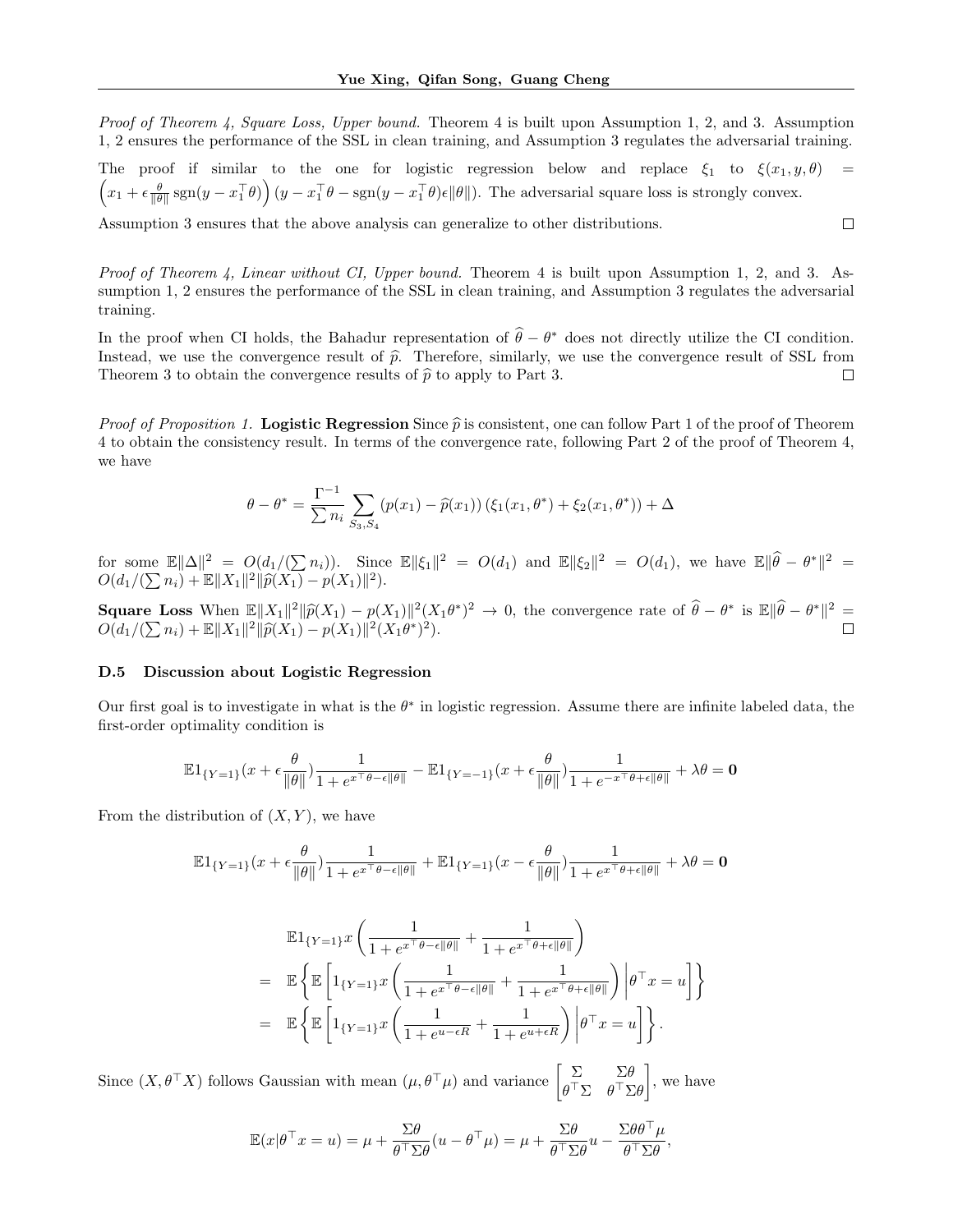$\frac{\partial}{\partial \sigma} \frac{\partial}{\partial \sigma} \frac{\partial}{\partial \sigma}$ 

thus denote  $\zeta = \zeta(\theta, \mu, \Sigma, \epsilon) = \mathbb{E}\left[\left(\frac{1}{1+e^{u-\epsilon R}} - \frac{1}{1+e^{u+\epsilon R}}\right)\right]$ , we have  $\mathbb{E}\left\{\mathbb{E}\left[1_{\{Y=1\}}x\left(\frac{1}{1+x}\right)\right]\right\}$  $\frac{1}{1 + e^{u - \epsilon R}} + \frac{1}{1 + e^u}$  $\frac{1}{1+e^{u+\epsilon R}}\Bigg)$  $\theta^\top x = u^\top$  $=\frac{\Sigma\theta}{\sqrt{2\pi}}$  $\theta^\top\Sigma\theta$  $\mathbb{E}\left[u\left(\frac{1}{1+t}\right)\right]$  $\frac{1}{1 + e^{u - \epsilon R}} + \frac{1}{1 + e^u}$  $\left(\frac{1}{1+e^{u+\epsilon R}}\right)\right] + \mu \zeta - \frac{\Sigma \theta \theta^\top \mu}{\theta^\top \Sigma \theta}$ 

Return to the optimal condition, we have

$$
\mu\zeta - \frac{\Sigma\theta\theta^\top\mu}{\theta^\top\Sigma\theta}\zeta + \frac{\Sigma\theta}{\theta^\top\Sigma\theta}\mathbb{E}\left[u\left(\frac{1}{1+e^{u-\epsilon R}}+\frac{1}{1+e^{u+\epsilon R}}\right)\right]+\epsilon\frac{\theta}{\|\theta\|}\zeta+\lambda\theta = \mathbf{0}
$$

Dividing  $\zeta$ ,

$$
\mu - \frac{\theta^\top \mu \Sigma \theta}{\theta^\top \Sigma \theta} + \frac{\Sigma \theta}{\theta^\top \Sigma \theta} \mathbb{E}\left[ u\left( \frac{1}{1+e^{u-\epsilon R}} + \frac{1}{1+e^{u+\epsilon R}} \right) \right] \frac{1}{\zeta} + \epsilon \frac{\theta}{\|\theta\|} + \lambda \theta = \mathbf{0}
$$

Thus for some constants A and B,

$$
\theta = - (A\Sigma + BI)^{-1} \mu.
$$

The above result reveals that, the convergence rate of logistic regression is the same as plugin estimator. However, the relationship between  $(A, B)$  in the above formula may be different from the one in plugin estimator, leading to potential bias in adversarial setup.

### E Proof for Section 5 and A

#### E.1 Proof for Section 5.1

To provide detailed conditions on the neural network and configurations, we first define some quantities. For two unit vectors  $s, t \in \mathbb{R}^{d_1}$ , define a function h as

$$
h(s,t) = \mathbb{E}_{w \sim N(0, I_{d_1})}(s^\top t \mathbf{1}\{w^\top s \ge 0, w^\top y \ge 0\}) = \frac{s^\top t(\pi - \arccos(s^\top t))}{2\pi}.
$$
\n(4)

There are total  $n_1 + n_3$  samples which have  $(x_1, x_2)$ . We take  $n = n_1 + n_2$  and index the samples as  $(x_1^i, x_2^i)$  for  $i = 1, ..., n$ . After indexing the samples, we then define  $H^{(\infty)}$  as a  $n \times n$  matrix such that  $H_{i,j}^{(\infty)} = h(x_1^i, x_1^j)$ .

Proof of Proposition 2. The detailed conditions for Proposition 2 are as follows:

- The learning rate  $\eta = \Theta(n^{-\frac{3d_1-1}{2d_1-1}})$ .
- The penalty  $\lambda = \Theta(n^{\frac{d_1-1}{2d_1-1}})$ .
- The number of hidden nodes  $m \ge \tau^{-2}$ poly $(n, 1/\lambda_0)$  for some initialization variance  $\tau^2 = O(1)$  and  $\lambda_0 =$  $\lambda_{\min}^{-1}({}^{(\infty)}).$
- The number of iterations T satisfies  $\log(\text{poly}(n, \tau, 1/\lambda_0)) \ll \eta \mu T \ll \log(\text{poly}(\tau, 1/n, \sqrt{m})).$
- The input  $x_1$  is normalized such that  $||x_1|| = 1$ , and this normalization does not change the minimal misclassification rate. Denoting  $\mu_1$  and  $\mu'_1$  as the conditional expectation of  $X_1$  (after normalization) under  $y = \pm 1$ , then both  $\|\mu_1\|$  and  $\|\mu'_1\|$  are nonzero.

Since  $d_2$  is a constant, training a neural network with input dimension  $d_1$  and output dimension  $d_2$  is equivalent to training  $d_2$  different neural networks. Therefore following Hu et al. (2021), one obtain that

$$
\|\hat{\phi} - \phi^*\|_2^2 = O_p\left(n^{-\frac{d}{2d-1}}\right).
$$
\n(5)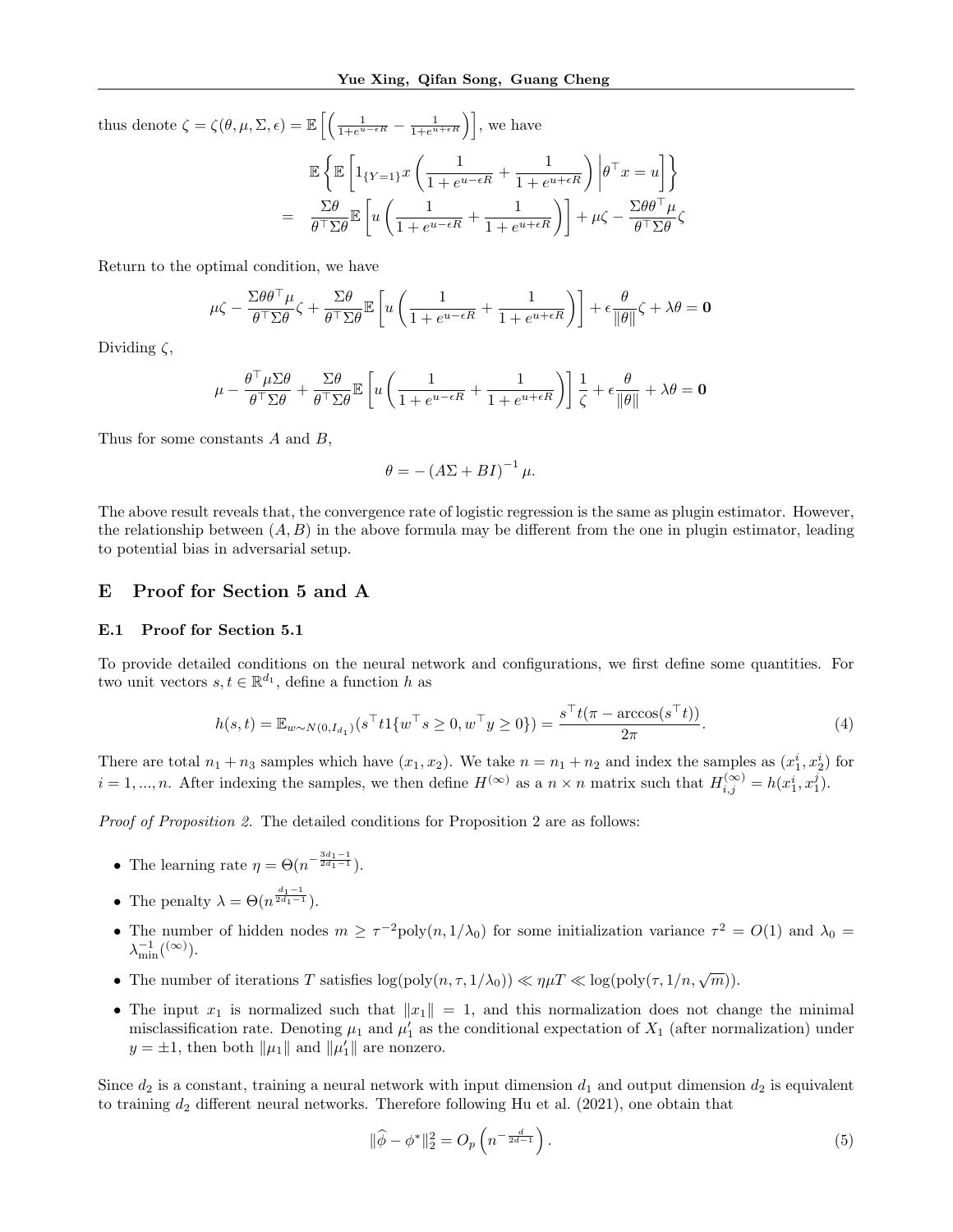Denote  $(X_1, X_2)$  as the data matrix for  $S_1, S_3$  (without response), and  $(X'_1, X'_2, Y')$  as the data matrix for  $S_1, S_2$ . In terms of  $\widehat{W}$ , under CI,

$$
\frac{\phi^*(X_1')^\top \phi^*(X_1')}{n_1 + n_2} \tag{6}
$$

is not a full rank matrix (at most rank two for binary classification). To avoid singular matrix problem, we take

$$
\begin{split}\n\widehat{W} - W^* \\
&= \lim_{\lambda \to 0} (\widehat{\phi}(X_1')^\top \widehat{\phi}(X_1') + \lambda I_{d_1})^{-1} \widehat{\phi}(X_1')^\top Y' - W^* \\
&= \lim_{\lambda \to 0} \left( \frac{\phi^*(X_1')^\top \phi^*(X_1')}{n_1 + n_2} + \frac{(\widehat{\phi} - \phi^*)^\top \phi^*}{n_1 + n_2} + \frac{(\phi^*)^\top (\widehat{\phi} - \phi^*)}{n_1 + n_2} + o + \lambda I_{d_1} \right)^{-1} \\
&\cdot \left( \frac{\phi^*(X_1')^\top Y'}{n_1 + n_2} + \frac{(\widehat{\phi} - \phi^*)^\top Y'}{n_1 + n_2} + o \right) - W^* \\
&= \lim_{\lambda \to 0} \left( \frac{\phi^*(X_1')^\top \phi^*(X_1')}{n_1 + n_2} + \lambda I_{d_1} \right)^{-1} \left( \frac{(\widehat{\phi} - \phi^*)^\top \phi^*}{n_1 + n_2} + \frac{(\phi^*)^\top (\widehat{\phi} - \phi^*)}{n_1 + n_2} \right) \left( \frac{\phi^*(X_1')^\top \phi^*(X_1')}{n_1 + n_2} + \lambda I_{d_1} \right)^{-1} \\
&\cdot \left( \frac{\phi^*(X_1')^\top Y'}{n_1 + n_2} \right) \\
&+ \lim_{\lambda \to 0} \left( \frac{\phi^*(X_1')^\top \phi^*(X_1')}{n_1 + n_2} + \lambda I_{d_1} \right)^{-1} \left( \frac{(\widehat{\phi} - \phi^*)^\top Y'}{n_1 + n_2} \right) + o.\n\end{split}
$$

As a result,  $\widehat{W} \to W^*$ .

Different from Lee et al. (2020), we are considering the regret (the difference on the misclassification rate between the estimated classifier and the Bayes classifier) as the final performance measure. Based on the definition of  $W^*$  and  $\phi^*$ , if we use  $sgn(\tilde{W}^{\top}\phi^*(x_1))$  for some estimate  $\tilde{W}$  such that  $\tilde{W} \to W$ , the classifier always makes the exact same decision as the Bayes classifier.

On the other hand, for the estimated output

$$
\widehat{W}^{\top}\widehat{\phi}(x_1) = \widehat{W}^{\top}\phi^*(x_1) + (W^*)^{\top}(\widehat{\phi}(x_1) - \phi^*(x_1)) + o,
$$

since we have argued that  $sgn(\hat{W}^\top \phi^*(x_1)) \equiv sgn((W^*)^\top \phi^*(x_1)),$  we aims to study how  $(W^*)^\top (\hat{\phi}(x_1) - \phi^*(x_1))$ affects the regret.

The regret can be represented as

$$
\int |1/2 - p(x_1)| \left\{ \operatorname{sgn}(\widehat{W}^\top \widehat{\phi}(x_1)) \neq \operatorname{sgn}((W^*)^\top \phi^*(x_1)) \right\} dP(x_1)
$$
\n
$$
= \int |1/2 - p(x_1)| \left\{ \operatorname{sgn}(\widehat{W}^\top \phi^*(x_1) + (W^*)^\top (\widehat{\phi}(x_1) - \phi^*(x_1)) \right\} \neq \operatorname{sgn}((W^*)^\top \phi^*(x_1)) \right\} dP(x_1) + o
$$
\n
$$
\leq \int |1/2 - p(x_1)| \left\{ \|W^*\| \|\widehat{\phi}(x_1) - \phi^*(x_1))\| \geq \min\left( |\widehat{W}^\top \phi^*(x_1)|, |(W^*)^\top \phi^*(x_1)| \right) \right\} dP(x_1) + o
$$
\n
$$
\leq (1 + o(1)) \int |1/2 - p(x_1)| \left\{ \|\widehat{\phi}(x_1) - \phi^*(x_1))\| \geq |(W^*)^\top \phi^*(x_1)| / \|W^*\| \right\} dP(x_1) + o.
$$

Further, since  $(W^*)^{\top} \phi^*(x_1) = p(x_1)(W^*)^{\top} \mu_1 + (1 - p(x_1))(W^*)^{\top} \mu_1'$  and  $\|\mu_1\|, \|\mu_1'\| = \Theta(1)$ , there exists some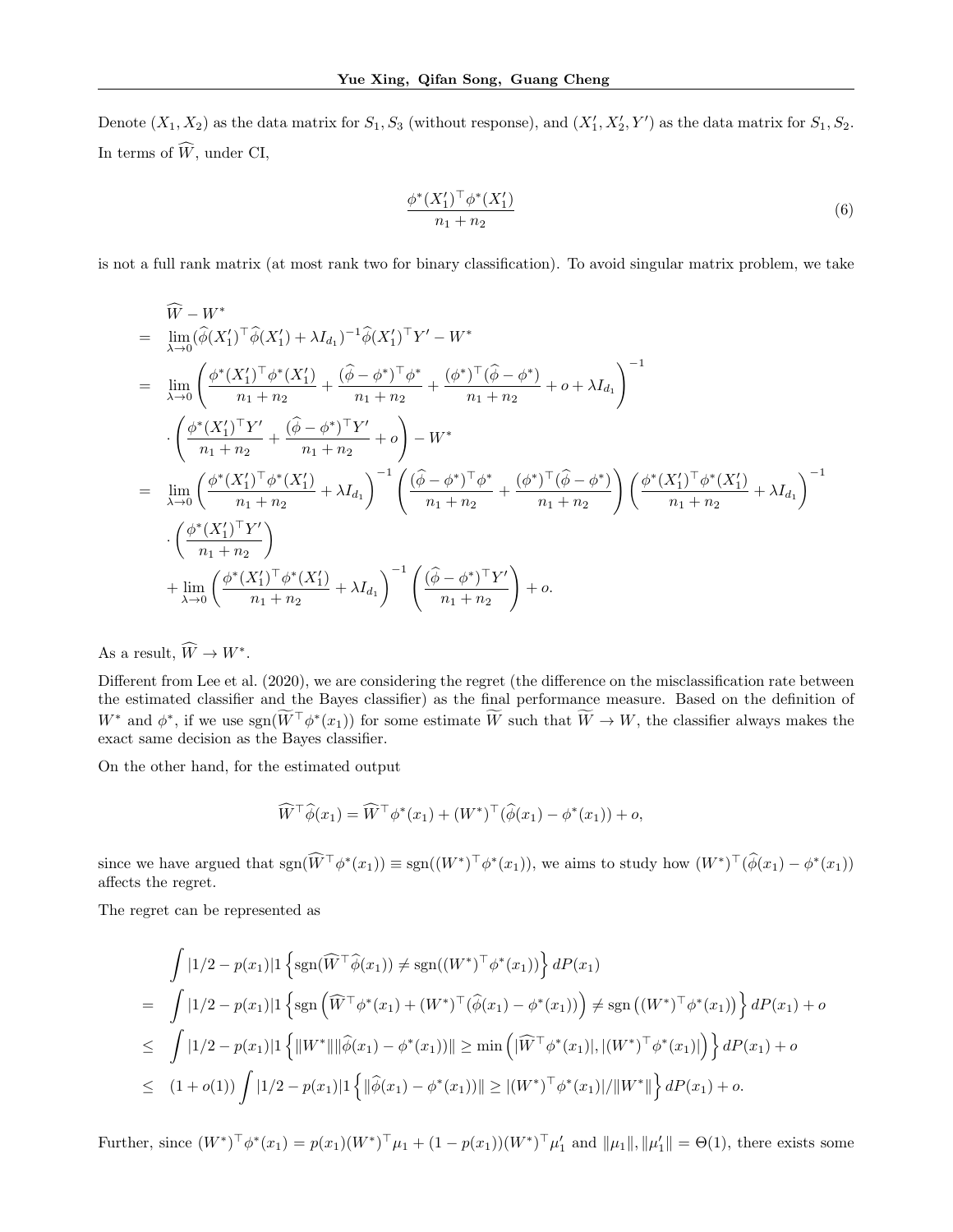$c > 0$  such that

$$
\int |1/2 - p(x_1)| \left\{ \|\widehat{\phi}(x_1) - \phi^*(x_1))\| \ge |(W^*)^\top \phi^*(x_1)| / \|W^*\| \right\} dP(x_1)
$$
\n
$$
\leq \int |1/2 - p(x_1)| \left\{ \|\widehat{\phi}(x_1) - \phi^*(x_1))\| \ge c|1/2 - p(x_1)| \right\} dP(x_1)
$$
\n
$$
\leq \frac{1}{c} \int \|\widehat{\phi}(x_1) - \phi^*(x_1)) \|1 \left\{ \|\widehat{\phi}(x_1) - \phi^*(x_1))\| \ge c|1/2 - p(x_1)| \right\} dP(x_1)
$$
\n
$$
\leq \frac{1}{c} \sqrt{\int \|\widehat{\phi}(x_1) - \phi^*(x_1)) \|^2 dP(x_1)},
$$

which becomes  $O_p((n_1 + n_3)^{-d/2(2d-1)})$  based on (5).

### E.2 Proof for Section A

Proof of Theorem 5, Linear  $\phi$ , Regression, Lower Bound. Assume  $\Sigma_{1,1} = Var(x_1) = I_{d_1}$  and  $\Sigma_{2,2} = Var(x_2) =$  $I_{d_2}$ . When using linear  $\phi$ , it is easy to see that  $\phi^*(x_1) = \sum_{2,1} x_1$  for  $\Sigma_{2,1} = Cov(x_2, x_1)$ . Thus when SSL is unbiased, we have  $\theta_0 x_1 \equiv a^\top \Sigma_{2,1} x_1$ , i.e.  $\theta_0 = a^\top \Sigma_{2,1}$  for some vector a. From Lemma 3, we have known fixed a,

$$
\inf_{\widehat{\theta}} \sup_{\Sigma_{1,2}} \mathbb{E} \|\widehat{\theta} - \Sigma_{1,2} a\|^2 = \Omega \left( \frac{d_1 + d_2}{n_1 + n_3} \|a\|^2 \right),\,
$$

and for known  $\Sigma_{1,2}$ , from Lemma 2 we have

$$
\inf_{\widehat{\theta}} \sup_{a} \mathbb{E} \|\widehat{a} - a\|^2 = \Omega \left(\frac{\sigma^2 d_2}{n_1 + n_2}\right).
$$

Using the strong convexity property of the risk, we then obtain

$$
\inf_{\widehat{\theta}} \sup_{\Sigma_{1,2}} \mathbb{E} R(\widehat{\theta}) - R^* = \Omega \left( \frac{d_1 + d_2}{n_1 + n_3} ||a||^2 + \frac{\sigma^2 d_2}{n_1 + n_2} \right),\,
$$

where  $||a|| = \Theta(||\theta_0||)$  based on assumption.

Proof of Theorem 5, Linear  $\phi$ , Regression, Upper Bound. The proof is similar to the square loss case in Theorem 3. Denote  $(X_1, X_2)$  as the data matrix for  $S_1, S_3$  (without response), and  $(X'_1, X'_2, Y')$  as the data matrix for  $S_1, S_2$ . Denote  $\Sigma_{i,j} = \mathbb{E} x_i x_j^{\top}$  for  $i, j \in \{1, 2\}$ . Also denote  $\Sigma_{i,y}$  as  $\mathbb{E} x_i y$  for  $i \in \{1, 2\}$ .

We first look at the asymptotics of  $\widehat{\phi}\widehat{W}$ . From the problem setup, we can directly solve  $\widehat{\phi}$ :

$$
\widehat{\phi} = (X_1^{\top} X_1)^{-1} X_1^{\top} X_2 \to \Sigma_{1,1}^{-1} \Sigma_{1,2},
$$

and further write down  $\widehat{W}$ :

$$
\widehat{W} = (\widehat{\phi}(X_1')^\top \widehat{\phi}(X_1'))^{-1} \widehat{\phi}(X_1')^\top Y' \to (\Sigma_{2,1} \Sigma_{1,1}^{-1} \Sigma_{1,2})^{-1} \Sigma_{2,1} \theta_0.
$$

Thus

$$
\widehat{\theta} = \widehat{\phi}\widehat{W} \to \Sigma_{1,1}^{-1} \Sigma_{1,2} (\Sigma_{2,1} \Sigma_{1,1}^{-1} \Sigma_{1,2})^{-1} \Sigma_{2,1} \theta_0.
$$

When  $\theta_0 = \sum_{1,1}^{-1} \Sigma_{2,1} a_0$  for some  $a_0$ , we have

$$
\Sigma_{1,1}^{-1} \Sigma_{1,2} (\Sigma_{2,1} \Sigma_{1,1}^{-1} \Sigma_{1,2})^{-1} \Sigma_{2,1} \theta_0 = \theta_0,
$$

i.e., SSL is unbiased.

 $\Box$ 

 $\Box$